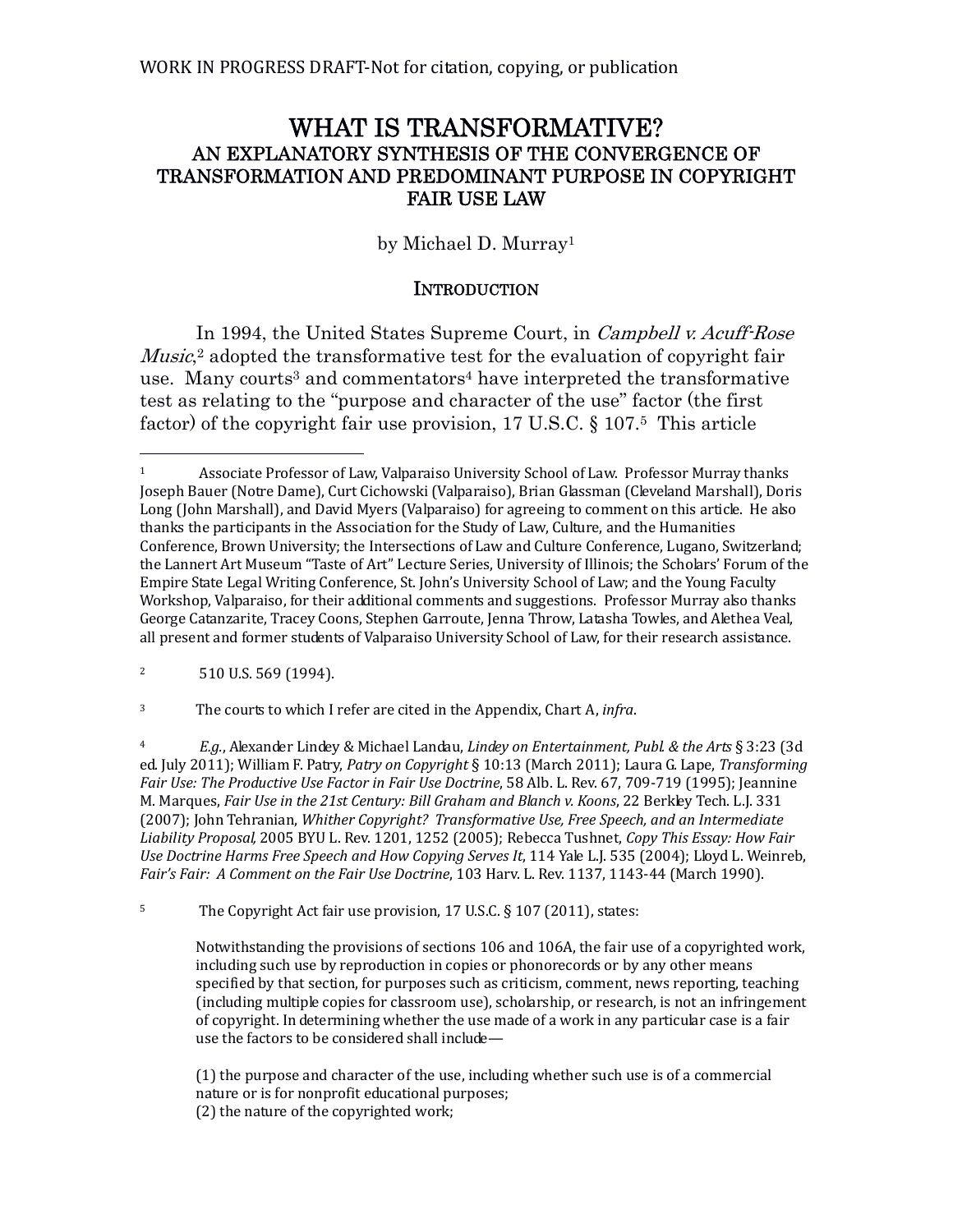analyzes the entire body of United States Courts of Appeals' case law applying the transformative test in copyright fair uses cases to present two points: first, that the transformative test modifies the first sentence of 17 U.S.C. 107—in particular, the terms, " the fair use of a copyrighted work" rather than simply factor one of the four factor test. Second, the implementation of the transformative test by the courts indicates that the courts are to consider transformations in the content, context, and the predominant purpose of the original work and whether the alleged fair use changes the content, context, or purpose in a manner that furthers the public policies reflected in the first sentence of section 107.6

 The test of transformativeness determines the fairness of a use to evaluate whether new works that copy from existing copyrighted works "merely 'supersede the objects' of the original creation,"<sup>7</sup> or "instead add[] something new, with a further purpose or different character, altering the first with new expression, meaning, or message[.]"8 The test "asks, in other words, whether and to what extent the new work is 'transformative.'"9

 Since 1994, the federal courts have wrestled with the test of transformation. This article will perform an explanatory synthesis<sup>10</sup> of each

 (3) the amount and substantiality of the portion used in relation to the copyrighted work as a whole; and

(4) the effect of the use upon the potential market for or value of the copyrighted work.

 The fact that a work is unpublished shall not itself bar a finding of fair use if such finding is made upon consideration of all the above factors.

6 NOTE FOR IP CONFERENCE: This observation begins a conversation on fair use that I hope to pursue in further work, namely that the predominant purpose analysis under the transformative test converges with the analysis of predominant purpose in right of publicity fair use law and in first amendment law on the censorship of artistic expression. Transformative works add new content, meaning, and expression to existing works or valuable names, images, or likenesses, and thereby create new, valuable first amendment expression in a manner that is not exploitative of the purposes of the original works or publicity attributes. This convergence indicates there may be a common standard for fair use in both copyright and right of publicity law that also matches the public policy and standards for first amendment protection of artistic expression.

<sup>7</sup>*Campbell,* 510 U.S. at 579 (citing Folsom v. Marsh, 9 F. Cas. 342, 348 (C.C.D. Mass. 1841) (Story, J., sitting as circuit justice)). *See also* Harper & Row, Pubs. v. Nation Enters., 471 U.S. 539, 562 (1985) (to avoid new works "supplanting" the original).

<sup>8</sup>*Id.* 

l,

<sup>9</sup>*Id.* (quoting Pierre N. Leval, *Commentary, Toward a Fair Use Standard*, 103 HARV. L. REV. 1105, 1111 (1990) [Leval]).

 $10$  Explanatory synthesis in contemporary legal rhetoric is a qualitative method of analysis of legal authorities that uses induction to formulate from multiple authorities the principles concerning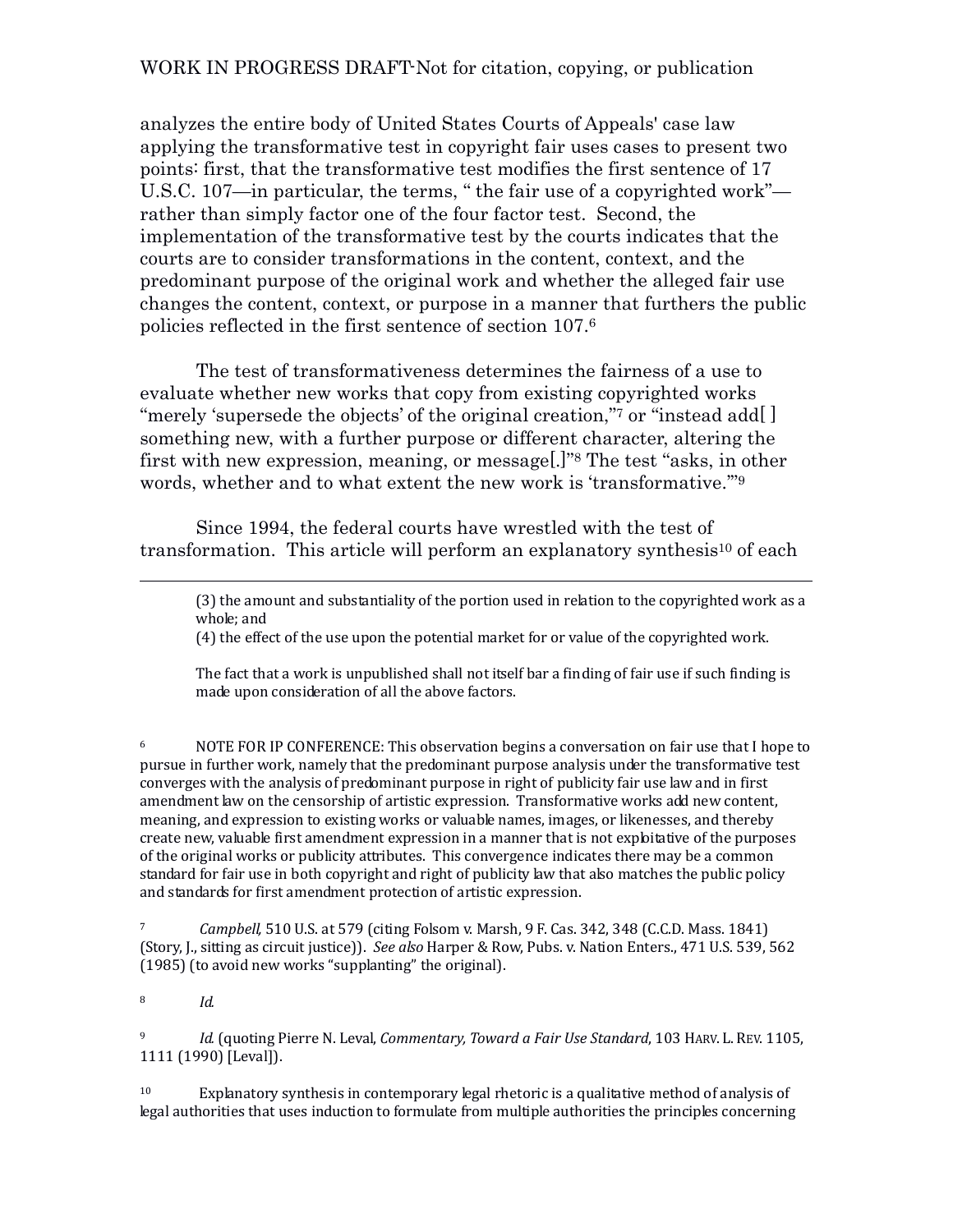$\overline{a}$ 

United States Court of Appeals case applying the transformative test in copyright fair use disputes. Although many articles have looked at the concept of transformation in carefully defined contexts, $^{11}$  or in quantitative analysis of case law,12 this article will look more generally at the entire body

11 Early scholarship following the *Campbell* transformation of copyright fair use law wrestled with the concept of transformation and what it might mean in future cases, *see, e.g.*, Matthew D. Bunker, *Eroding Fair Use: The "Transformative" Use Doctrine After* Campbell, 7 COMM. L. & POL'Y 1 (2002); Diane Leenheer Zimmerman, *The More Things Change, the Less They Seem "Transformed": Some Reflections on Fair Use*, 46 J. COPR. SOC'Y 251 (1998); Laura G. Lape, *Transforming Fair Use: The Productive Use Factor in Fair Use Doctrine*, 58 ALB. L. REV. 677 (1995), and subsequent works have marked the progress of the law in specific contexts or comparative analysis, *e.g.*, Deborah Gerhardt & Madelyn Wessel, *Fair Use and Fairness On Campus*, 11 N.C. J. L. & TECH. 461 (2010) (focusing on education, research, and reference fair uses); Mary W. S. Wong, *"Transformative" User-Generated Content in Copyright Law: Infringing Derivative Works or Fair Use?*, 11 VAND. J. ENT. & TECH. L. 1075 (2009) (international and comparative analysis of transformation in context of copyright fair use and user-generated content); Kim Treiger-Bar-Am, *Kant on Copyright: Rights of Transformative Authorship*, 25 CARDOZO ARTS & ENT. L.J. 1059 (2008) (how the definition of authors' rights including the Kantian definition of moral rights and transformative authorship should impact copyright law and policy in the United States and the United Kingdom especially with regard to the treatment of visual vs. literary works); Andrew S. Long, *Comment: Mashed Up Videos and Broken Down Copyright: Changing Copyright to Promote the First Amendment Values of Transformative Video*, 60 OKLA. L. REV. 317 (2007) (discussing reform of copyright law to allow recognition of fair use for transformative video mashups); Matthew D. Bunker, *Transforming the News: Copyright and Fair Use in News-Related Contexts*, 52 J. COPR. SOC'Y 309 (2005) (fair use in news reporting contexts); John Tehranian, *Whither Copyright? Transformative Use, Free Speech, and an Intermediate Liability Proposal*, 2005 B.Y.U. L. REV. 1201 (focusing on first amendment free speech concerns with copyright fair use law). R. Anthony Reese, *Transformativeness and the Derivative Work Right*, 31 COLUM. J.L. & ARTS 467 (2008), analyzed the U.S. Court of Appeals cases through 2007 and many district court cases on transformation with the purpose of examining and contrasting the use of the test in fair use compared to derivative works analysis. The work is a good example of analysis that avoids explanatory synthesis of the authorities by using a case-by-case method of analogical reasoning. No work has wrestled with the entire body of appellate law on transformation with the specific intent of demonstrating how the term works based on a synthesis of the data set of appellate cases. This article seeks to address that need.

12 Barton Beebe, *An Empirical Study of U.S. Copyright Fair Use Opinions, 1978-2005*, 156 U. PENN. L. REV. 549, 623 (2008), analyzed all fair use cases since the enactment of the 1976 Copyright Act through 2005. The work performed a quantitative analysis of cases on all four of the fair use factors of section 107 and did not focus exclusively on the transformative test established by *Campbell* in 1994. David Nimmer, *"Fairest of Them All" and Other Fairy Tales of Fair Use*, 66 L. & CONTEMP. PROBS. 263, 279-81 (2004), examined fair use in cases from *Campbell* (1994) to Kelly v. Arriba Soft Corp., 336 F.3d 811 (9th Cir. 2002). His analysis was partially qualitative and partially quantitative in that Nimmer evaluated the facts of the cases to make a prediction whether a use should be fair, and then analyzed the numbers of cases that matched and did not match the predicted outcome. His method looked at the entire fair use analysis and did not use the explanatory synthesis method I am applying

how a legal test or legal standard is to be interpreted and applied. *See* Michael D. Murray, *Rule Synthesis and Explanatory Synthesis: A Socratic Dialogue Between IREAC and TREAT*, 8 LEG. COM. & RHET.

\_\_\_ (forthcoming) [Murray, Rule Synthesis and Explanatory Synthesis]; MICHAEL D. MURRAY & CHRISTY H. DESANCTIS, LEGAL WRITING AND ANALYSIS ch. 6 (2009) [MURRAY & DESANCTIS, LEGAL WRITING AND ANALYSIS]; MICHAEL D. MURRAY & CHRISTY H. DESANCTIS, ADVANCED LEGAL WRITING AND ORAL ADVOCACY Appx. A (2009) [MURRAY & DESANCTIS, ADVANCED LEGAL WRITING]. *See also* text accompanying notes 10-11 and 19-30 *infra*.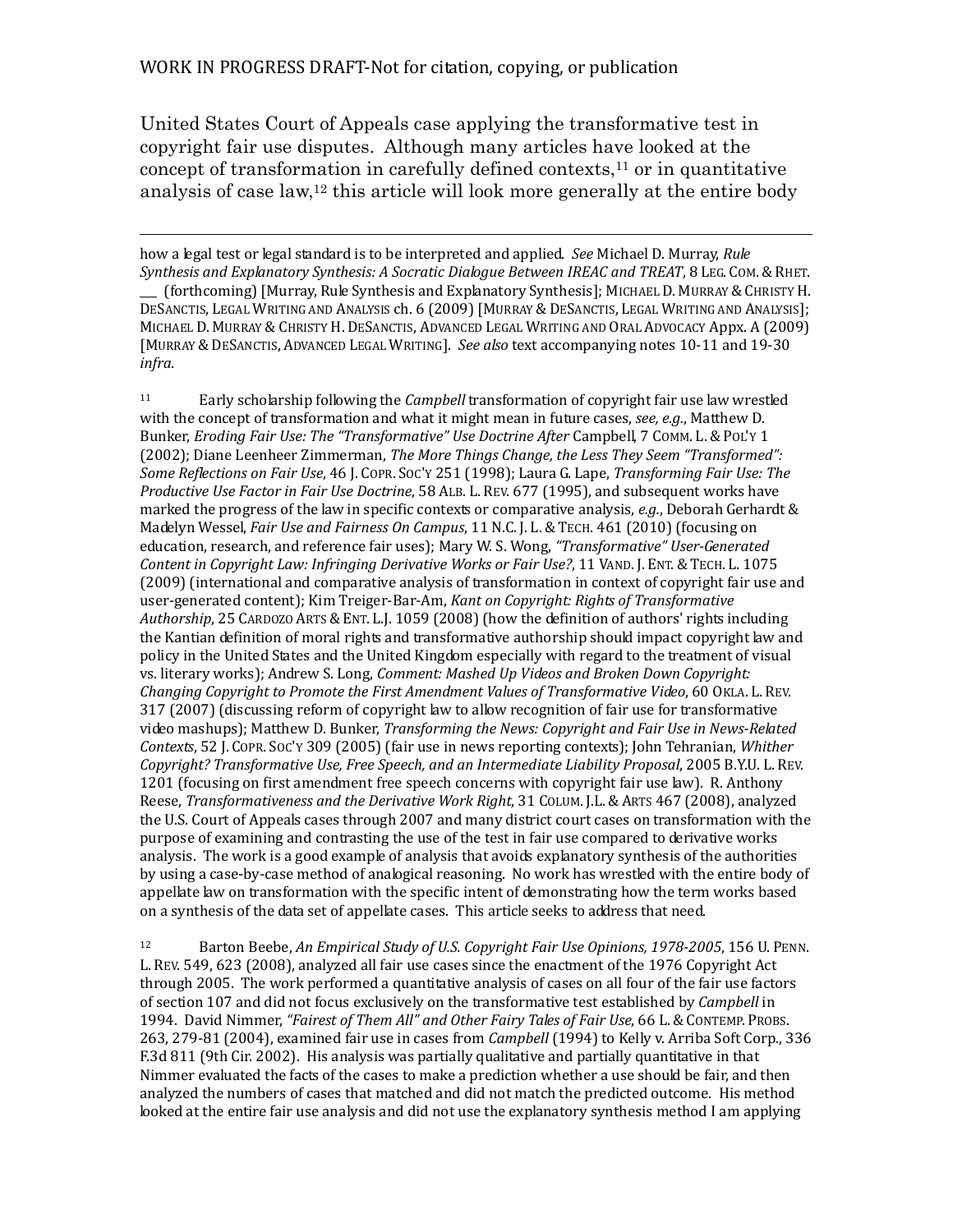of appellate law since *Campbell* to demonstrate how the term "transformative" works as revealed in the record of what courts actually declare to be transformative and not transformative.13 My goal is not to highlight disparities between cases and holdings, but to engage in synthesis—specifically, explanatory synthesis in contemporary legal rhetoric—to create meaning and induce comprehension of the term "transformation" and inspire the rhetorical imagination<sup>14</sup> of how to advocate for particular determinations of transformative fair use15 using the available data set of appellate cases that have made concrete determinations of transformative fair use in many fact patterns and copyright narratives. Part I will explain the methodology of my study, including the use of rule synthesis to formulate the rules and guidelines<sup>16</sup> for the transformative test, and separately, the use of explanatory synthesis to induce the principles from the case law as to how the transformative test works in actual cases. Part II presents the rule synthesis of the transformative test. Part III presents the explanatory synthesis to demonstrate the operation of the transformative test in seven contexts: (A) transformation of artistic works; (B) transformation of

specifically to analyze the outcome of the transformative test in court of appeals cases from March 1994-April 2011.

l,

13 I am intentionally using the term "demonstrate how transformation works" rather than "what the term 'transformative' means" to highlight the distinction between *rule synthesis* (what the term means based on an inductive synthesis of authorities contributing to the definition of a legal term) and *explanatory synthesis* (how the term works based on an inductive synthesis of authorities where the term has been applied in actual cases to produce a concrete outcome). *See* sources cited in note 7 *supra*.

14 The phrase, "inspire the rhetorical imagination," is not used casually or with flamboyance, but instead refers to the discipline of legal rhetoric and its study of human comprehension as well as effective and persuasive communication. As a sample of the scholarship in this area, *see* James L. Kinneavy, *Contemporary Rhetoric*, in THE PRESENT STATE OF SCHOLARSHIP IN HISTORICAL AND CONTEMPORARY RHETORIC (Winifred B. Horner ed., rev. ed. 1990); John B. Bender & David E. Wellbery, *Rhetoricality: On the Modernist Return of Rhetoric*, in THE ENDS OF RHETORIC: HISTORY, THEORY, PRACTICE (John B. Bender & David E. Wellbery eds., 1990); THE RHETORICAL TRADITION (Patricia Bizzel & Bruce Herzberg eds., 1990); PETER GOODRICH, LEGAL DISCOURSE (1987); Carroll C. Arnold, *Rhetoric in America since 1900*, in RE-ESTABLISHING THE SPEECH PROFESSION: THE FIRST FIFTY YEARS (Robert T. Oliver & Marvin G. Bauer eds., 1959).

15 Fair use famously has been described as "the most troublesome [issue] in the whole law of copyright." Time, Inc. v. Bernard Geis Assocs., 293 F. Supp. 130 (S.D.N.Y. 1968) (citations omitted). This article will demonstrate through the method of explanatory synthesis how the cases can be used to support principles of interpretation regarding the transformative test. This analysis continues the scholarly conversation concerning transformation in copyright law but it also should be useful in client counseling and advocacy.

16 These guidelines are defined in this article as "interpretive rules." *See* Murray, Rule Synthesis and Explanatory Synthesis, 8 LEG. COM. & RHET. at \_\_\_ (forthcoming); MURRAY & DESANCTIS, LEGAL WRITING AND ANALYSIS, at 148-51; MURRAY & DESANCTIS, ADVANCED LEGAL WRITING, at 515-17.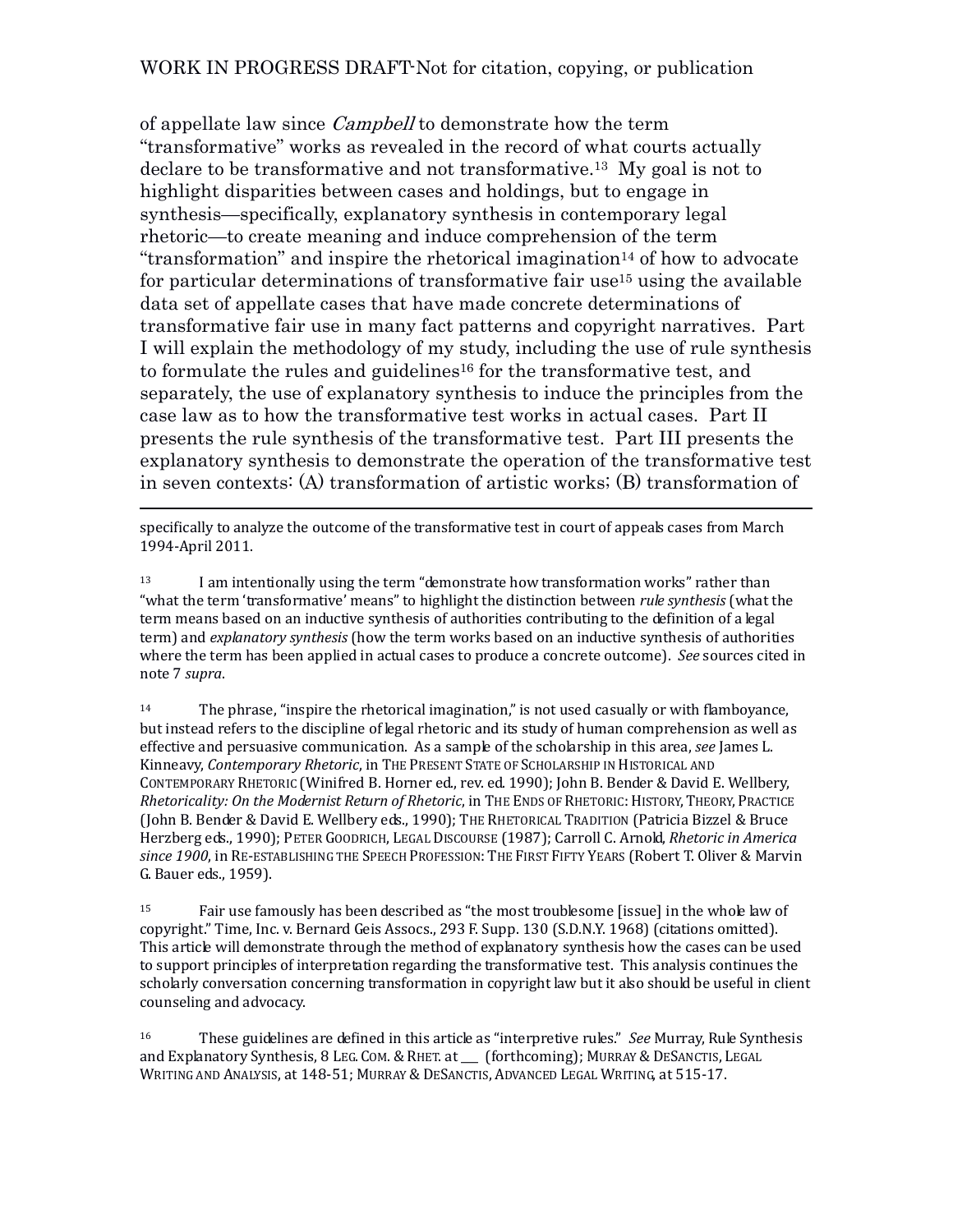literary works; (C) transformation of the purpose and function of works through comment, criticism, parody, and satire; (D) transformation of the context, purpose, and function of works through archival, referential, and historical uses; (E) transformation of the context, purpose, and function of works through educational or research uses; (F) transformation without fair use; and (G) non-transformation cases. Part IV, my conclusion, is followed by an appendix containing two charts compiling and reporting my data.

## I. Methodology

l,

 Explanatory synthesis analysis of the entire body of copyright fair use case law from the United States Courts of Appeals since 1994 reveals that that the transformative test modifies the first sentence of 17 U.S.C. 107—in particular, the terms, " the fair use of a copyrighted work"—rather than simply factor one of the four factor test, and the implementation of the transformative test by the courts indicates that the courts are to consider transformation of the content, context, and the predominant purpose of the original work and whether the alleged fair use changes the content, context, or purpose in a manner that furthers the public policies reflected in the first sentence of section 107. To demonstrate these points, I have used the following method of analysis:

## A. United States Court of Appeals Cases

 I researched and analyzed cases from the United States Supreme Court and United States Courts of Appeals from the date of Campbell until April 18, 2011.<sup>17</sup> I chose United States Court of Appeals cases because they have the potential to be controlling authority in copyright cases. I used a variety of methods to compile the data set.18 The complete list of cases is provided in the Appendix, Chart A.

## B. Rule Synthesis Methodology

 Rule synthesis is an inductive synthesis of authorities found to be on point and controlling of a legal question in order to accurately determine and

<sup>17</sup> NOTE FOR THE IP CONFERENCE: This draft works from my research into the cases as of April 2011. For the final paper, I will continue to look at the most recent cases up to the date of submission for publication.

<sup>18</sup> My principle search on Westlaw's ALLFEDS and CTA databases was "Copyright & Transform! /100 fair-use & date(aft 3/6/1994)." I cross-checked the results using key note topic 99 (copyright) and transform! in the search "to(99) /p transform!" and KeyCite-checked the *Campbell* case itself for citations in United States Courts of Appeals containing variations on the word "transform."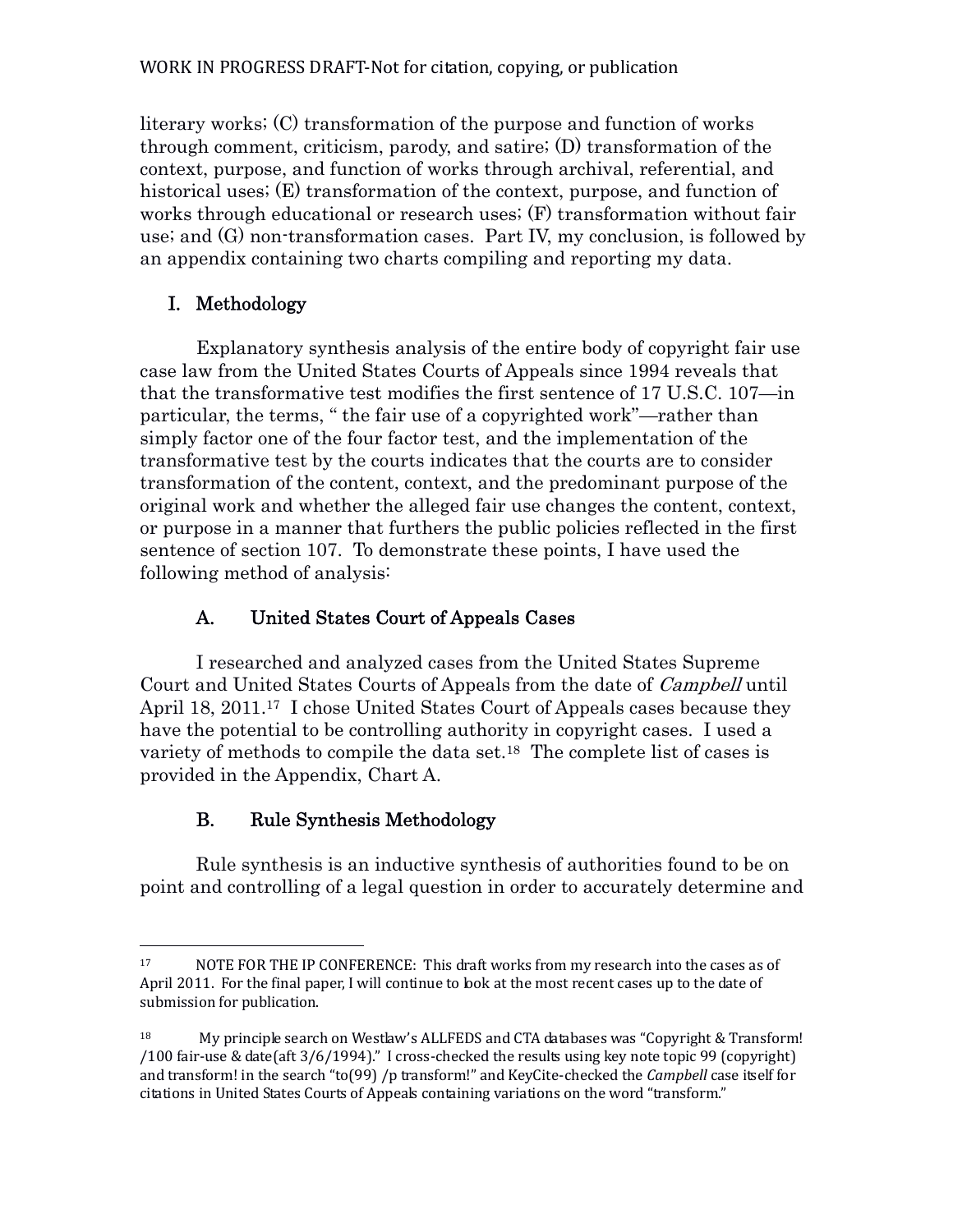state the prevailing law—the rules—that govern a legal issue.19 Authorities that control the disposition of a legal issue must be reconciled for their explicit statements and pronouncements of the governing legal standards as well as examined for implicit requirements that are induced from the controlling authorities. Legal analysis employs synthesis of the rules to make a single coherent statement of the applicable legal principles that govern the legal issue at hand, and this becomes the "R" (Rule) section of the discourse, or the first half of the major premise of the legal reasoning syllogism.20 I use rule synthesis in this article to reveal the governing legal standards of transformation in copyright law, both the definitional rules<sup>21</sup> and interpretive rules<sup>22</sup> from the case authorities.

### C. Explanatory Synthesis Methodology

l,

 Explanatory synthesis, as distinguished from rule synthesis, is a separate process of induction of principles of interpretation and application concerning the prevailing rules governing a legal issue. The induction is from samples—namely case law—representing specific situations with concrete facts and in which the legal rules have been applied to produce a concrete outcome. While rule synthesis is the component of legal analysis that determines what legal standards apply to and control a legal issue, explanatory synthesis seeks to demonstrate and communicate how these

<sup>19</sup> See, e.g., Murray, Rule Synthesis and Explanatory Synthesis, 8 LEG. COM. & RHET. at (forthcoming); MURRAY & DESANCTIS, LEGAL WRITING AND ANALYSIS, at chs. 2, 5, 6; HELENE S. SHAPO, ELIZABETH FAJANS & MARY R. FALK, WRITING AND ANALYSIS IN THE LAW ch. 2(IV), ch. 5(III) (4th ed. 1999); DEBORAH A. SCHMEDEMANN & CHRISTINA L. KUNZ, SYNTHESIS: LEGAL READING, REASONING, AND WRITING chs. 4, 6, 9 (3d ed. 2007); RICHARD K. NEUMANN, JR., LEGAL REASONING AND LEGAL WRITING chs. 10-13 (5th ed. 2005); Terrill Pollman, *Building A Tower of Babel or Building a Discipline? Talking About Legal Writing*, 85 MARQ. L. REV. 887, 909-10 (2002).

<sup>20</sup> MURRAY & DESANCTIS, LEGAL WRITING AND ANALYSIS, at chs. 2, 5, 6; Murray, Rule Synthesis and Explanatory Synthesis, 8 LEG. COM. & RHET. at \_\_\_ (forthcoming).

 $21$  A definitional rule defines a legal rule or legal standard providing the terms, elements, or requirements of the rule or standard. MURRAY & DESANCTIS, LEGAL WRITING AND ANALYSIS, at chs. 4, 5. For example, the rule defining parody as a form of comment and criticism in copyright law under 18 U.S.C. § 107 (2011), *Campbell*, 510 U.S. at 579, and the definition of "parody" as the use of some elements of a prior author's work to create a new one that, at least in part, comments on or criticizes the original author's work. *Id.* at 580.

 $22$  An interpretive rule is a rule issued by a court or provided in another primary legal authority (constitution, statute, or administrative rule or regulation) that instructs attorneys and judges on the proper interpretation and application of a definitional rule. MURRAY & DESANCTIS, LEGAL WRITING AND ANALYSIS, at chs. 4, 5. For example, the rules that the copyright fair use factors of 17 U.S.C. § 107 are to be weighed together in a case-by-case analysis in light of the purposes of copyright law where no one factor predominates over the other factors, and commercial usage is simply one factor to be weighed with the others and is not a dispositive factor. *See Campbell*, 510 U.S. at 577-78, 584-85.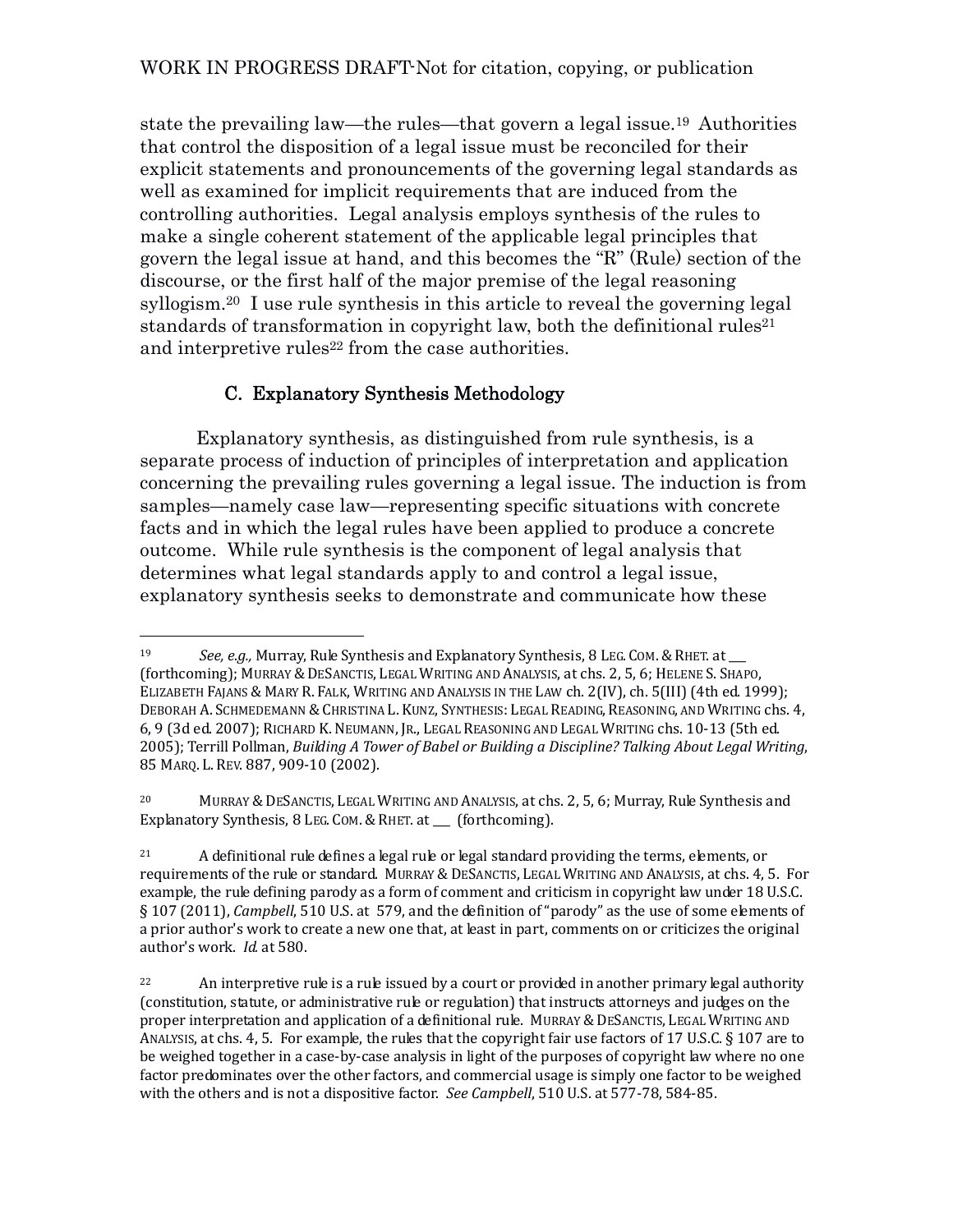legal standards work in various situations relevant to the legal issue at hand.23

 Explanatory synthesis contemplates that what judges say does not always match what they do.24 Courts might describe a rule or legal standard (tell what the rule is), but it remains for subsequent cases to illustrate the legal standard in actual legal situations (show what the rule means). If a court says, "A transformative work is one that 'adds something new, with a further purpose or different character, altering the first [work] with new expression, meaning or message,"<sup>25</sup> that pronouncement gives little guidance as to what changes or additions to works actually add something new, changing the purpose or character of the original work, and altering the original work with sufficiently new expression, meaning, or message. Cases provide the answer. Cases are concrete examples of situations where the rules were applied to produce an outcome—there are winners and losers in each case, those who properly transformed original works and those who did not.26 Explanatory synthesis examines the data set of cases to induce the illustrations of how the rules work, and synthesizes the case illustrations into principles that provide a guide for the proper interpretation and application of the law.27 This method of analysis is persuasive because it uses induction

<sup>25</sup>*Campbell*, 510 U.S. at 579.

l,

<sup>26</sup> Cases are not rules, they contain rules, they pronounce rules, they adopt rules and interpret rules and apply the rules to facts. Rule synthesis reports the synthesized results of courts' adoption, interpretation, and pronouncement of legal rules. Thus, it is sometimes referred to as "rule proof." Explanatory synthesis is different, separate from rule proof. It uses cases as a source of information on the application of the rules to facts, the concrete factual situations of the cases themselves. Explanatory synthesis is reported in the "E" section (explanation section) of TREAT (Thesis-Rule-Explanation-Application-Thesis restated) and IREAC (Issue-Rule-Explanation-Application-Conclusion) paradigms. *See* Murray, Rule Synthesis and Explanatory Synthesis, 8 LEG. COM. & RHET. at \_\_\_ (forthcoming).

<sup>27</sup> The structure of an explanatory synthesis has three parts: Principle—Citations— Parentheticals. Each synthesis has one principle supported by multiple citations to authorities, and each citation has a parenthetical illustrating how the authority supports the principle. The principle is a statement concerning the proper application of the rule induced from cases. The citations are to the authorities from which the principle is induced. Parentheticals are provided for each citation to explain and illustrate how the authority supports the principle. Parentheticals allow the author to give just enough information (facts, public policy, or other relevant details) as is necessary to demonstrate how

<sup>23</sup>*See id.* at chs. 6, 7 (discussing explanatory synthesis); Murray, Rule Synthesis and Explanatory Synthesis, 8 LEG. COM. & RHET. at \_\_\_ (forthcoming).

<sup>24</sup> This is not a recent observation. *See, e.g.,* KARL N. LLEWELLYN, THE BRAMBLE BUSH 14 (Oceana Pub. 1960) (orig. ed. 1930). *See also* EDWARD H. LEVI, AN INTRODUCTION TO LEGAL REASONING 2–3, 5, 8, 26, 29–30 (U. Chi. Press 1949); BENJAMIN N. CARDOZO, THE NATURE OF THE JUDICIAL PROCESS 19–25, 51–63 (Yale U. Press 1949) (orig. ed. 1921) (evaluation of precedents in a process of induction); BENJAMIN N. CARDOZO, THE PARADOXES OF LEGAL SCIENCE 8, 9, 11–12 (Greenwood 1970) (orig. ed., Colum. U. Press 1928) (induction and "relativity" concerning precedents).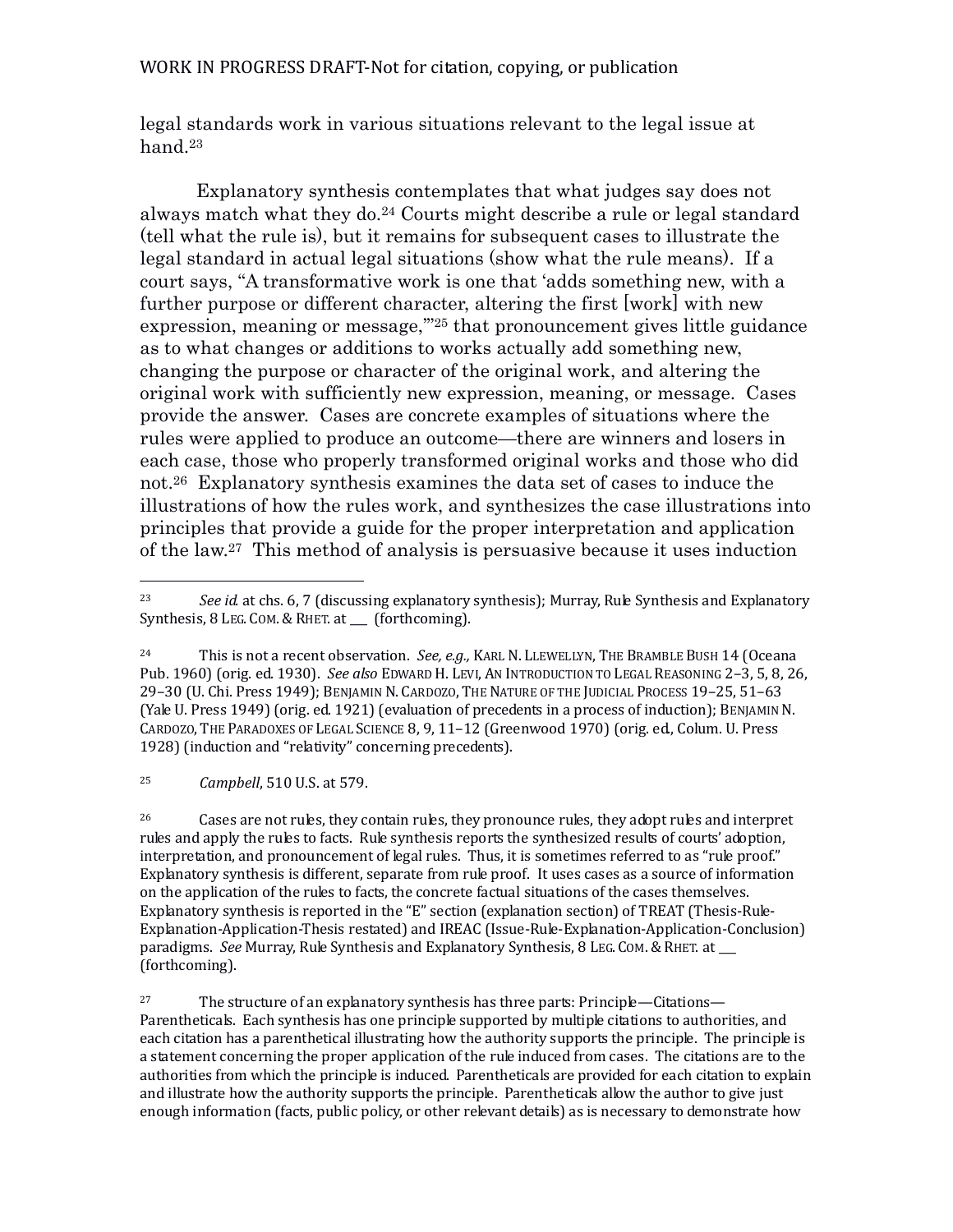in a form of open demonstrative reasoning supported by a weighty number of authorities.28

 Explanatory synthesis is not alien to judicial analysis, and in fact, the form of explanatory synthesis may be observed in several copyright cases on transformation.29 But it is an under-utilized method of analysis, and my

the authority supports the proposition. *See* MURRAY & DESANCTIS, LEGAL WRITING & ANALYSIS, *supra* n. 7, at ch. 6 (explaining the methodology and giving examples).

<sup>28</sup>*See* Michael D. Murray, *Law & Economics as a Rhetorical Perspective in Law*, at \_\_\_ (forthcoming) (manuscript on file with author) (discussing the rhetorical advantages of open, demonstrative reasoning).

<sup>29</sup>*E.g., Campbell*, 510 U.S. at 575 n.5:

 The exclusion of facts and ideas from copyright protection serves that goal [progress of science and arts] as well. *See* § 102(b) ("In no case does copyright protection for an original work of authorship extend to any idea, procedure, process, system, method of operation, concept, principle, or discovery ..."); Feist Publications, Inc. v. Rural Telephone Service Co., 499 U.S. 340, 359, 111 S.Ct. 1282, 1294, 113 L.Ed.2d 358 (1991) ("[F]acts contained in existing works may be freely copied"); Harper & Row, Publishers, Inc. v. Nation Enterprises, 471 U.S. 539, 547, 105 S.Ct. 2218, 2223, 85 L.Ed.2d 588 (1985) (copyright owner's rights exclude facts and ideas, and fair use)."

and at 579-80:

-

 [P]arody, like other comment or criticism, may claim fair use under § 107. *See, e.g*., Fisher v. Dees, 794 F.2d 432 (CA9 1986) ("When Sonny Sniffs Glue," a parody of "When Sunny Gets Blue," is fair use); Elsmere Music, Inc. v. National Broadcasting Co., 482 F.Supp. 741 SDNY), aff'd, 623 F.2d 252 (CA2 1980) ("I Love Sodom," a "Saturday Night Live" television parody of "I Love New York," is fair use); *see also* House Report, p. 65; Senate Report, p. 61, U.S.Code Cong. & Admin.News 1976, pp. 5659, 5678 ("[U]se in a parody of some of the content of the work parodied" may be fair use)." and at 586:

Th[e] [nature of the original work] factor calls for recognition that some works are closer to the core of intended copyright protection than others, with the consequence that fair use is more difficult to establish when the former works are copied. *See, e.g.*, Stewart v. Abend, 495 U.S., at 237-238, 110 S.Ct., at 1768-1769 (contrasting fictional short story with factual works); Harper & Row, 471 U.S., at 563-564, 105 S.Ct., at 2231-2233 (contrasting soon-to-bepublished memoir with published speech); Sony, 464 U.S., at 455, n. 40, 104 S.Ct., at 792, n. 40 (contrasting motion pictures with news broadcasts); Feist, 499 U.S., at 348-351, 111 S.Ct., at 1289-1291 (contrasting creative works with bare factual compilations); 3 M. Nimmer & D. Nimmer, Nimmer on Copyright § 13.05[A][2] (1993) (hereinafter Nimmer); Leval 1116.

Blanch v. Koons, 467 F.3d 244, 252 (2d Cir. 2006):

 We have declined to find a transformative use when the defendant has done no more than find a new way to exploit the creative virtues of the original work.FN4 See Davis, 246 F.3d at 174 (use of plaintiff's eyewear in a clothing advertisement not transformative because it was "worn as eye jewelry in the manner it was made to be worn"); Castle Rock Entm't, 150 F.3d at 142-43 (quiz book called the " Seinfeld Aptitude Test" not transformative when its purpose was "to repackage [the television show] Seinfeld to entertain Seinfeld viewers"); Ringgold v. Black Entm't Television, Inc. 126 F.3d 70, 79 (2d Cir.1997) (copy of plaintiff's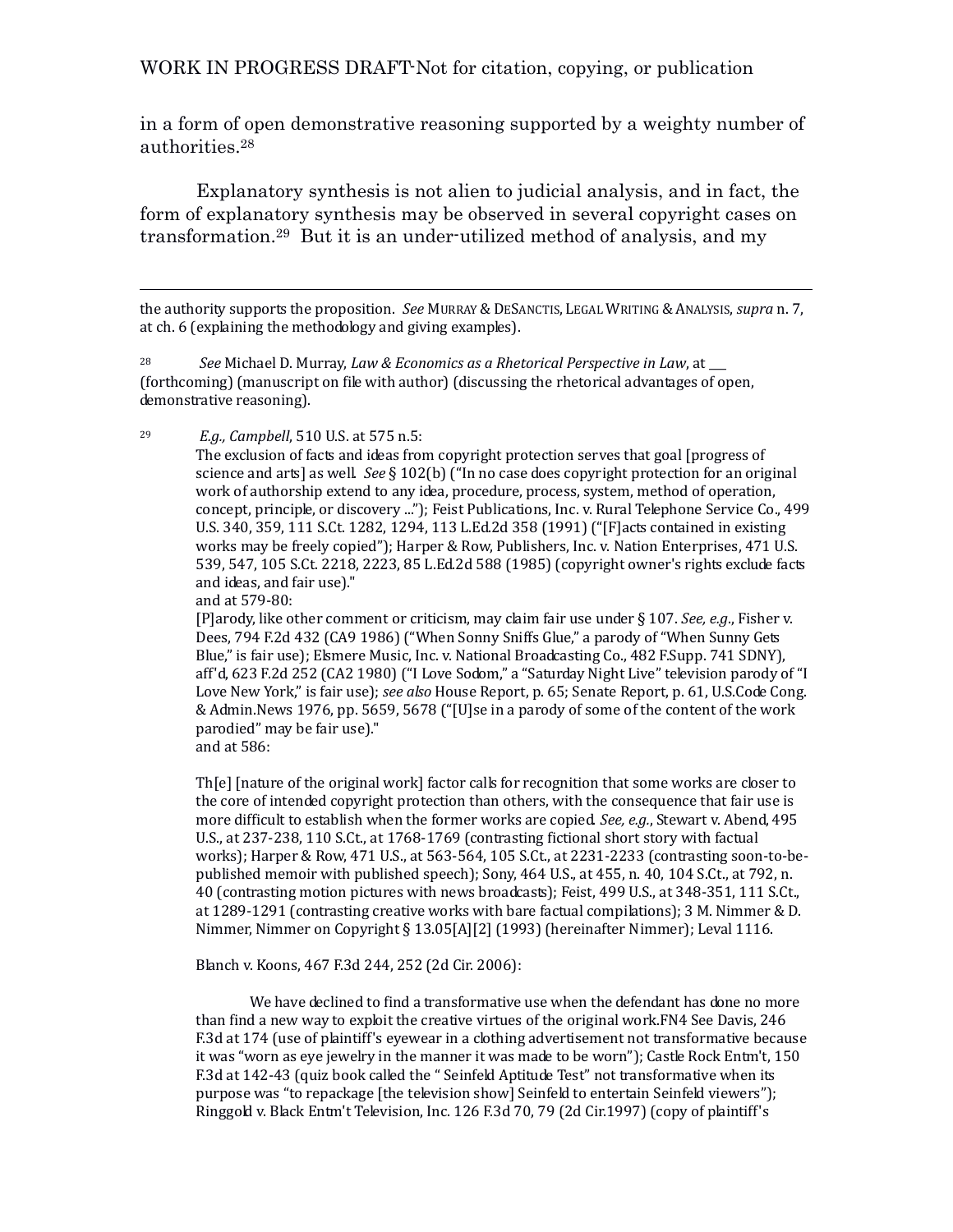scholarship on this point<sup>30</sup> is motivated by the potential power of explanatory synthesis as a method of legal analysis and a tool of legal rhetoric.<sup>31</sup> The strength of the principles stated and supported through explanatory synthesis lies in the inductive structure and its method of open demonstration.32 Each principle concerning how a legal rule works is induced from multiple sources adding to the credibility and reliability of the principle stated.33

 Explanatory synthesis is supported by the observation that a single case offered as an analogy in direct analogical reasoning often falls short. It is too easy to distinguish a single case on the basis of the nature of the claim, the nature of the parties, the factual background, the procedural history, or the procedural posture of the case. It is more difficult to distinguish a

painting used as decoration for a television program's set not transformative because it was used for "the same decorative purpose" as the original).

 *Kelly*, 336 F.3d at 819 & n.19:

l,

 Courts have been reluctant to find fair use when an original work is merely retransmitted in a different medium. See Infinity Broad. Corp. v. Kirkwood, 150 F.3d 104, 108 (2d Cir. 1998) (concluding that retransmission of radio broadcast over telephone lines is not transformative); UMG Recordings, Inc. v. MP3.com, Inc., 92 F.Supp.2d 349, 351 (S.D.N.Y. 2000) (finding that reproduction of audio CD into computer MP3 format does not transform the work); Los Angeles News Serv., 149 F.3d at 993 (finding that reproducing news footage without editing the footage "was not very transformative").

 *See also* Perfect 10, Inc. v. Amazon.com, Inc., 508 F.3d 1146, 1165 (9th Cir. 2007); Bill Graham Archives v. Dorling Kindersley Ltd., 448 F.3d 605, 609, 610 (2d Cir. 2006); Mattel Inc. v. Walking Mt. Prods., 353 F.3d 792, 804 (9th Cir. 2003).

<sup>30</sup>*E.g.*, sources cited in n.7 *supra*.

<sup>31</sup>*See* Murray, Rule Synthesis and Explanatory Synthesis, 8 LEG. COM. & RHET. at \_\_\_ (forthcoming).

<sup>32</sup>*See id.* Authors impose artificial limitations on the method when they limit the usage to a predetermined number of sources, such as three, or limit the illustration provided in the parenthetical to superficial observations, or forgo the supporting parenthetical illustrations altogether. *E.g., Campbell*, 510 U.S. at 575 n.5, 586; *Perfect 10,* 508 F.3d at 1165.

<sup>33</sup> By comparison, a principle stated and supported by one authority may be correct, but it does not enjoy the multiplier effect of adding to the *n* of the sample set to increase comprehension and persuasion. Principles drawn from a larger sample set and supported by a greater number of authorities are more credible and reliable. *See id. See also* Daniel J. Croxall, *Inferring Uniformity: Towards Deduction and Certainty in the Miranda Context*, 39 MCGEORGE L. REV. 1025, 1031 (2008); Kate Litvak, *Sarbanes-Oxley and the Cross-Listing Premium*, 105 MICH. L. REV. 1857, 1892 (2007); Edward K. Cheng, *Mitochondrial DNA: Emerging Legal Issues*, 13 J.L. & POL'Y 99, 110 (2005); James J. Brudney, et. al., *Judicial Hostility Toward Labor Unions? Applying the Social Background Model to a Celebrated Concern*, 60 OHIO ST. L.J. 1675, 1687 (1999).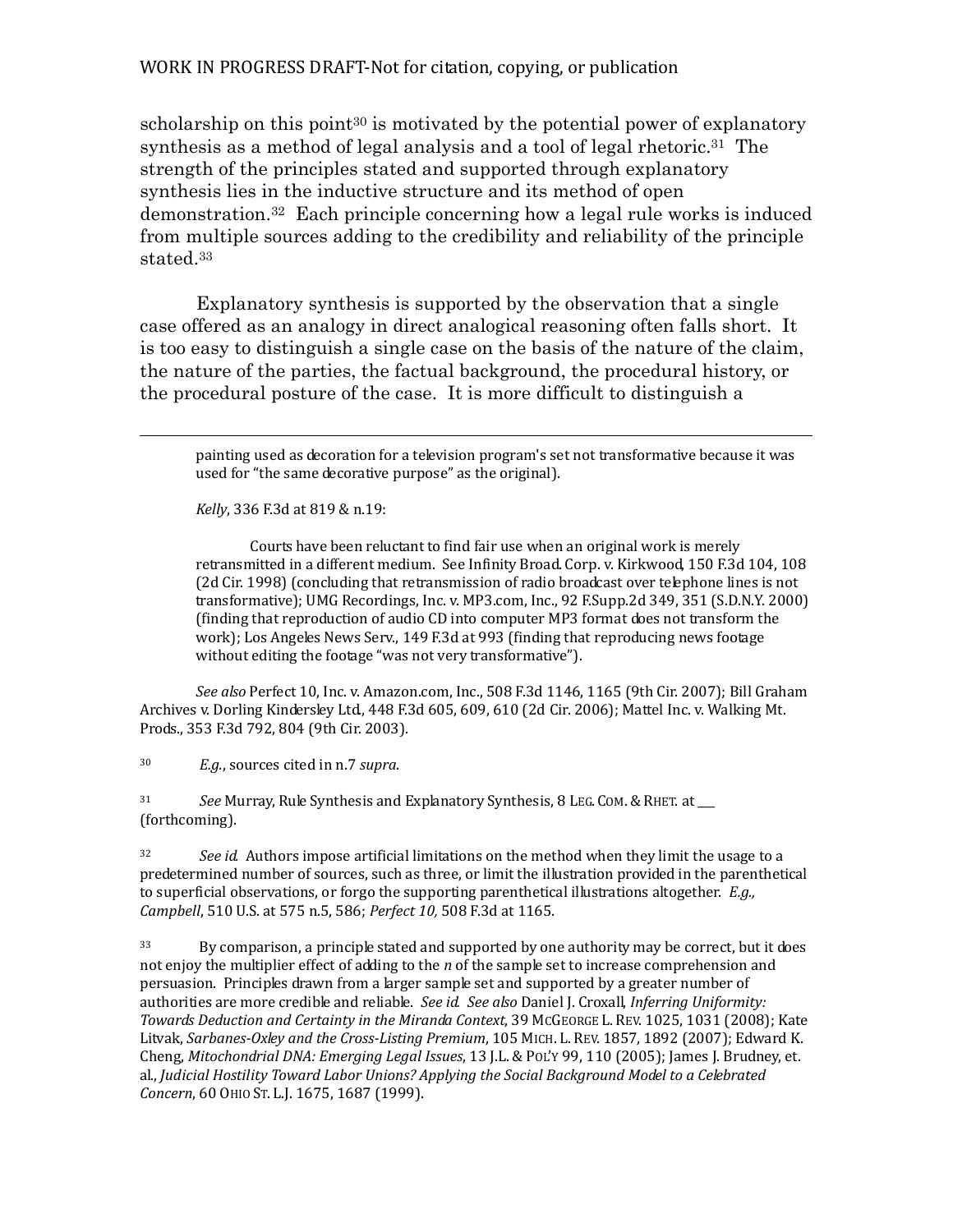principle that is induced from and supported by a group of relevant authorities.34

 The bulk of this article will employ the explanatory synthesis methodology to answer questions based on the synthesized lessons of case law applying the transformative test to concrete legal situations to produce the outcomes in cases.

### II. Rule Synthesis: The Interpretive Rules of the Transformative Test

The definitional and interpretive rules defining what the courts hold the concept of transformation to mean are the subject of this section.35 The Supreme Court has written the most important statements of the rules and, in particular, has provided several interpretive rules on transformation that have become the standard guide to the resolution of the purpose and character of the use factor of the fair use analysis. *Campbell* stated<sup>36:</sup>

The first factor in a fair use enquiry is "the purpose and character of the use, including whether such use is of a commercial nature or is for nonprofit educational purposes."  $\S 107(1)$ . This factor draws on Justice Story's formulation, "the nature and objects of the selections made." Folsom v. Marsh, supra, at 348. The enquiry here may be guided by the examples given in the preamble to § 107, looking to whether the use is for criticism, or comment, or news reporting, and the like, see § 107. The central purpose of this investigation is to see, in Justice Story's words, whether the new work merely "supersede[s] the objects" of the original creation, Folsom v. Marsh, supra, at 348; accord, Harper & Row, supra, 471 U.S., at 562, 105 S.Ct., at 2231 ("supplanting" the original), or instead adds something new, with a further purpose or different character, altering the first with new expression, meaning, or message; it asks, in other words, whether and to what extent the new work is "transformative." Leval 1111. Although such transformative use is not absolutely necessary for a finding of fair use, Sony, supra,

l,

<sup>34</sup>*See generally* sources cited in note 16 *supra.* 

<sup>35</sup> In an IREAC or TREAT format, this section would be the "R" or "Rule Section" of the discussion. *See* LINDA H. EDWARDS, LEGAL WRITING: PROCESS, ANALYSIS, AND ORGANIZATION, chs. 10, 11, 19, 20 (5th ed. 2010) (discussing IREAC and variations for objective and persuasive discourse); James M. Boland, *Legal Writing Programs and Professionalism: Legal Writing Professors Can Join the Academic Club*, 18 ST. THOMAS L. REV. 711, 719-23 (2006) (discussing IRAC and IREAC); MURRAY & DESANCTIS, LEGAL WRITING AND ANALYSIS, chs. 2, 6, 7 (discussing IRAC and TREAT); Murray, Rule Synthesis and Explanatory Synthesis, 8 LEG. COM. & RHET. at \_\_\_ (forthcoming) (discussing IREAC and TREAT).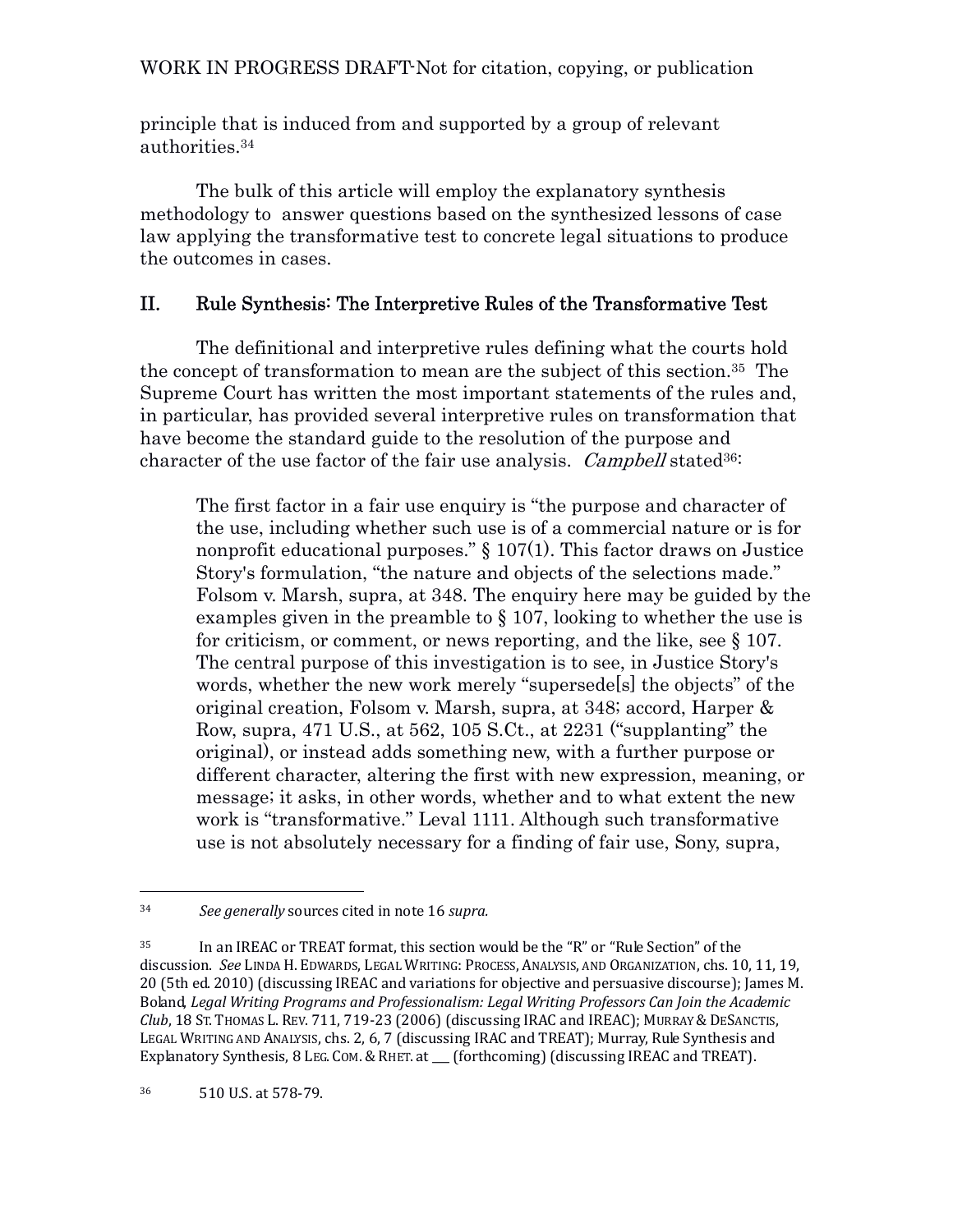464 U.S., at 455, n. 40, 104 S.Ct., at 795, n. 40, [footnote 11]37 the goal of copyright, to promote science and the arts, is generally furthered by the creation of transformative works. Such works thus lie at the heart of the fair use doctrine's guarantee of breathing space within the confines of copyright, see, e.g., Sony, supra, at 478-480, 104 S.Ct., at 807-808 (BLACKMUN, J., dissenting), and the more transformative the new work, the less will be the significance of other factors, like commercialism, that may weigh against a finding of fair use.

Thus, the Supreme Court used Judge Leval's definition of a transformative work as a work that "adds something new, with a further purpose or different character, altering the first with new expression, meaning, or message."38 It also stated an interpretation of when a work is not transformative, when it "merely supersede[s] the objects of the original creation," "'supplanting' the original."39 The Court held that the "central purpose" of the analysis of fair use was to be the evaluation of whether works are transformative, and endorsed transformative works as being "at the heart of the fair use doctrine's guarantee of breathing space within the confines of copyright."40 The Court further held that "the more transformative the new work, the less will be the significance of other factors, like commercialism, that may weigh against a finding of fair use."41 The Court held that transformativeness creates a manifestly favorable outcome on the purpose and character of the use factor (factor 1) but it also empowered transformative character as a factor that would weigh favorably on all of the other factors in the fair use analysis. Thus, the Supreme Court interpreted its own statements earlier and later in the case that there was to be an equilibrium between the fair use factors with no one factor, such as commerciality, being "dispositive" or "conclusive."42 Transformation is not

<sup>39</sup>*Id.* 

-

<sup>40</sup>*Id.* 

<sup>42</sup>*Id.* at 578, 584-85, 594: "Nor may the four statutory factors be treated in isolation, one from another. All are to be explored, and the results weighed together, in light of the purposes of copyright" and that there are "no hard evidentiary presumption[s]. . . . [T]he commercial . . . character of a work is 'not conclusive,' . . . but rather a fact to be 'weighed along with other[s] in fair use decisions.' . . . No

<sup>&</sup>lt;sup>37</sup> Footnote 11 states: The obvious statutory exception to this focus on transformative uses is the straight reproduction of multiple copies for classroom distribution.

<sup>38 510</sup> U.S. at 579.

<sup>&</sup>lt;sup>41</sup> *Id.* My explanatory synthesis reveals that this construction of 17 U.S.C. § 107 by the Court applies the transformative test as a test of "the fair use of a copyrighted work" in the first sentence of section 107 rather than a test only of the "purpose and character of the use" under factor 1 of the four factor test in section 107.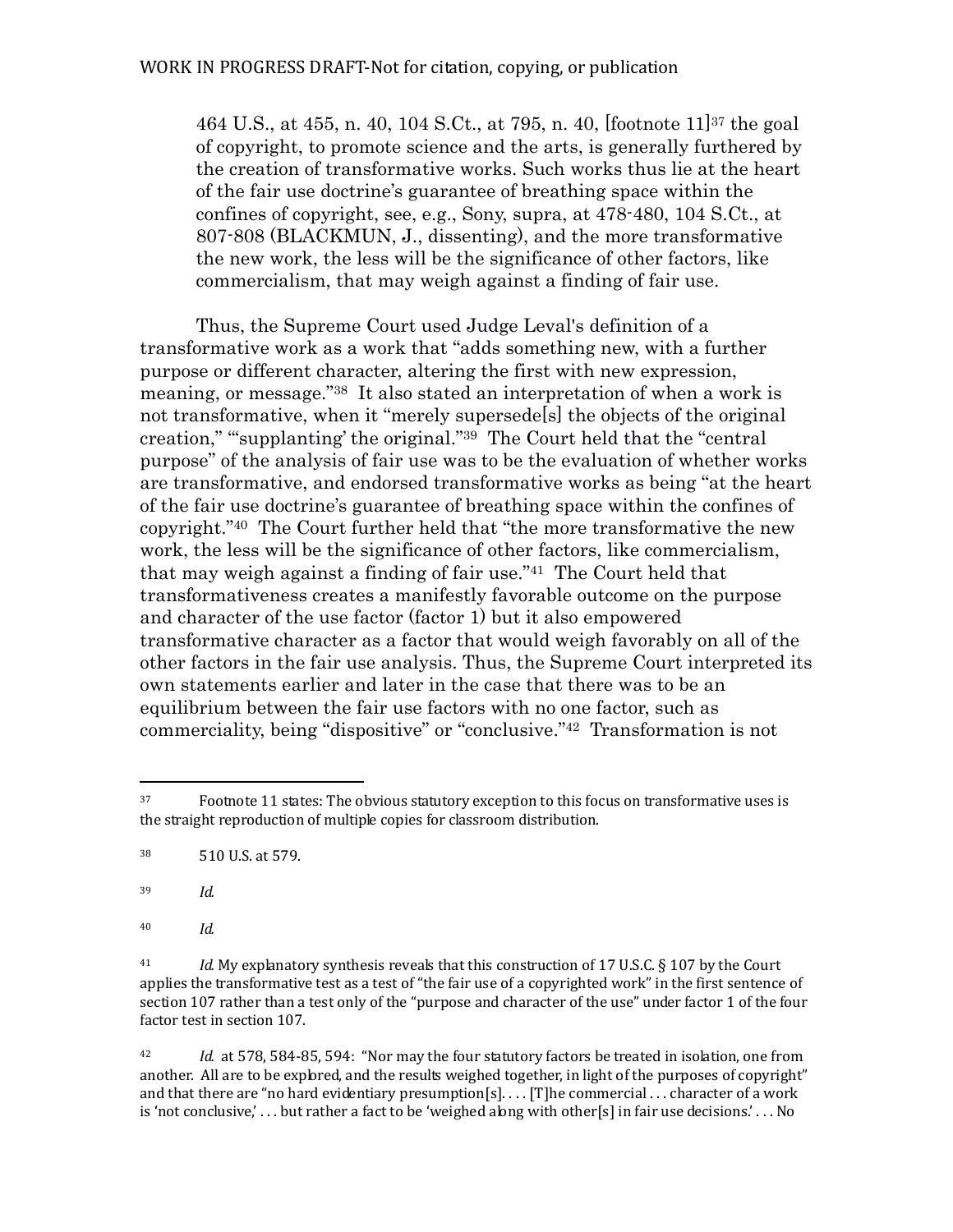tied to one factor because a properly transformative use of original work would tip the scales in favor of fair use on all of the factors when they all are considered together.43

The Court only gave one concrete example of a properly transformative character that would lead to a fair use determination, that of parody.44 Parody, as it turned out in the Court's analysis, is a near perfect example of a transformative use with an overwhelmingly positive character that produces a favorable rating on all four of the fair use factors.45 But fair use is not limited to parody, and the United States Courts of Appeals took on the task of defining what is a "properly transformative character" and established several interpretive rules to give guidance as to types of use and purposes and characters of uses that also indicate appropriate transformation.

Several Courts of Appeals' opinions suggested the broader application of the transformative test to the "fair use of a copyrighted work" language of sentence one of section 107 when the courts interpreted transformation as furthering and fulfilling the goals of copyright—"to promote the progress of science and the ... arts<sup>"46</sup>—and to avoid "excessively broad protection [that] would stifle, rather than advance, the [law's] objective"<sup>47</sup>—which is "the very creativity the copyright law is designed to foster."48 "In truth, in literature, in science and in art, there are, and can be, few, if any, things, which, in an abstract sense, are strictly new and original throughout. Every book in literature, science and art, borrows, and must necessarily borrow, and use much which was well known and used before."49 The Copyright Act

such evidentiary presumption is available to address . . . whether a transformative use . . . is a fair one." [inner citations omitted].

<sup>43</sup>*See id.* at 578, 579, 594.

<sup>44</sup>*Id.* at 579-94. This is not a failing of the Court but a necessary consequence of the doctrine of holding and precedent: the court may discuss, create, or adopt as many definitional rules or interpretive rules regarding the issue at hand as it desires, but the case still resolves and produces a holding as to how the rules work in but one fact pattern—that of the case itself. This indicates the need for a separate synthesis, not of the rules found in authorities (rule synthesis) but of the different and diverse fact patterns of multiple authorities revealing how the rules work in these different fact patterns, namely explanatory synthesis. *See infra* section III.

l,

46 U.S. Const. art. I, § 8, cl. 8.

<sup>47</sup>*Blanch,* 467 F.3d at 250 (quoting Leval at 1109).

<sup>48</sup>*Perfect 10*, 508 F.3d at 1163 (quoting *Campbell*, 510 U.S. at 577; *Stewart*, 495 U.S. at 236).

<sup>49</sup>*Campbell,* 510 U.S. at 575 (quoting Emerson v. Davies, 8 F. Cas. 615, 619 (C.D. Mass. 1845) (No. 4,436)).

<sup>45</sup>*See id.*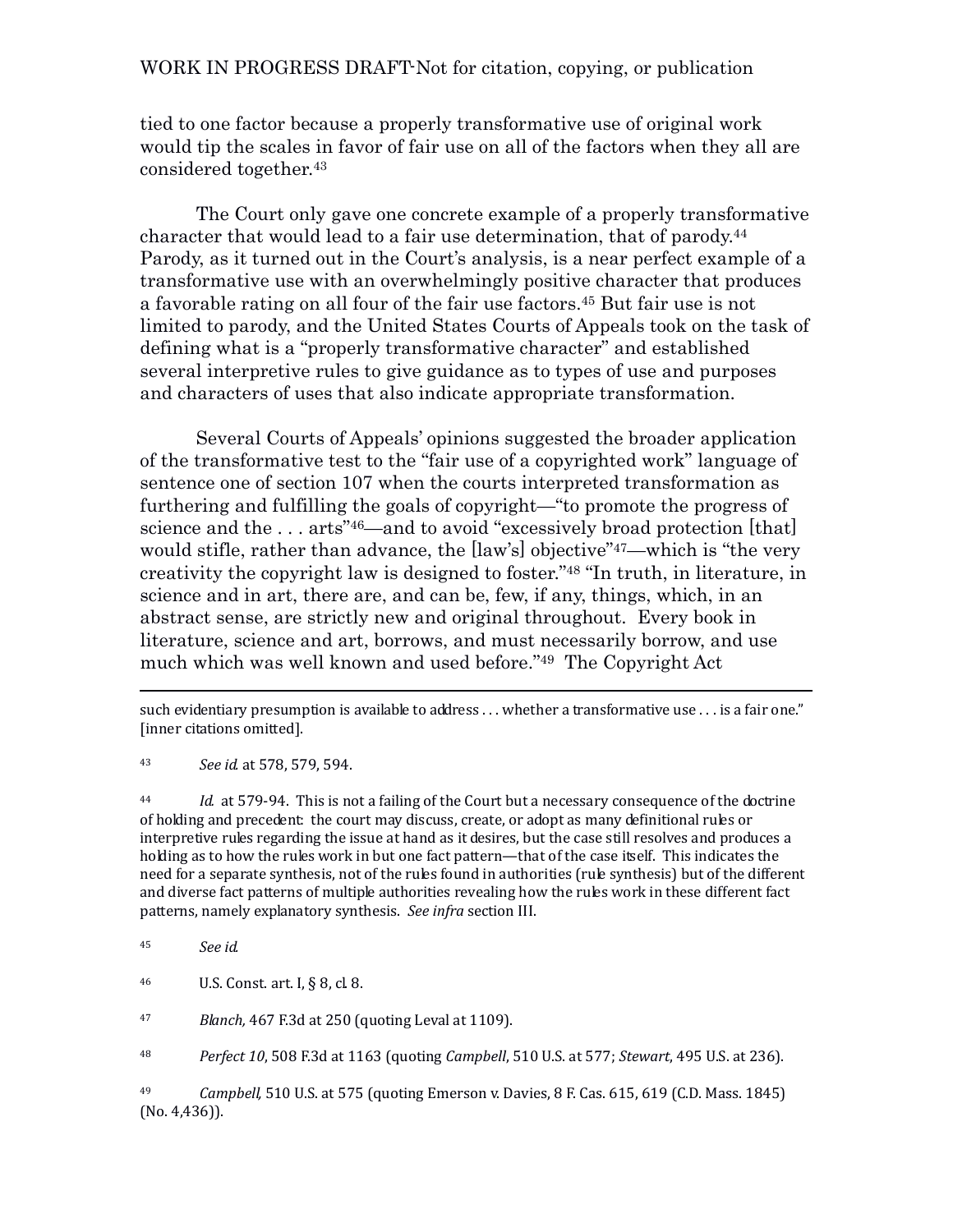recognizes "that science and art generally rely on works that came before them and rarely spring forth in a vacuum, [therefore] the Act limits the rights of a copyright owner regarding works that build upon, reinterpret, and reconceive existing works."50

Fair use involves an evaluation of the copying of an earlier work for various reasons some of which are held to further the goals of copyright and others of which are not. Referential uses of earlier works present a particular problem because certain references are held to further the goals of copyright and the first amendment (news, comment and criticism, parody<sup>51)</sup>, and others hinder the goals of copyright (references that exploit the creative content of original works52). "Monopoly protection of intellectual property that imped[es] referential analysis . . . would strangle the creative process."53 "Copyright law must address . . . the ability of authors, artists, and the rest of us to express them- or ourselves by reference to the works of others, which must be protected up to a point."54 If "the secondary use adds value to the original—if [copyrightable expression in the original work] is used as raw material, transformed in the creation of new information, new aesthetics, new insights and understandings—this is the very type of activity that the fair use doctrine intends to protect for the enrichment of society."55 Such transformative works "lie at the heart of the fair use doctrine's guarantee of breathing space."56 But if the reference is made "merely . . . to get attention or to avoid the drudgery in working up something fresh, the claim to fairness in borrowing from another's work diminishes accordingly (if it does not vanish), and other factors, like the extent of its commerciality, loom larger."57

<sup>52</sup>*E.g.*, Salinger v. Colting, 607 F.3d 68 (2d Cir. 2010); Gaylord v. U.S., 595 F.3d 1364 (Fed. Cir. 2010); Bridgeport Music v. UMG Recordings, 585 F.3d 267 (6th Cir. 2009).

<sup>53</sup>*Blanch,* 467 F.3d at 250 (quoting Leval at 1108).

l,

55 Castle Rock Ent. v. Carol Pub. Group, 150 F.3d 132, 142 (2d Cir. 1998) (quoting Leval at 1111).

<sup>56</sup>*Blanch*, 467 F.3d at 251 (quoting *Campbell*, 510 U.S. at 579).

57 *Campbell,* 510 U.S. at 580.

<sup>50</sup>*Mattel*, 353 F.3d at 799 (citing *Campbell*, 510 U.S. at 575-77).

<sup>51</sup>*E.g., Campbell*, 510 U.S. 569; NXIVM Corp. v. Ross Inst., 364 F.3d 471 (2d Cir. 2004); Mattel Inc. v. Walking Mountain Prods., 353 F.3d 792 (9th Cir. 2003).

<sup>54</sup>*Id.*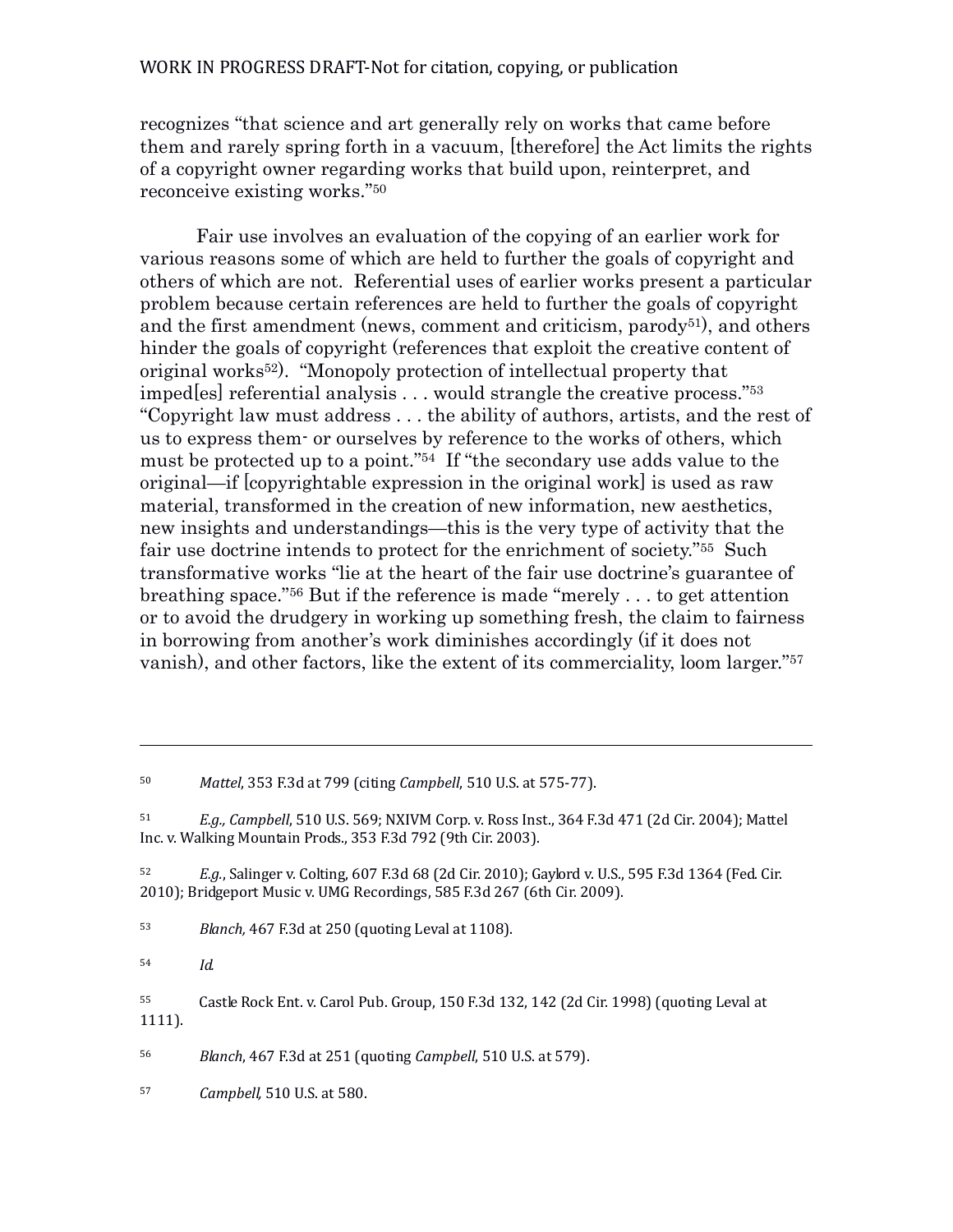The courts of appeals have held that transformation is not limited to physical changes to the original work but also includes transformation by recontextualizing the original work: "A use is considered transformative only where a defendant changes a plaintiff's copyrighted work or uses the plaintiff's copyrighted work in a different context such that the plaintiff's work is transformed into a new creation."58 "[E]ven making an exact copy of a work may be transformative so long as the copy serves a different function than the original work."59 A search engine, for example, puts images "in a different context" so that they are "transformed into a new creation."60 New content, meaning, or expression must be created through the process, because the courts "have declined to find a transformative use when the defendant has done no more than find a new way to exploit the creative virtues of the original work."61

### III. Explanatory Synthesis: The Operation of the Transformative Test

 The rules above give guidance on the accepted interpretation and application of the transformative test to actual legal situations. The following section demonstrates the actual operation of the transformative based on principles induced from the actual cases with their holdings based on concrete factual situations.62

The data set of cases<sup>63</sup> indicates that artistic<sup>64</sup> and literary<sup>65</sup> uses—by reference or by incorporation—may be properly transformative and satisfy the fair use factors, or they may be insufficiently or inconsequentially

<sup>60</sup>*Perfect 10*, 508 F.3d at 1165 (quoting *Wall Data*, 447 F.3d at 778).

<sup>61</sup>*Blanch,* 467 F.3d at 252.

l,

 $62$  As discussed above, this section provides the material for the "E section" ("explanation" section) of the IREAC or TREAT paradigm. *See supra* text accompanying note 20.

 $63$  See Appendix, Charts A and B, at the end of this article for the compilation and coding of the cases from which the principles stated in this section are induced.

 $64$  By artistic, I am referring both to the visual arts and the performing arts, including fine arts, music, audio-visual works, and entertainment media. I am not referring to toys, computer programs, or computer games.

 $65$  By literary, I am referring to printed and verbal works of a literary, scholarly, scientific, or educational nature including computer programs, news reporting, and journalism.

<sup>58</sup>*Perfect 10*, 508 F.3d at 1165; Wall Data Inc. v. L.A. County Sheriff's Dep't, 447 F.3d 769, 778 (9th Cir. 2006).

<sup>59</sup>*Perfect 10*, 508 F.3d at 1165 (citing *Kelly*, 336 F.3d at 818-19).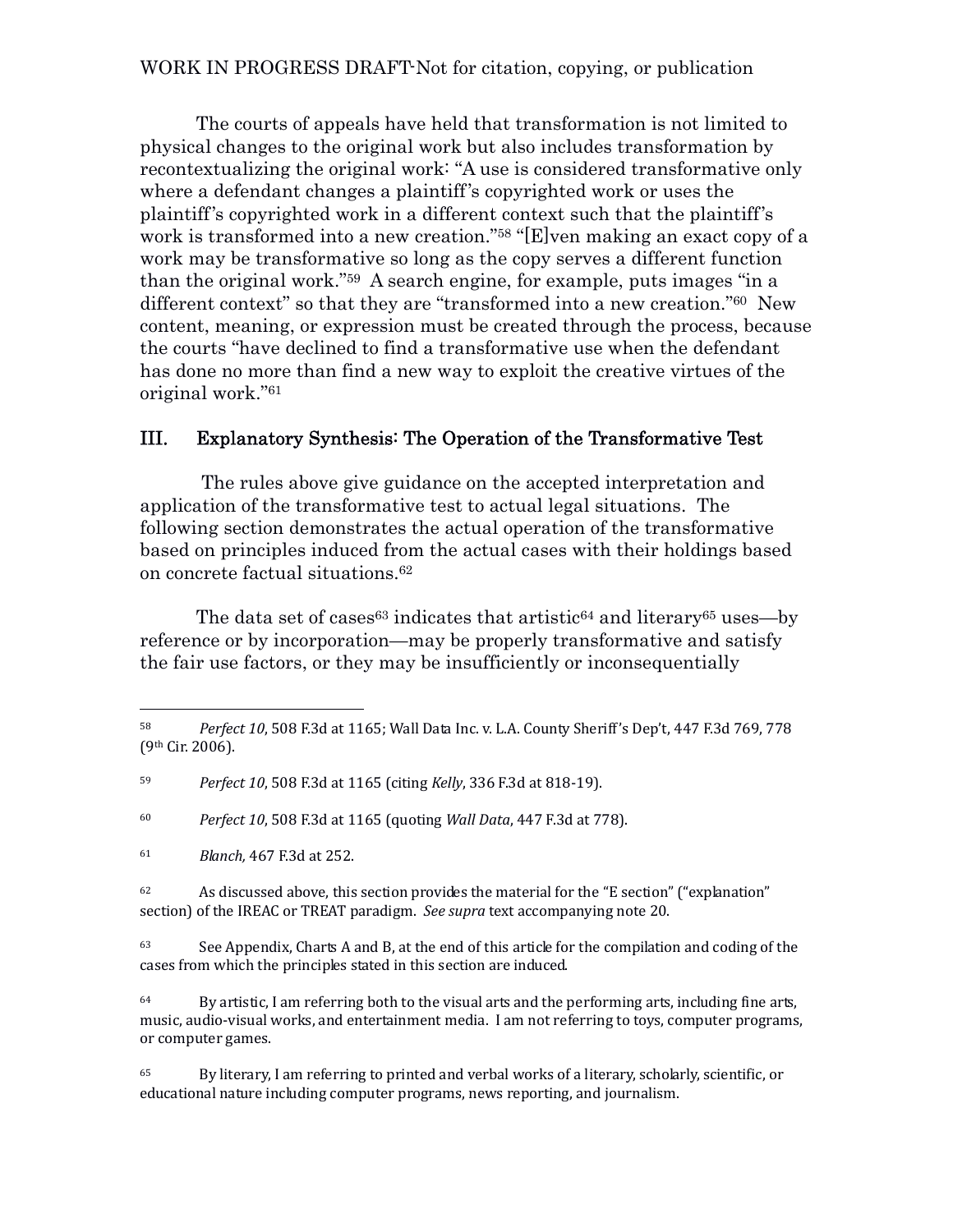transformative, leading to a finding of no fair use. The difference is drawn through examination of the content, context, and purpose of the transformation.<sup>66</sup>

 In general, a use that changes the content or context of the work that also works a change in the purpose or function of the original work tends toward a finding of transformation and a finding of fair use, while a use that makes changes in content or context but still primarily exploits the creative virtues of the original in a new mode or medium will not be held to be fair.67 This principle may be seen in many areas: a change in purpose and function through comment, criticism, parody, or satire,<sup>68</sup> and change in purpose or function from an expressive or creative use to one of archival, referential, or historical value,  $69$  or to a new purpose or function of education or research,  $70$ may be held to be transformative and a fair use of the original work. Taking existing copyrighted material and placing in it a new context so as to change the predominant purpose and function of the original material is transformative if the use creates a new meaning and new expression for the original with a further purpose and different character than the original.71

 This section also explores the lessons to be learned from the application of the transformative test in situations where transformation failed—where transformation was accomplished but the use was held not to be fair,<sup>72</sup> or where no transformation was attempted or accomplished and the courts determined the use to be not fair as a result of lack of transformation.73

- <sup>67</sup>*See* sections C—E below.
- <sup>68</sup>*See* section C below.

 $\overline{a}$ 

- <sup>69</sup>*See* section D below.
- <sup>70</sup>*See* section E below.
- <sup>71</sup>*See Campbell,* 510 U.S. at 579. *See also* sections C-E below.
- <sup>72</sup>*See* section F below.
- 73 *See* section G below.

<sup>66</sup>*See* sections A and B below.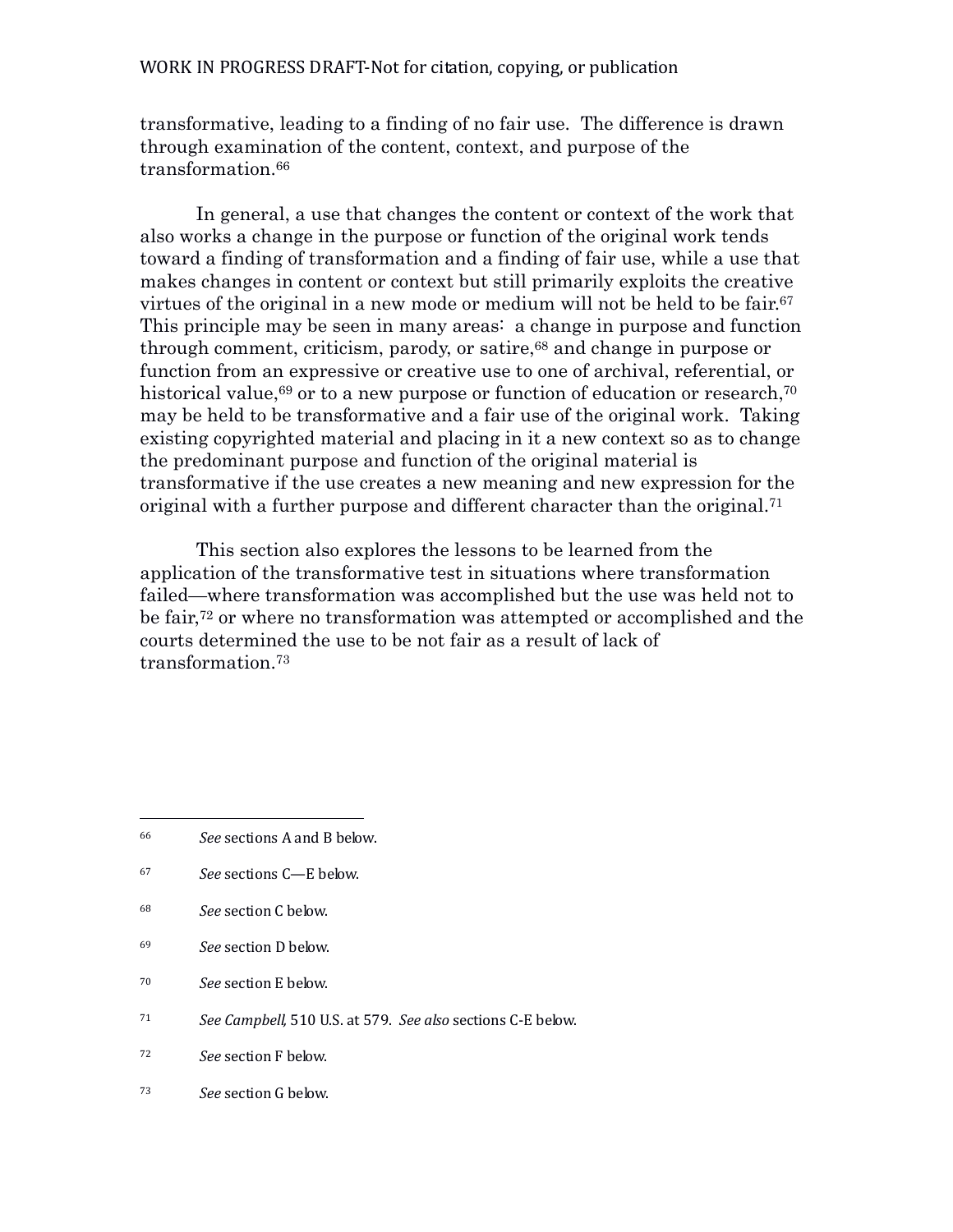### A. Transformation of Artistic Works

#### Chart 1: Artistic Cases (Original Artwork, Film, Music, Radio, Photography, Toys)  $74$

|             | Limited or No Content & Context<br>Changes (0, 1) <sup>75</sup> with<br>Significant Purpose and Function<br>Changes (2, 3) <sup>76</sup><br>$-$ /+ | Significant Content & Context<br>Changes (2, 3) with<br>Significant Purpose and Function<br>Changes (2, 3)<br>$+/-$                                                                                                    |             |
|-------------|----------------------------------------------------------------------------------------------------------------------------------------------------|------------------------------------------------------------------------------------------------------------------------------------------------------------------------------------------------------------------------|-------------|
| Fair Use    | Perfect 10 (1/2) <sup>77</sup><br>Bill Graham $(1/2)$<br>NXVIM (0/3)<br>Kelly $(1/2)$<br>Nunez $(0/2)$<br>Sony-Bleem $(1/2)$                       | Campbell (3/3)<br>Bouchat $2(2/2)$<br>Blanch $(2/3)$<br>Mattel-Walking Mtn $(2/3)$<br>Leibovitz $(3/3)$                                                                                                                | Fair Use    |
| No Fair Use | None                                                                                                                                               | Gaylord (3/2)                                                                                                                                                                                                          | No Fair Use |
| Fair Use    | None                                                                                                                                               | None                                                                                                                                                                                                                   | Fair Use    |
| No Fair Use | Bridgeport-UMG (2/1)<br>Castle Rock $(3/1)$                                                                                                        | Bouchat $1(0/0)$<br>Leadsinger $(0/0)$<br>Zomba $(0/0)$<br>Elvis-Passport Video (0/1)<br>Video Pipeline (1/1)<br>Ty, Inc. $(0/0)$<br>On Davis $(0/0)$<br>$A&M$ Records $(0/0)$<br>Infinity $(0/1)$<br>Ringgold $(0/0)$ | No Fair Use |
|             | $+/-$<br><b>Significant Content &amp; Context</b><br>Changes (2, 3) with<br>Limited or No Purpose and Function<br>Changes (0, 1)                   | —/—<br>Limited or No Content & Context<br>Changes (0, 1) with<br>Limited or No Purpose and Function<br>Changes (0, 1)                                                                                                  |             |

 $74$  This chart compiles in four quandrant format the cases reported in Appendix A, Chart A, that involve artistic works and fair uses. I have used a shorthand for the style of the case the full citation appears in Appendix, Chart A. The coding of each case is based on the facts and description of the case in Chart A and is further explained in the footnotes below.

l,

- <sup>75</sup> Content or Context Changes from Original Use to Second Use:  $0 = No$  change in content or context;  $1 =$  Change in size or amount, e.g., creation of reduced size image, but not simply selecting portions of original without other alteration;  $2 =$  Change in context, recontextualization; 3 = Significant changes in content and context.
- <sup>76</sup> Changes in Function or Purpose from Original Use to Second Use:  $0 = No$  change in function or purpose; 1 = Minimal change in function or purpose but still exploits creative original expression of the original work;  $2 =$  Adds additional function and purpose to original; 3 = Significant, superseding change in function and purpose.
- 77 Case names are listed with their scoring in the form: Content, Context Score / Purpose, Function Score). For example, "Perfect 10 (1/2)" means the *Perfect 10* case has a Content, Context Score of 1 and a Purpose, Function Score of 2.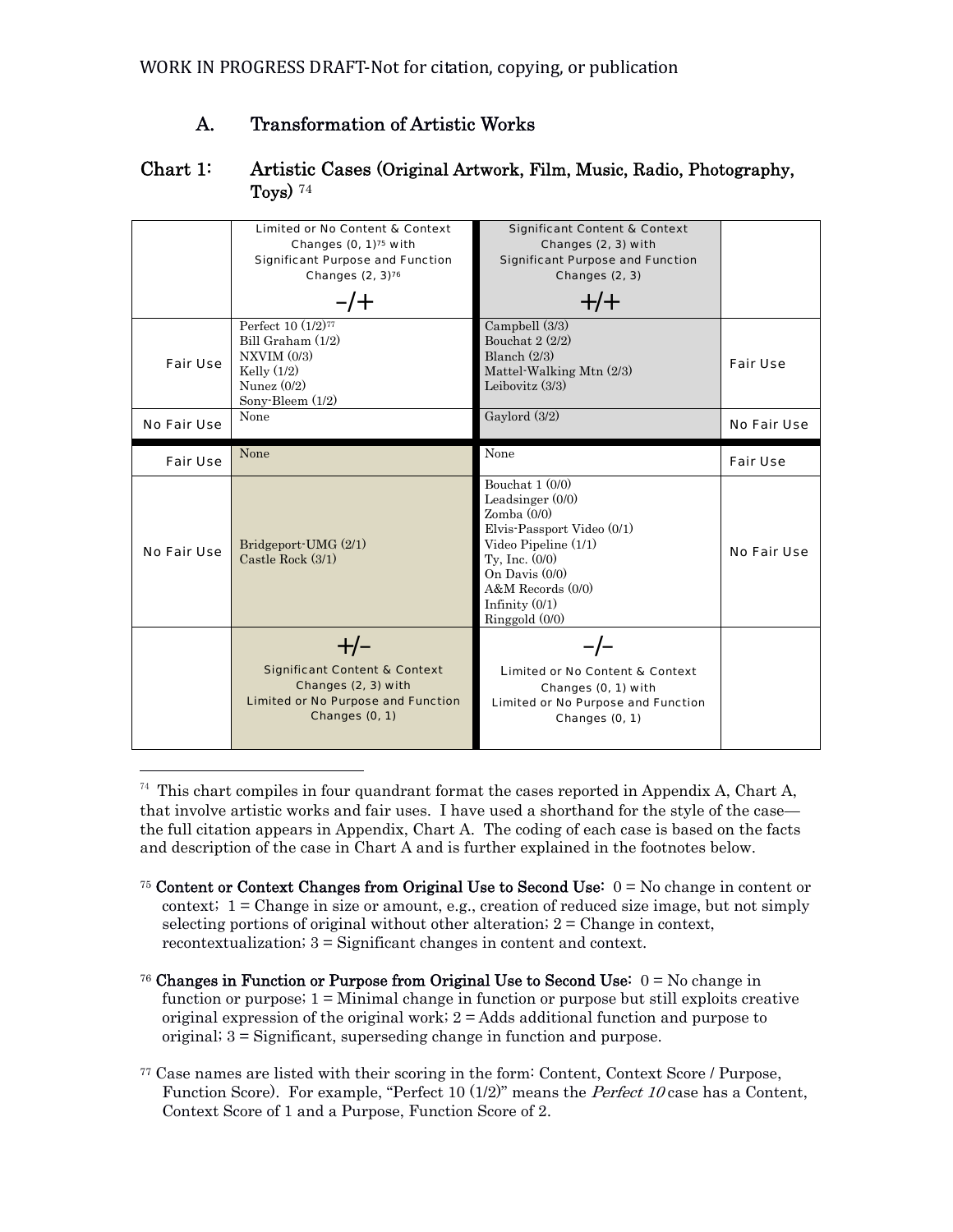The use of an artistic original work will be deemed transformative when the use adds valuable artistic changes to the original giving the resulting work new artistic meaning and artistic expression.<sup>78</sup> See Campbell, 510 U.S. at 577-80 (rap group added new musical style and genre and new lyrics to original rock ballad creating a new musical composition with a new meaning); *Blanch*, 467 F.3d at 244 (artist placed original fashion magazine photographic image into painting combining image with additional images of junk food and Niagra Falls to make new expression concerning the appetites flowing through modern society); *Leibovitz*, 137 F.3d at 109 (movie poster changed original photograph from a work of serious art with historical Renaissance art reference to one of comic art with a new message of buffoonery).

 The artistic changes must create a new meaning and new expression; if the original is simply redisplayed, reproduced, rebroadcast, or redistributed in a new mode or method of exploiting the same creative artistic virtues of the original work, the use will not be deemed transformative and not a fair use. See Bouchat, 619 F.3d at 301 (plaintiff's Shield Drawing was adapted for a highly stylized Raven's "Flying B" logo on helmets and uniforms, on the playing field, and in posters, tickets, and advertising, but all such uses as a logo still revealed and reproduced the same valuable artistic expression as the original Shield Drawing, and the product of the changes and adaptations still carried the same meaning and message as the original); *Gaylord*, 595 F.3d at 1364 (photograph and postage stamp depicting plaintiff's Korean War Memorial each adapted and altered the appearance of the war memorial to display a different tone and mood in the depiction—gray, murky, fog of war in the photograph, and stark, cold, loneliness of war in winter in the stamp but the ultimate meaning and message of the original memorial and the two artistic adaptations was held to be the same: to remember and celebrate Korean War Veterans; thus, the uses were not fair); *Bridgeport v. UMG*, 585 F.3d 267 (although defendant's sampling placed the iconic Atomic Dog funk lyric and funk track in an updated hip-hop recording, the funk track was reproduced with little variance or alteration from the original and was reused for the same musical artistic purposes as the original, and the hip-hop version of the sample carried the same meaning and expression as the original: a low tone beat and syncopated vocalization of the same word, "dog," as heard in the original; thus, the use was not fair); Castle Rock, 150 F.3d 132 (changing the format and medium of entertainment material from the

l,

<sup>&</sup>lt;sup>78</sup> I am citing the cases in the text of this article to draw attention to the mode of demonstration of explanatory synthesis which requires specific attention both to the principle induced from the data set and the parentheticals provided after each citation supporting the principle. Placement of the citations and parentheticals in the text is intended to facilitate the reading of the parentheticals. I have also separated each explanatory synthesis principle and citation string with a paragraph break to facilitate reading.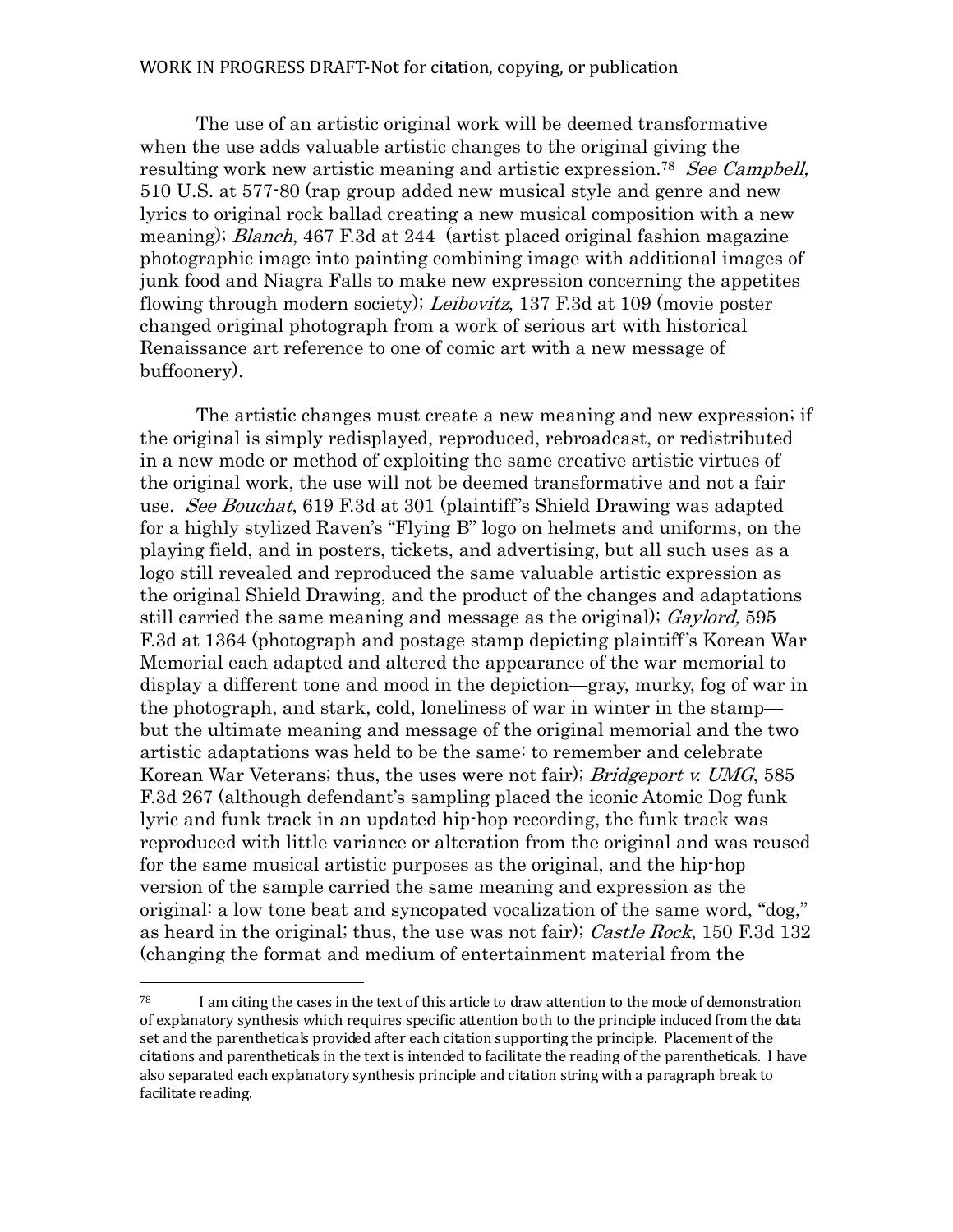Seinfeld television series to a trivia quiz format did not add new and valuable artistic or entertainment content to the original material, and did not change the meaning, message, expression, or purpose of the original material; thus, the use of the original entertainment content was not fair).

 A change in context for an artistic work even without any changes to the content of the work may be sufficient if the predominant purpose and functioning of the new work is sufficiently different from the original work and fulfills a goal of the copyright laws. See Bouchat, 619 F.3d at 301 (use of original Shield Drawing in logos held and displayed for historical and archival reasons at the Baltimore Ravens' headquarters was a use with a purpose and function different from the artistic purpose and meaning of the original work; historical, referential, and archival uses are appropriate fair use purposes); *Perfect 10*, 508 F.3d at 1146 (original photographs were reduced in size to thumbnail images but otherwise reproduced verbatim, but the purpose and function of the thumbnails within a search engine image search results screen was a completely new function with a new and different purpose and meaning from the artistic purposes and meaning of the original photographs; the use fulfilled proper fair use reference and research purposes); Bill Graham Archives, 448 F.3d at 605 (original images of concert posters were reduced in size but otherwise reproduced verbatim, but the purpose and function of the new use of the images—to document a timeline of concert performances of the Grateful Dead—was completely new and different from the artistic purposes and meaning of the original poster images and fulfilled proper fair use archival, historical, referential, and educational purposes); Kelly, 280 F.3d at 934 (as in Perfect 10, use of original images in reduced size for purpose of displaying search results in internet image search engine was new function with a new purpose and meaning for the images that fulfilled proper fair use reference and research purposes); Nunez, 235 F.3d at 18 (republication of original modeling portfolio photographs without alteration but within new context of news reporting of the actual existence of the photographs themselves after subject became Puerto Rico's Miss Universe contestant was a new function with a new meaning and new purpose for the photographs that met fair use news and reference purposes); Sony Computer v. Bleem, 214 F.3d at 1022 (use of screen shots from original computer game in comparative advertising to critique the original images was fair use).

 A change in context alone for artistic works is not necessarily sufficient if the change does not have a new purpose and function that communicates a new meaning with new, valuable expression furthering a goal of the copyright laws. *See Bouchat*, 619 F.3d at 301 (aside from historical and archival uses at Baltimore Ravens' headquarters, the general use of the plaintiff's Shield Drawing in stadium advertising, on the field, on uniforms, on tickets and other merchandise did not represent a new appropriate function for the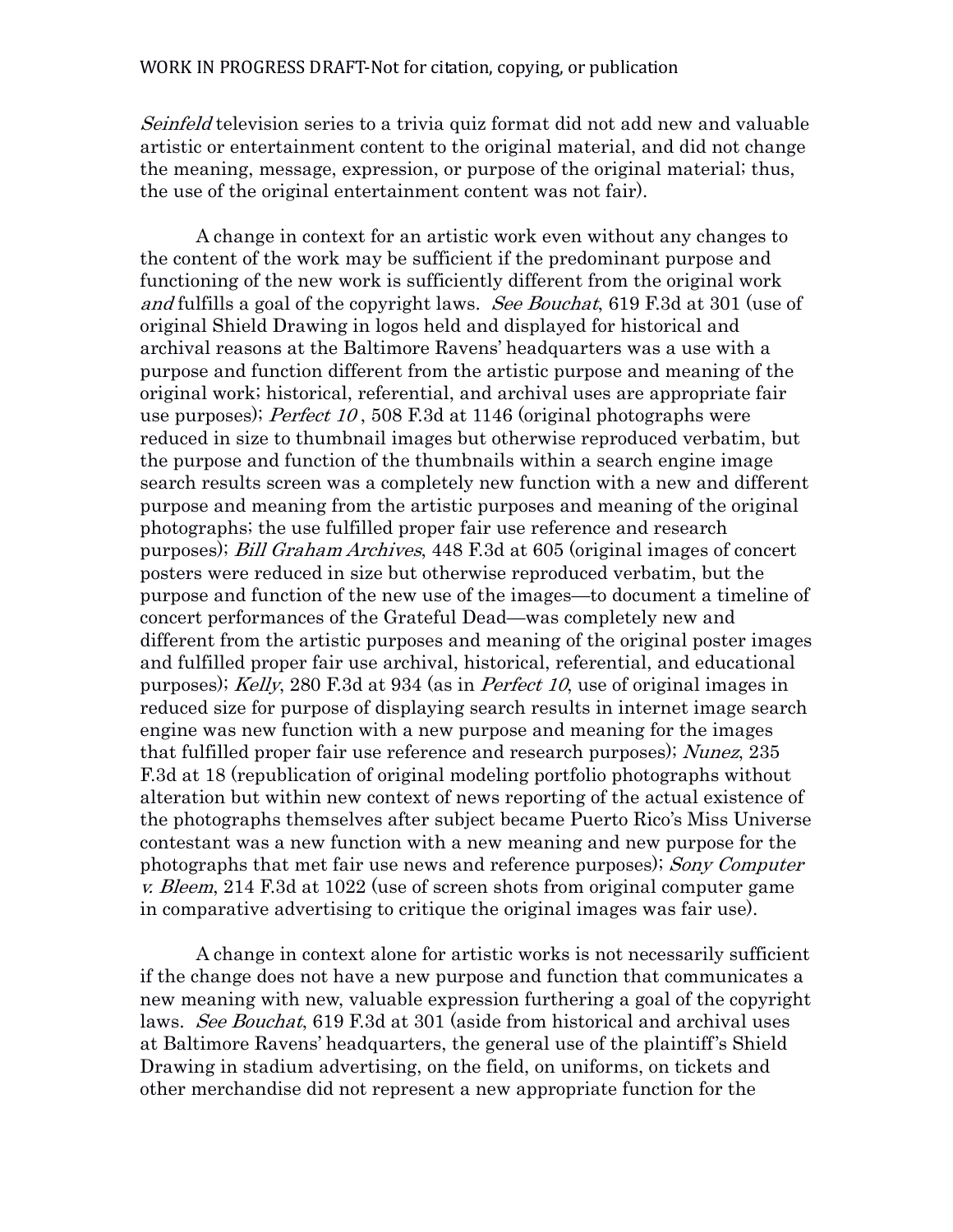drawing and did not fulfill a different artistic or creative purpose for the original work, and thus, did not constitute a fair use); *Gaylord*, 595 F.3d at 1364 (function and meaning of the original sculpture and the images in the photograph and postage stamp were held to be the same: to celebrate and remember Korean War Veterans); *Leadsinger, Inc. v. BMG Music Pub.*, 512 F.3d 522 (9th Cir. 2008) (change in form and function from audio recording to karaoke soundtrack audio recording was not a new function carrying new meaning or purpose from original musical recordings); Zomba Enters., Inc. v. Panorama Records, Inc., 491 F.3d 574 (6th Cir. 2007) (same); Elvis Presley Enters. v. Passport Video, 349 F.3d 622 (9th Cir. 2003) (recombining video and audio segments from performances of Elvis were placed in new context a comprehensive video biography work—but were reproduced for the same purpose and carried the same function and meaning as the original video and audio recordings); Video Pipeline v. Buena Vista Home Enter., 342 F.3d 191 (3rd Cir. 2003) (copying two-minute segments of original motion pictures for use as internal reference for proprietary video database did not create a new function carrying a new appropriate fair use meaning and purpose different from the original artistic works); On Davis v. The Gap, Inc., 246 F.3d 152 (2d Cir. 2001) (depiction of original artwork in print ad was a new context for the work without any change in artistic purpose and function of the original work); A&M Records v. Napster, Inc., 239 F.3d 1004 (9th Cir. 2001) (facilitating a change in format from CD to MP3 format and changing context of recording to facilitate unlicensed uncompensated file transfer did not create a new function carrying a new appropriate fair use meaning and purpose different from the original artistic works); Infinity Broad. Co. v. Kirkwood, 150 F.3d 104 (2d Cir. 1998) (change in mode and medium of communication from radio broadcast to telephone communication did not create a new function carrying a new appropriate fair use meaning and purpose different from the original artistic works); Ringgold v. Black Ent. Television, 126 F.3d 70 (2d Cir. 1997) (reproduction of story quilt image from authorized museum poster to unauthorized use as set dressing on television program did not create a new function carrying a new appropriate fair use meaning and purpose different from the original artistic work).

 The toy business falls into line with the artistic creation cases above. A use of a toy that adds new content, material, and expression in a manner that changes the function and purpose of the original toy will be permitted, but one that exploits the creative virtues of the toy in new media but for the same purposes as the original will not be fair. See Mattel, 353 F.3d at 792 (defendant placed Barbie in unusual contexts and settings, often with kitchen appliances, to criticize Barbie's status as a beauty icon and feminine role model for young girls); Ty, Inc., 292 F.3d at 512 (collectors catalog of Beanie Babies exploited the virtues of the original in a new format that worked as an competing derivative work and not a fair use).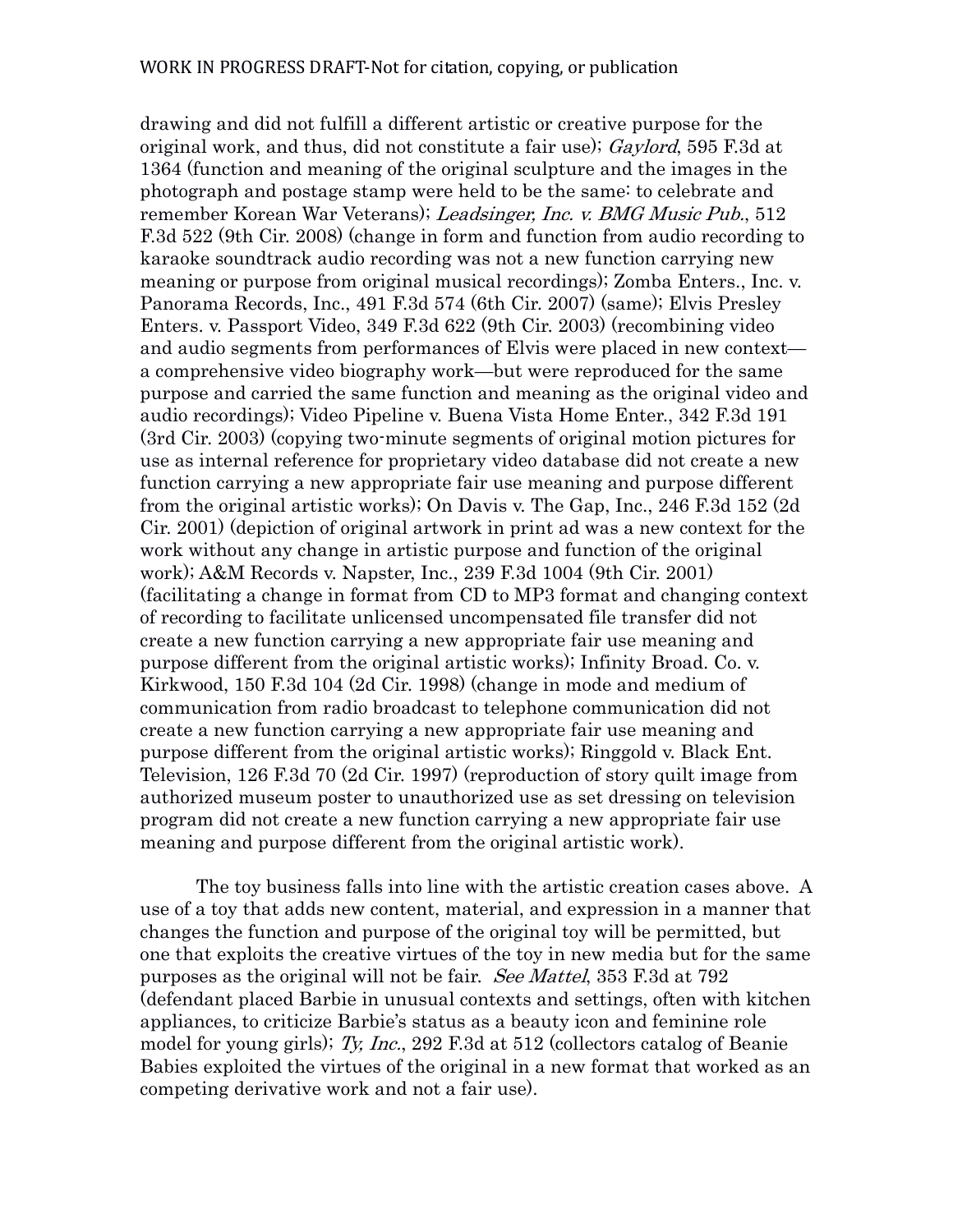### B. Transformation of Literary Works

#### Chart 2: Literary, Computer Program, and News Reporting Cases

|             | Limited or No Content &<br>Context Changes (0, 1) with<br>Significant Purpose and<br>Function Changes (2, 3)<br>$-\prime$ +      | Significant Content & Context<br>Changes (2, 3) with<br>Significant Purpose and<br>Function Changes (2, 3)<br>$+/-$                                                                                                                                      |             |
|-------------|----------------------------------------------------------------------------------------------------------------------------------|----------------------------------------------------------------------------------------------------------------------------------------------------------------------------------------------------------------------------------------------------------|-------------|
| Fair Use    | A.V. Vanderhye (0/3)<br>Bond $(0/3)$<br>Sundeman (0/3)<br>Allen $(0/2)$                                                          | Suntrust (3/3)<br>Sony-Connectix (3/3)                                                                                                                                                                                                                   | Fair Use    |
| No Fair Use | None                                                                                                                             | Salinger $(3/2)$<br>Dr. Seuss $(3/3)$                                                                                                                                                                                                                    | No Fair Use |
| Fair Use    | None                                                                                                                             | None                                                                                                                                                                                                                                                     | Fair Use    |
| No Fair Use | None                                                                                                                             | Peter Letterese (0/0)<br>Wall Data (0/0)<br>Worldwide Church (0/0)<br>Veeck $(0/1)$<br>Micro Star $(0/0)$<br>Princeton U. Press (0/0)<br>Am. Geophysical (1/1)<br>LA News-CBS (0/0)<br>Nihon Keizai (0/0)<br>LA News-Reuters (0/0)<br>LA News-KCAL (0/0) | No Fair Use |
|             | $+/-$<br><b>Significant Content &amp; Context</b><br>Changes (2, 3) with<br>Limited or No Purpose and<br>Function Changes (0, 1) | Limited or No Content &<br>Context Changes (0, 1) with<br>Limited or No Purpose and<br>Function Changes (0, 1)                                                                                                                                           |             |

 Changes in the content of literary works that add new meaning and expression and further an appropriate fair use purpose that is different from the meaning and purpose of the original work are found to be transformative and fair. See NXIVM Corp. v. Ross Inst., 364 F.3d 474 (2d Cir. 2004) (Ross Institute added commentary and criticism to copied portions of NXIVM training materials to create a new meaning and purpose—that being commentary on and criticism of the cult-like nature of NXIVM and its training materials); Suntrust Bank, 268 F.3d at 1257 (author of "The Wind" Done Gone" copied large portions of the dialogue, characters, and plot of the original "Gone With the Wind" novel but added new character names and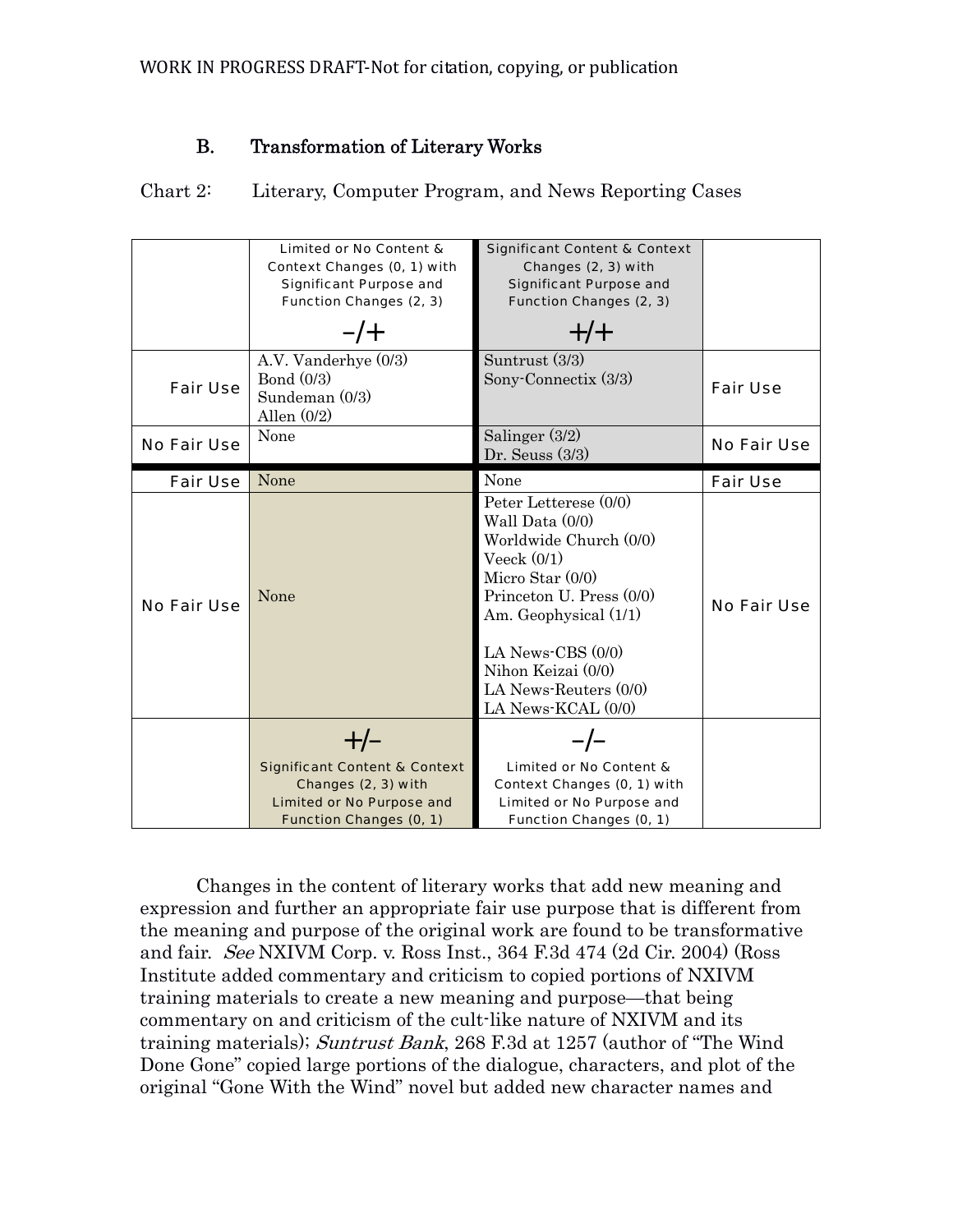new situations and new plot to create an entirely new work with new content, meaning, and expression that was different from and in fact critical of the meaning and message of the original work's pro-slavery and pro-white antebellum societal viewpoints); Sundeman v. The Seajay Soc., 142 F.3d 194 (4th Cir. 1998) (professor published portions of unpublished manuscript in combination with lecture and presentation notes regarding the historical significance of the original author and her development as a writer; purpose and meaning of the work was transformed); Allen v. Academic Games League of Am., 89 F.3d 614 (9th Cir. 1996) (games were "reproduced" and played in context of academic, educational contest changing meaning and purpose from that of the original).

 Courts look for a significant alteration in the style, theme, meaning, tone, and purpose of literary works in order to declare them fair uses rather than infringing, unauthorized, derivative works that take the same content, characters, plot, or themes as are found in the original and simply advance them to new contexts and situations. Compare NXIVM, 364 F.3d at 474 (copied materials were subject to significant criticism as "cult materials" in second use), *and Suntrust Bank*, 268 F.3d at 1257 (second work ridiculed and criticized the racist views and attitudes of the original work through changes in characters, perspective, dialogue, and theme), with Salinger v. Colting, 607 F.3d 68 (2d Cir. 2010) (although Colting attempted to change the meaning and purpose of the material he copied from "The Catcher in the Rye," the court found that Colting's book, "60 Years Later: Coming Through the Rye" still exploited the main character and many of the plot devices and themes of the original in an unfair manner; Colting advanced the plot 60 years and added Salinger himself to the story, but still exploited the purpose and meaning of the themes, characters, tone, and genre of the original work in the manner of an unauthorized derivative work), and Dr. Seuss Enterprises, LP v. Penguin Books USA, 109 F.3d 1394 (9th Cir. 1997) (although the storyline, characters, plot, theme, tone, and genre of the original "Cat in the Hat" book were completely changed in the satirical work, "The Cat Not in the Hat," the court held that the artistic and literary value of the original artwork and poetic rhyming style of the original work was exploited solely to grab attention to the second work and not for a proper fair use purpose).

 Literature can be copied verbatim but placed in a new context and used in such a way that the resulting use has a completely different function and purpose from the original. A.V. ex rel. Vanderhye v. iParadigms, LLC, 562 F.3d 630 (4th Cir. 2009) (students' papers were copied verbatim for purpose of checking content for plagiarism and were copied and archived for present and future comparison to other papers by plagiarism checking software; this use and purpose was completely different from the creative, literary purposes of the original and served reference, education, archival, and research fair use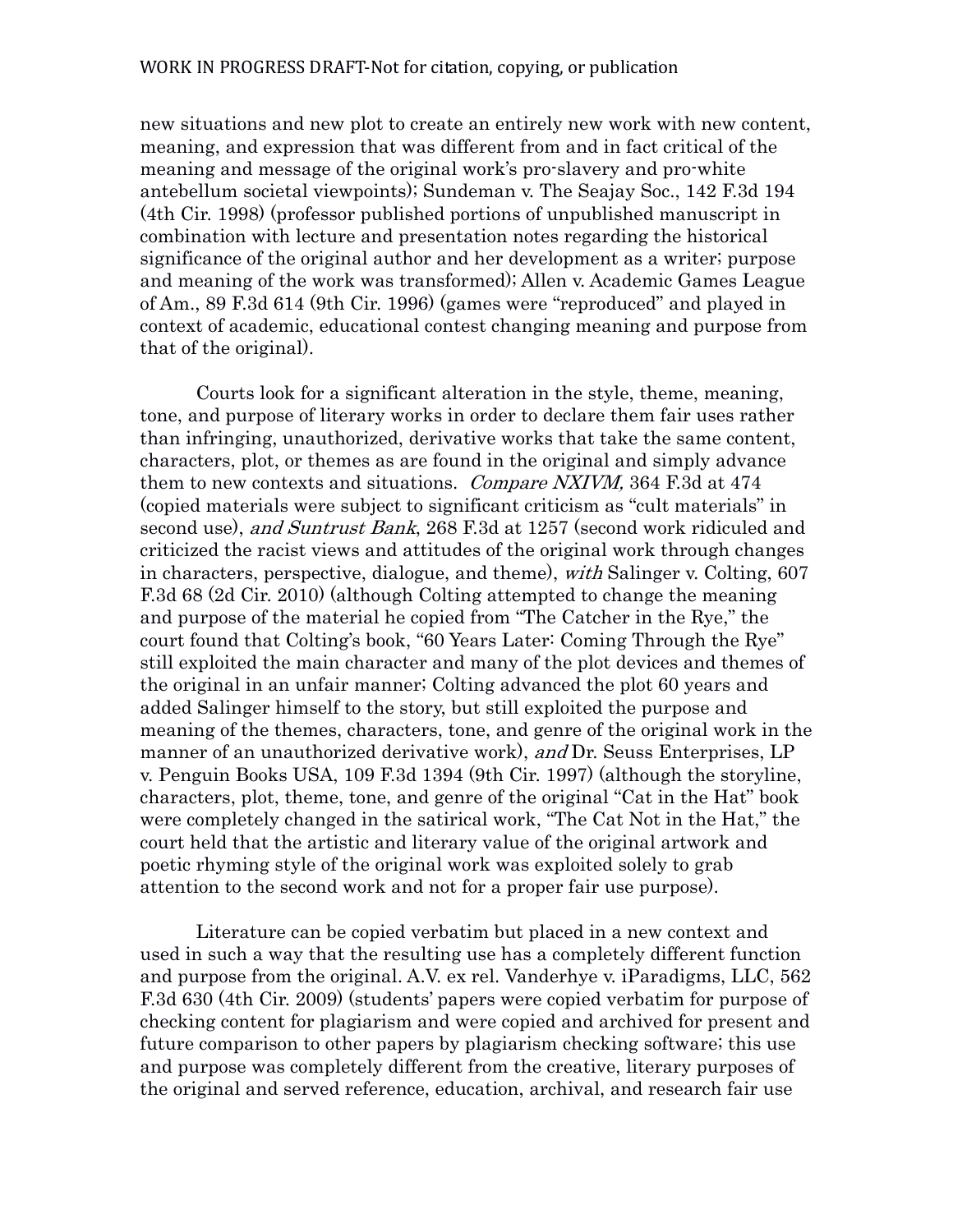purposes); NXIVM, 364 F.3d at 474 (copied materials were presented in new work for the purpose of criticizing the original work); Bond v. Blum, 317 F.3d 385 (4th Cir. 2003) (attorneys copied manuscript of autobiographical work to use it as evidence against original author in child custody dispute); Sundeman, 142 F.3d 194 (unpublished manuscript was copied and displayed for the purpose of comment and educational study and research concerning the early work of the original author).

 When the second use of a literary work does not involve the addition of new material and does not change the function, meaning, or purpose of the literature, the use is held to be not fair. Peter Letterese and Assocs., Inc. v. World Institute of Scientology Enters., 533 F.3d 1287 (11th Cir. 2008) (marketing materials used in scientology training were copied and distributed in the same form and for the exact same purposes as the original work); Veeck v. So. Bldg. Code Cong. Int'l, 241 F.3d 398 (5th Cir. 2001), rev'd on other grounds, 293 F.3d 791 (5th Cir. 2002) (model codes were reproduced verbatim for same purposes as the original model codes; later ruling reversed and declared the original material to be non-copyrightable); Worldwide Church of God v. Phila. Church of God, 227 F.3d 1110 (9th Cir. 2000) (original works of the founder of Worldwide Church of God were copied verbatim and republished and distributed by splinter Philadelphia Church for the same purposes as the original texts); Princeton Univ. Press v. Mich. Doc. Servs., Inc., 99 F.3d 1381 (6th Cir. 1996) (significant portions of scholarly and literary works were copied verbatim for commercial sale at university bookstores, but for same function and purposes as the original copyrighted works); Am. Geophysical Union v. Texaco, Inc., 60 F.3d 913 (2d Cir. 1995) (Texaco copied and abstracted the content of scientific magazine for internal reference and research, but in fact simply exploited the content of the magazines for the same function and purposes for which the original works were created and sold).

 Computer programs may receive copyright protection under a general category of literature and writings, but the fair use of such materials is affected by the originality doctrines of merger and scénes á faire in a way that differs from the standard literature cases discussed above. E.g., Sony Computer Ent. v. Connectix Corp., 203 F.3d 596 (9th Cir. 2000) (court allowed interim copying of code in process of reverse engineering of operation of source code to make PlayStation emulator program for use on personal computers because it was the only way to study the operation of the source code to be able to replicate its noncopyrightable procedures and functioning under the Merger Doctrine). Copying a computer program and using its creative, original attributes for the same purposes for which the original program was created is not fair use even if it serves general public interest or expressive purposes. *See Wall Data*, 447 F.3d at 769 (sheriff's office benefited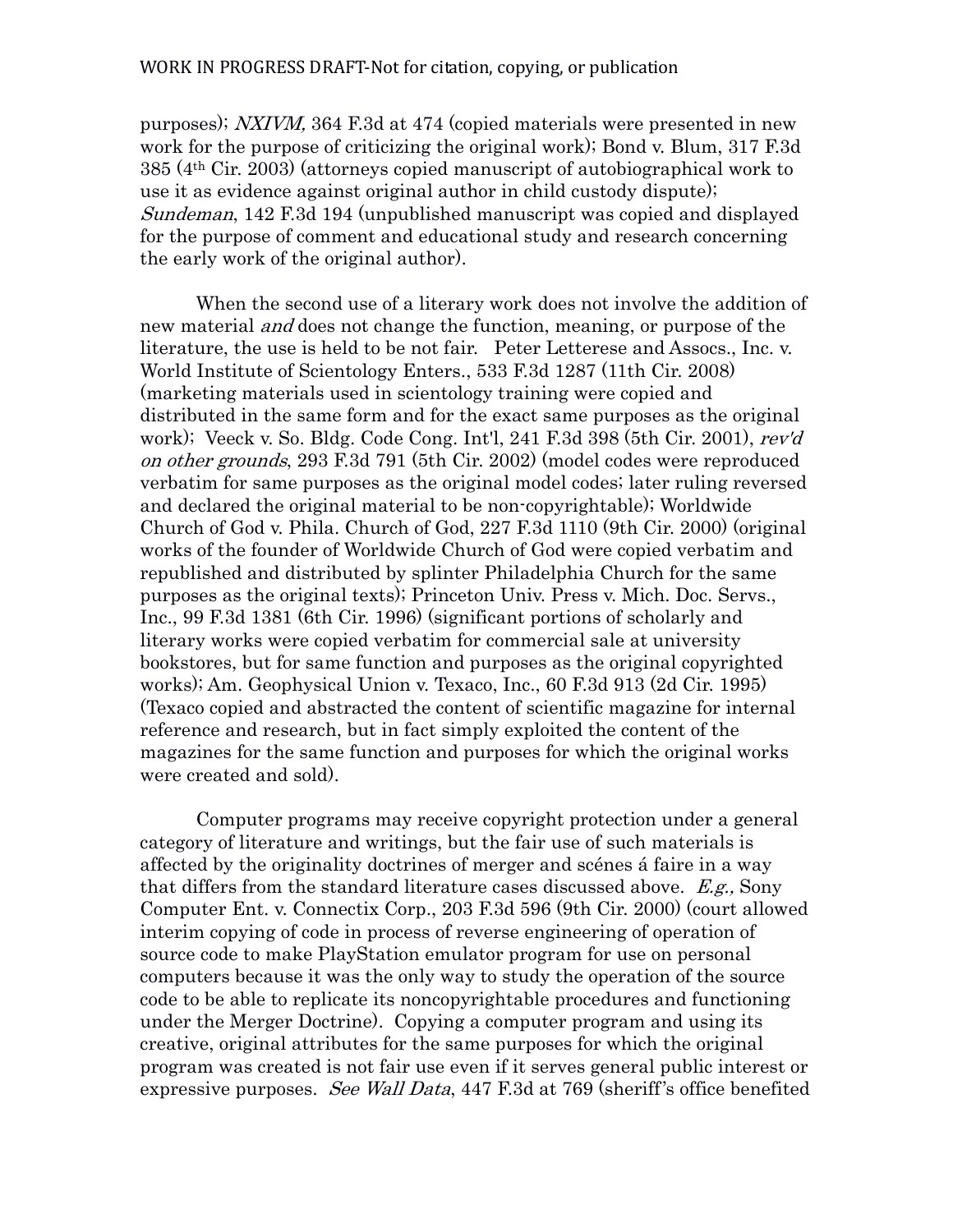from unauthorized copying and installation of Wall Data's program, but program was copied and used for the same function and purpose for which the original work was sold); Micro Star v. Formgen Inc., 154 F.3d 1107 (9th Cir. 1998) (replication of characters and images from original Duke Nukem game in the context of compiling a collection of user-generated levels for the computer game was not fair use as it exploited the creative contents of the game; Formgen allowed creation of user-generated levels with its level development kit, but did not expressly or impliedly authorize the commercial sale of user-generated game levels). *But see Bleem*, 214 F.3d at 1022 (use of screen shots from original computer game in comparative advertising to critique the original images was fair use).

 News reporting cases do not differ greatly from the standard literature fair use cases already discussed above. There is no general exemption for news reporting that allows broader and greater fair uses of copyrighted material when used in a news reporting context. See L.A. News Service v. CBS Broad., 305 F.3d at 924 (9th Cir. 2002) (replication of a few key seconds of copyrighted footage of beatings during post-Rodney King verdict Los Angeles riots was not fair use as news reporting even during the time frame of the riots, nor was it fair use when it was used later in abstracted news montage form with added text and commentary; the secondary use exploited the copyrighted news footage for the exact same purposes for which the original was created); LA News Service v. Reuters Television Int'l Ltd., 149 F.3d at 987 (9th Cir. 1998) (same—even the rebroadcasting of a few seconds of footage of the beating of Reginald Denny in Los Angeles riots could not be justified solely on the grounds of news reporting); L.A. New Service v. KCAL-TV Channel 9, 108 F.3d 1119 (9th Cir. 1997) (same); Nihon Keizai Shimbun, Inc. v. Comline Bus. Data, Inc., 166 F.3d 65 (2d Cir. 1999) (copying and abstracting Japanese financial and business news data was not fair use as it replicated the copyrighted materials for the same purposes for which the original news items were created).

 If the original material is used because the material itself is newsworthy, rather than copying the original in order to report or republish the newsworthy material contained in the original work, then the use might be held fair. E.g., Nunez, 235 F.3d at 18 (modeling portfolio pictures of Puerto Rico's Miss Universe contestant became the news story because her status as a contestant made the existence of nude and partially nude photographs newsworthy and replication of the actual photos documented and proved their existence fulfilling the news reporting fair use requirements).

### C. Transformation of the Purpose and Function of Works Through Comment and Criticism, Parody and Satire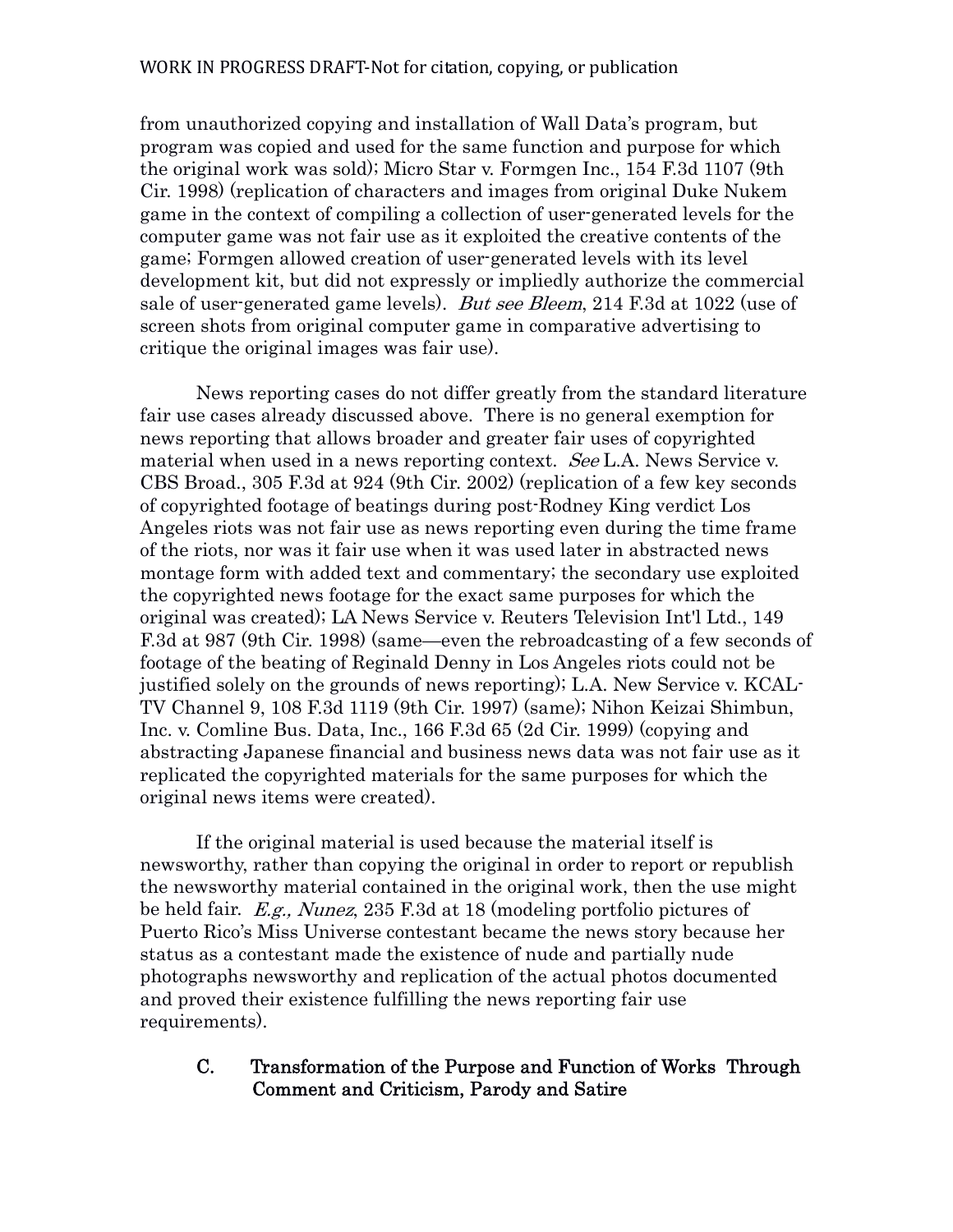The use of original material copied from other works for the purpose of criticizing, spoofing, ridiculing, or commenting on the original works is a well established fair use. *Campbell*, 510 U.S. at 569 (original rock ballad was copied so as to covert the work to one that openly criticized the naivete of the original);  $N\chi IVM$ , 364 F.3d at 471 (original work was copied so as to comment on the cultlike nature of the work); Blanch, 467 F.3d at 244 (the use of a paradigmatic example of the depiction of women in fashion magazines was used in part to comment on the meaning of such images); Mattel, 353 F.3d 792 (use of Barbie doll in images was intended to comment on the iconic status of Barbie as a model of feminine grace, beauty, and perfection for young girls); Bleem, 214 F.3d 1022 (use of screen shots in comparative advertising was fair use; images were modified and were used for new function and purpose to compare computer emulator's screen shots with original console screen shots); Suntrust Bank, 268 F.3d at 1257 ("Wind Done" Gone" book was intended to ridicule and expose the prejudices and racism of the original work, "Gone With the Wind"); *Leibovitz*, 137 F.3d at 109 ("Naked") Gun" movie ad intended to ridicule the serious, artistic posing and pretentiousness of the original work by replacing female subject's head with male comedian's head); Sundeman, 142 F.3d at 194 (replication of portions of the original work was done to comment on the development of the original author as a writer).

 Parody is one of the safest fair use because it intentionally copies the original work in order to criticize and ridicule the original work, but for the most certain results of fair use, the criticism should be blatant and obvious rather than subtle or indirect. *Compare Campbell*, 510 U.S. at 569 (2 Live Crew copied the bass riff and musical scheme of the beginning of "Pretty Woman" and proceeded to distort the music and lyrics to make a baudy rap song that ridiculed the romantic tone and naivete of the original rock ballad), and Suntrust Bank, 268 F.3d at 1257 ("Wind Done Gone" copied characters and situations from "Gone With the Wind" but distorted the dialogue and point of view of the work adding a new tone and new meaning that ridiculed the racist perspective and themes of the original), and Mattel, 353 F.3d at 792 (Walking Mountain placed Barbie dolls in unusual settings with kitchen appliances to comment on and criticize Barbie's iconic status as a model for feminine beauty, grace, and style for young American girls), and Leibovitz, 137 F.3d at 109 (Paramount created poster with famous portrait of pregnant star and distorted the image by superimposing a male comedian's head onto the female star's body to ridicule the pretentious artistic styling of the original), with Salinger, 607 F.3d at 68 (Colting attempted to advance the plot of "Catcher in the Rye" 60 years and added Salinger as a character in Salinger's own story to comment on and critique the original work, the main character, and Salinger's reclusive lifestyle, but in the end, the court found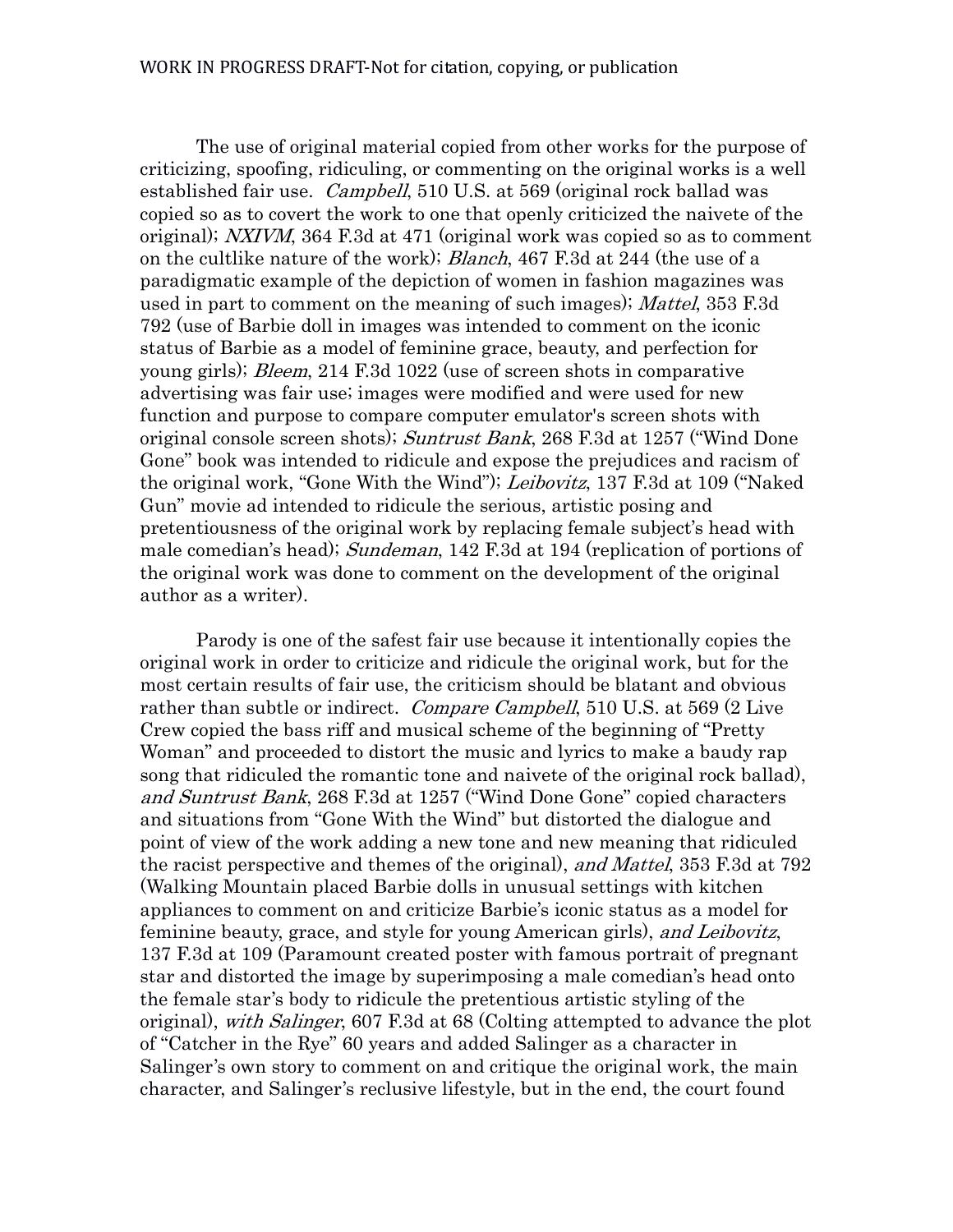the new work merely exploited the same creative aspects of the original novel in the manner of a derivative work, not a parody or other proper commentary or criticism), and Dr. Seuss Enters., 109 F.3d at 1394 (although O.J. Simpson trial story changed the entire genre, theme, tone, characters, dialogue, and plot of the original "Cat in the Hat" work, the court found no critical commentary or statement of any kind regarding or reflecting on the original Dr. Seuss work, and the court concluded that the second work merely stole and exploited the Dr. Seuss work to grab attention).

 Satire may be accepted as fair use, but it must be highly transformative and not exploit the same creative artistic virtues of the original for the same or similar purposes as the original. Compare Blanch, 467 F.3d at 244 (Blanch's work was used as one example of the genre of fashion imagery, and the additional creative, artistic material added by Koons and his recontextualization of the work overwhelmed any exploitive purpose in the use of the creative content reflected in Blanch's photograph), with Salinger, 607 F.3d at 68 (whatever additional comment and message added by Colting did not change the fact that his work generally exploited the creative material of the original work by advancing the plot rather than changing the function and purpose of the work), and Castle Rock, 150 F.3d at 132 (Seinfeld Aptitude Test did not make commentary or criticism regarding the *Seinfeld* series but still exploited the same creative value and meaning of the original for the same entertainment purpose as the original), and Dr. Seuss Enters., 109 F.3d at 1394 ("Cat Not in the Hat" author's commentary and criticism of the O.J. Simpson trial and the U.S. court system did not justify the exploitation of the creative artwork and rhyming style of the original Dr. Seuss work).

### D. Transformation of the Context, Purpose, and Function of Works Through Archival, Referential, and Historical Uses

 Transformation is possible if the second use changes the context of the original work in such a manner that the new work is a new creation with a new meaning and new function and most importantly a new purpose. There are several new contexts that have been held to provide a new meaning and a proper fair use purpose. This section explores recontextualization of original material to an archival, referential, or historical purpose.

 Archival and historical usage of original material has the potential to create a new function and meaning for the work, and may meet fair use objectives if the use has a proper purpose that is different from exploitation of the creative original value and meaning of the original work. Compare Bouchat, 619 F.3d at 301 (the holding on two separate issues in the case reveals that a change in context from artwork to commercial exploitation as a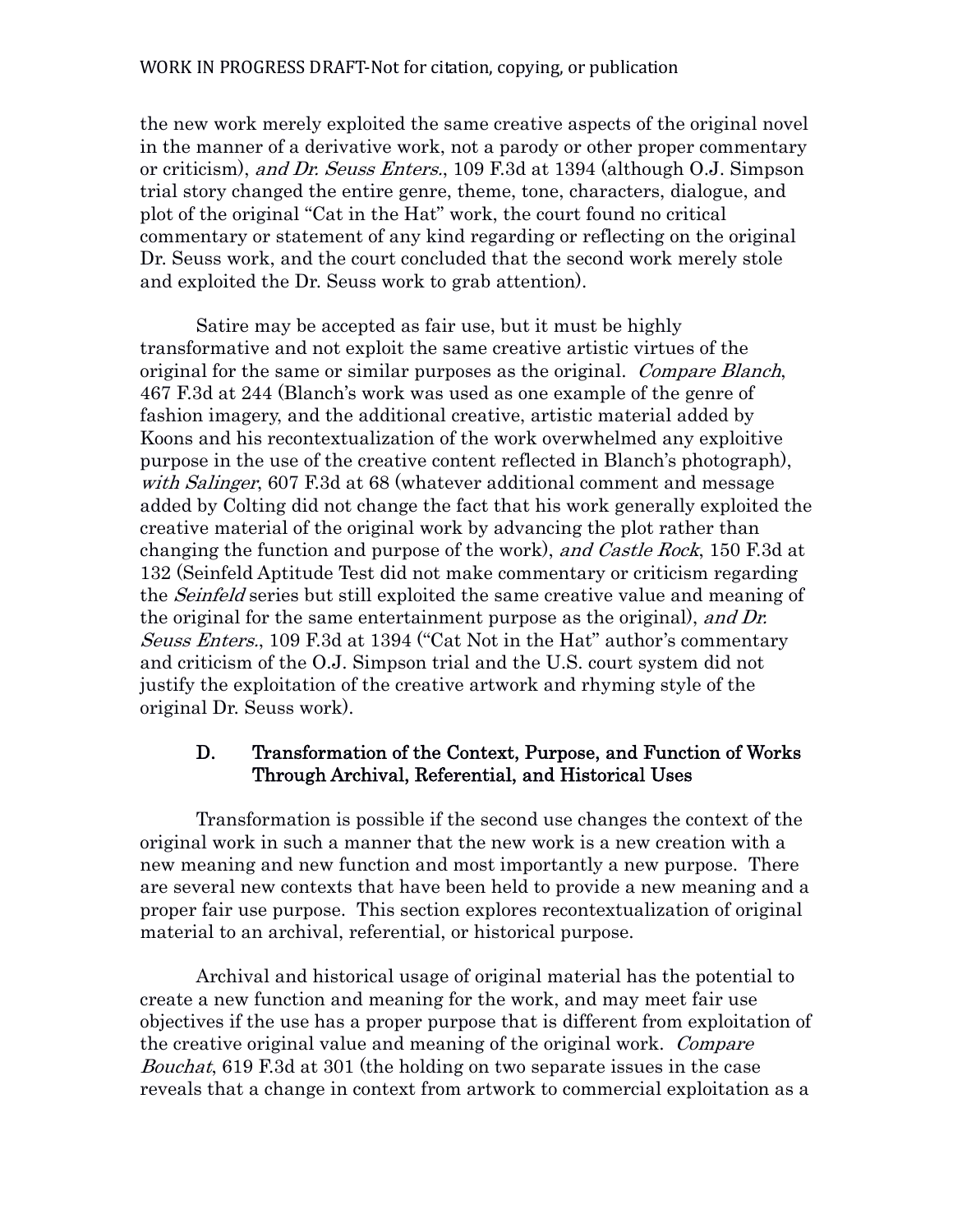logo for team uniforms, stadium, tickets, and other merchandise is not a sufficient change in the meaning and purpose of the work, but a change from an artistic use in the original to an archival and historical use to record the history of the franchise in a display at the franchise's headquarters was an appropriate change in the purpose and function of the use of the original work), and Perfect 10, 508 F.3d at 1146 (verbatim reproduction of images in thumbnail size was fair because the use in the context of an internet image search engine created a completely new function and purpose for the images that met fair use reference, research, and public interest objectives), and Kelly, 280 F.3d at 934 (same), and Bill Graham Archives, 448 F.3d at 605 (use of concert poster images in historical timeline in work documenting the career of the Grateful Dead band was appropriate archival and historical reference use that did not simply seek to exploit the artistic and creative virtues of the original works), *with Elvis Presley Enters.*, 349 F.3d at 622 (compilation of historical recordings and video of famous musical artist into one package for archival, historical purposes did not change the fact that each copied segment was exploited for the same artistic, creative virtues and for the same purpose as the original works were created to fulfill), and Video Pipeline, 342 F.3d at 191 (film clips were copied and compiled for internal reference and archiving in a proprietary, commercial database of videos, and thus exploited the creative content of the original videos in the same way and for the same purpose that the copyright owners create and distribute trailers of the works), and Ty, Inc. v. Pubs. Int'l Ltd, 292 F.3d 512 (7th Cir. 2002) (collectors catalog reproduced images of Ty, Inc.'s Beanie Babies for archival and reference purposes that duplicated the purposes for Ty's creation and distribution of similar images of the Beanie Babies, and thus functioned as an unauthorized derivative work and not a fair use of the original images).

Copying for reference would swallow all of copyright's protection in one fair use exception if any original material could be freely reproduced simply to acknowledge and refer to its existence. *See Peter Letterese*, 533 F.3d at 1287 (copying of sales and marketing materials for reference in scientology sales training was unauthorized infringement not fair use); Leadsinger, Inc. v. BMG Music Pub., 512 F.3d 522 (9th Cir. 2008) (adaption of original musical works for use in karaoke did not change the fact that the creative, artistic value of the original works was being exploited in a new medium); Zomba Enterprises, Inc. v. Panorama Records, Inc., 491 F.3d 574 (6th Cir. 2007) (same); Veeck, 241 F.3d at 398 (copying and display of text of model building code for reference on information website was infringement, not fair use); Worldwide Church, 227 F.3d at 1110 (copying of religious texts for reference in religious study and education still was copying of original texts to exploit them for the same purposes for which they were created); Castle Rock, 150 F.3d at 132 (copying material from *Seinfeld* show to make trivia questions simply exploited the entertainment value of the original work); A&M Records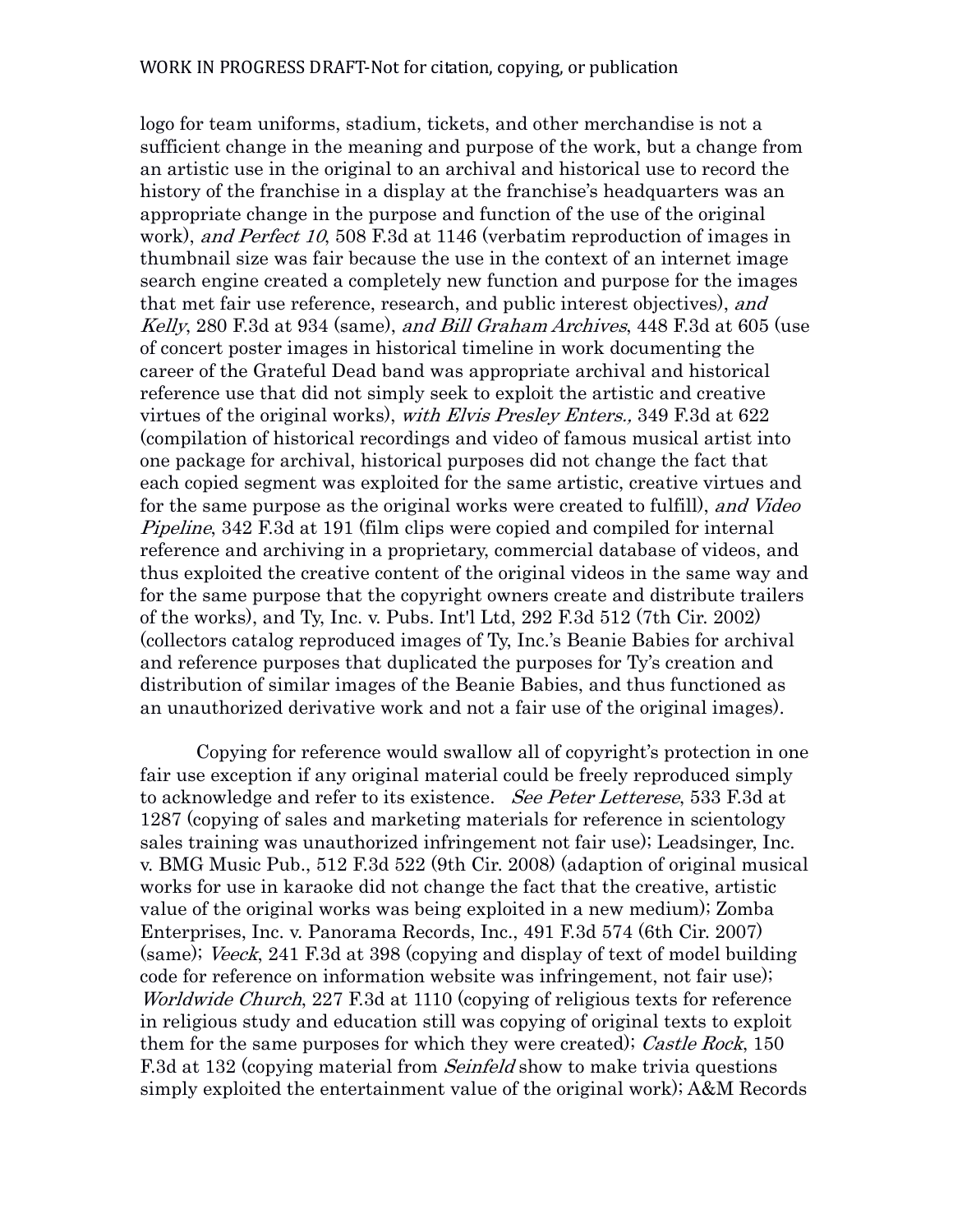v. Napster, Inc., 239 F.3d at 1004 (9th Cir. 2001) (adaptation of works for a new medium and archiving and referential use in search service that facilitated unauthorized duplication and transfer of the original works did not change the fact that the creative, artistic value of the original works was being exploited for the same purposes for which the original works were created).

Instead, a proper referential use is one that is undertaken for a completely new and separate purpose from the purpose the original work was created to fulfill. Perfect 10, 508 F.3d at 1146 (display of images in an internet image search engine created a completely new function and purpose for the images that met fair use reference, research, and public interest objectives), and Kelly, 280 F.3d at 934 (same), and Bill Graham Archives, 448 F.3d at 605 (use of concert poster images to illustrate historical record of music group was a new function and purpose for the images that met fair use reference, archival, and research objectives).

### E. Transformation of the Context, Purpose, and Function of Works Through Educational or Research Uses

 Simple reference to original works by copying the content of the works is not sufficient to meet fair use objectives even if the copying occurs in an educational, research, religious, or other general public interest context unless the meaning and purpose of the use of the work changes. Compare Sundeman, 142 F.3d at 194 (use of portions of original unpublished novel was undertaken by an academic in an educational setting to explain the author's research and analysis of the early writing of the famous author of the unpublished original work; the work was not copied simply to exploit the creative, literary virtues of the work), with Peter Letterese, 533 F.3d at 1287 (copying of sales and marketing materials for reference in scientology sales training was unauthorized infringement not fair use); Veeck, 241 F.3d at 398 (copying and display of text of model building code for reference on information website was infringement, not fair use); *Worldwide Church*, 227 F.3d at 1110 (copying of religious texts for reference in religious study and education still was copying of original texts to exploit them for the same purposes for which they were created); Princeton Univ. Press, 99 F.3d at 1381 (copying of portions of literary, scholarly, and scientific works for sale in university course packets was a commercial exploitation of the creative, literary virtues of the original works); Am. Geophysical, 60 F.3d at 913 (copying and abstracting contents of scientific and technical manuals for internal distribution for research, reference, and archival purposes still exploited the original works for the same purposes for which they were created).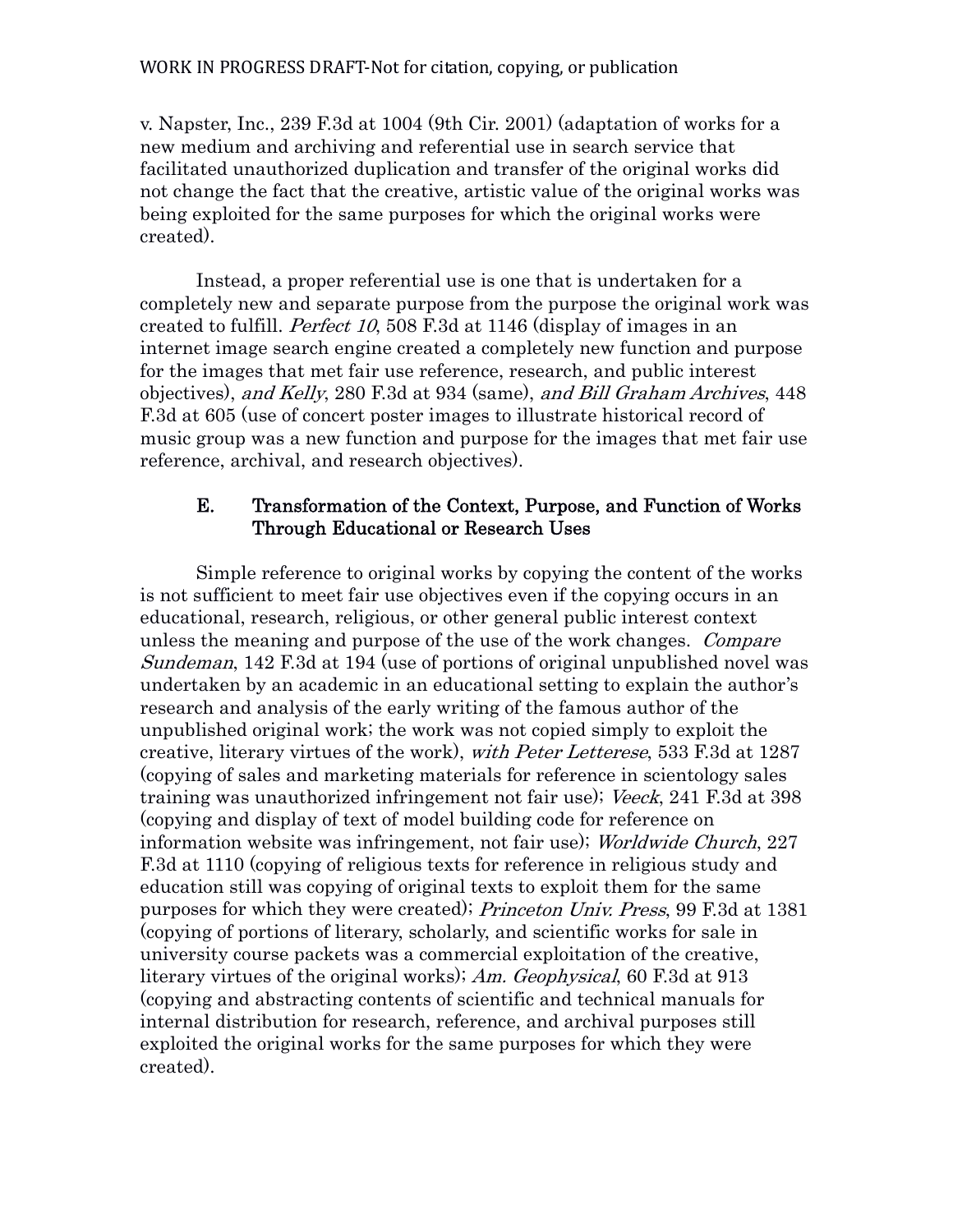Compilation of excerpts of original material is not sufficient even if the material is combined for educational, archival, research, or other reference uses if the contents of the work ultimately are used for the same creative, literary, or scientific purposes as the original works. *See Peter Letterese*, 533 F.3d at 1287 (sales training materials were copied and used for same purposes for which the original materials were created); Veeck, 241 F.3d at 398 (model building code was copied and displayed for same purposes for which the original materials were created); *Worldwide Church*, 227 F.3d at 1110 (religious texts were copied and republished for the same purposes for which the original texts were created); *Princeton Univ. Press*, 99 F.3d at 1381 (literary, scholarly, and scientific works were copied and sold in university course packets for same purposes for which the original materials were created); Am. Geophysical, 60 F.3d at 913 (scientific and technical manuals were copied for the same purposes for which they were created).

#### F. Transformation without Fair Use

 The fair uses cases above dwell on uses that added content and expression in a way that changed the function and purpose of the original work to a fair use function and purpose. This section looks at cases that involve a significant transformation of the original without accomplishing the appropriate change in function or purpose. I have included this section of the analysis to bring some seemingly "outlying" cases into the fold, explaining through explanatory synthesis how these cases still reveal that the transformative test interprets the first sentence of section 107 to require content, context, or purpose changes that further the overall goals and public policy of copyright law that encourages the creation of new, original, creative works that do not copy earlier works simply to exploit their creative content.

 Artistic changes that allow the creative artistic expression of the original work to shine through, and merely work an embellishment of the original artistic virtues and expression, are not properly transformative and are not fair use. Compare Gaylord, 595 F.3d at 1364 (the appearance of the Korean War Memorial was significantly altered in the photograph and postage stamp but still depicted the same artistic design and expression of the original sculpture; the artistic embellishments of the photograph and stamp did not change the meaning and function of the artistic expression present in the original work), and Bridgeport Music v. UMG, 585 F.3d at 267 (hip hop group's sampling of the iconic Atomic Dog sound and lyric significantly altered the genre and context of the original, but allowed the iconic sound and expression of the original work to shine through, that being the primary purpose of the inclusion of the same in the second work, and this improperly exploited the creative, artistic virtues of the original work), and Castle Rock, 150 F.3d at 132 (Seinfeld trivia book significantly altered the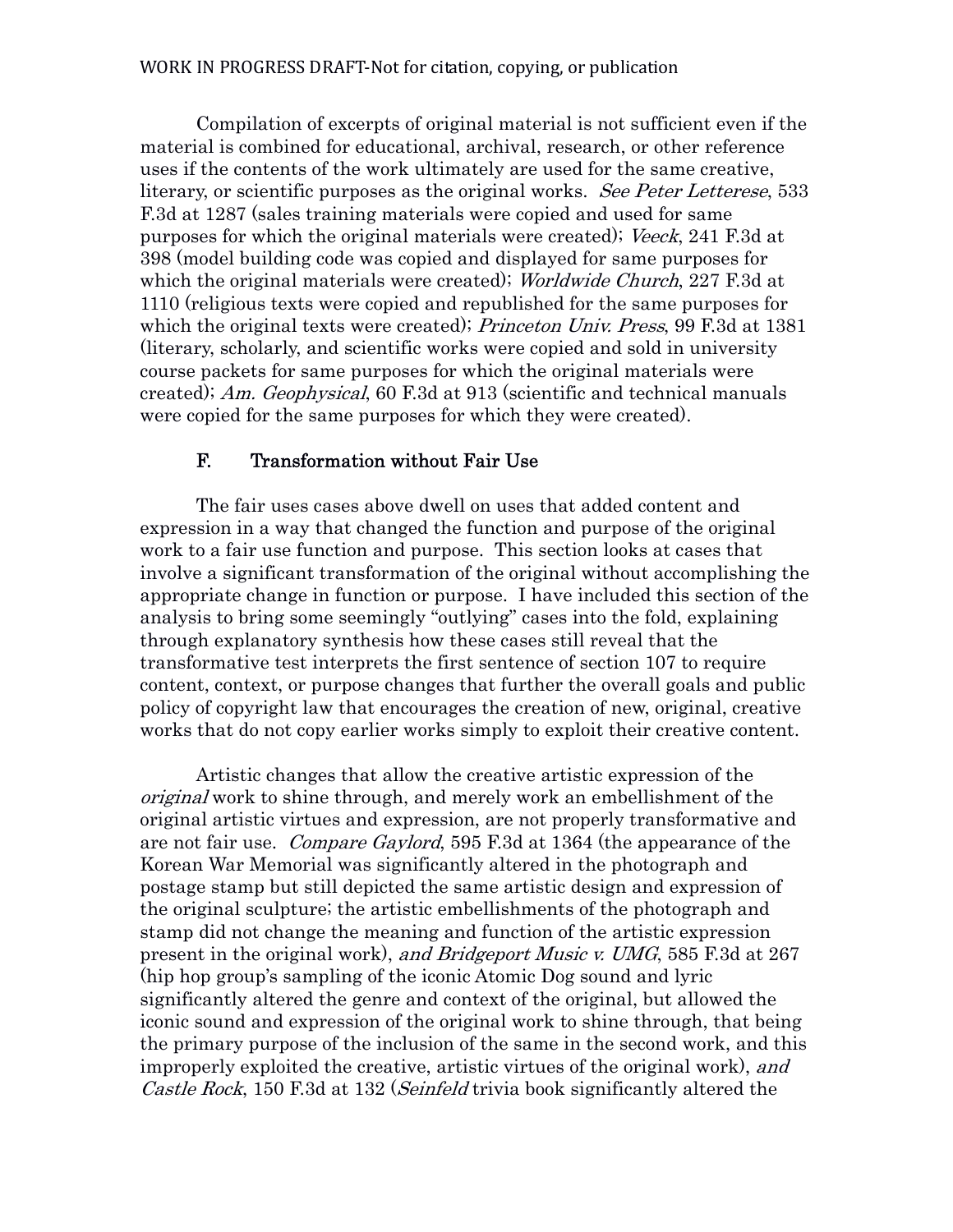form and presentation of the original television show content, but the transformation did not change the entertainment function and purpose of the original work and allowed the creative, entertaining content and expression of the original material to shine through in the second work), and Dr. Seuss Enters., 109 F.3d at 1394 (original artwork and poetic style of original Dr. Seuss work was allowed to shine through in the second work although the style, genre, tone, and function of the plot and story of the second work was completely different from the original),with Blanch, 467 F.3d at 244 (the original work was used as raw material—a placeholder for a certain genre of fashion photographic depiction of women—and the artistic changes added by Koons were meant to completely change the meaning and message of the depiction for a new function and purpose), and Leibovitz, 137 F.3d at 109 (original photograph was altered specifically to change the meaning, function, and purpose of the original from a serious artistic portrait to a ridiculous, comic spoof of the original work).

 A work of literature that makes literary changes that advance the plot of the original or alter the form of the work but still allow the main literary and creative virtues of the original work to be appreciated in the new work will not lead to a finding of fair use. Compare Salinger, 607 F.3d at 68 (Colting advanced "Catcher in the Rye" ahead 60 years and added Salinger himself as a new character, but the new work appeared as a genuine sequel containing many of the same themes, characters, and plot devices as the original, and allowed the original work with all of its literary merits to be seen in the new work), and Dr. Seuss Enters., 109 F.3d at 1394 (poetic genre and rhyming scheme were reused and shined through in the new work, although "The Cat Not in the Hat" changed the storyline, plot, dialogue, characters, and theme of the original work), with Suntrust Bank, 268 F.3d at 1257 (new work transformed the meaning, function, and purpose of the characters, plot, dialogue, and scenes taken from "Gone With the Wind" so that original work was distorted in a manner that communicated a significant criticism of the earlier work).

#### G. Non-Transformation Cases

 The cases of limited or no transformation of the original, artistic work reveal that failure to alter, distort, adapt, or otherwise change the contents of the original work raises a significant bar to fair use. Bouchat, 619 F.3d at 301 (no fair use of non-altered drawing that formed the basis of the team's logo when the logo was used in dozens of items associated with the team); Leadsinger, Inc., 512 F.3d at 522 (non-alteration of basic elements of music when adapted for karaoke lead to a finding of no fair use); Zomba Enterprises, 491 F.3d at 574 (same); Elvis Presley Enters., 349 F.3d at 622 (no fair use when the original video clips and recordings were not altered or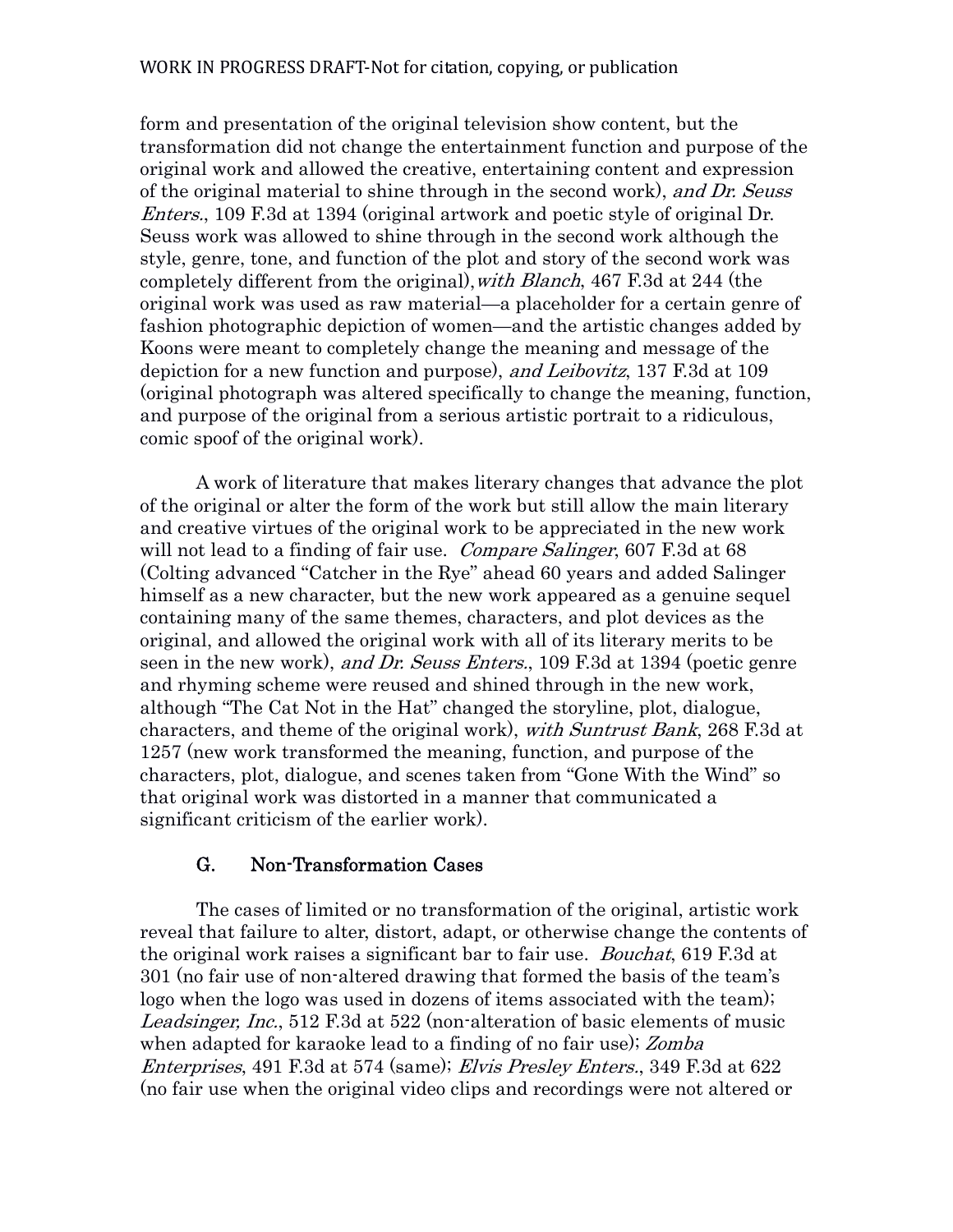modified in content when compiled for biographical video compilation); *Video* Pipeline, 342 F.3d at 191 (no fair use when the film contents were excerpted without other alteration for use in proprietary video database);  $A\&M$ Records, 239 F.3d at 1004 (no fair use when the content and expression of the original audio recordings was not altered or modified when the works were changed in digital format and compiled to assist file-sharing); *Infinity Broad.* Co., 150 F.3d at 104 (no fair use when the only change in the work was a change in mode and medium of communication from radio broadcast to telephone communication); *Ringgold*, 126 F.3d at 70 (appearance of story quilt poster was not altered or modified, only the amount shown or the timing of each display varied in the non-fair use display of the work).

 Literary works that are not transformed in the second use also present a significant burden in establishing a fair use of the original work. Peter Letterese, 533 F.3d at 1287 (original marketing materials were reformatted in places, but the basic contents were copied in whole in a non-fair use replication); Veeck, 241 F.3d at 398 (no fair use when contents of model building code were replicated in their entirety); Worldwide Church, 227 F.3d at 1110 (no fair use when religious texts were reproduced and republished without alteration); *Princeton Univ. Press*, 99 F.3d at 1381 (portions of literary, scholarly, and academic texts were reproduced verbatim in course packets and led to a finding of no fair use); Am. Geophysical, 60 F.3d at 913 (scientific and technical journals were reproduced and abstracted without further addition to or alteration of the contents and led to a finding of no fair use).

 Lack of transformation of the contents and expression of artistic works can only be overcome if the second use reveals a significant change in the function and purpose of the original work, and the new function and purpose of the second work must fulfill one of the public policy objectives of fair use. Bouchat, 619 F.3d at 301 (the only use of the unaltered Shield Drawing image that appears in the Baltimore Ravens Flying "B" logo was a limited fair use for historical, archival display at the Ravens' headquarters); Perfect 10, 508 F.3d at 1146 (limited alteration in the size of the reproduced photographs was overcome by a complete change in the function and purpose of the display of the images in an internet image search engine results screen, leading to a finding of fair use); Kelly, 280 F.3d at 934 (same); Bill Graham Archives, 448 F.3d at 605 (limited change in the size of reproductions of concert posters was overcome by the significant change in the function and purpose of the display of the images when they were placed in a historical reference work showing a timeline of concert engagements of the Grateful Dead, and this new function and purpose met historical, reference, and archive fair use objectives); Nunez, 235 F.3d at 18 (unaltered display of nude and semi-nude modeling photographs was permitted because the function and purpose of the new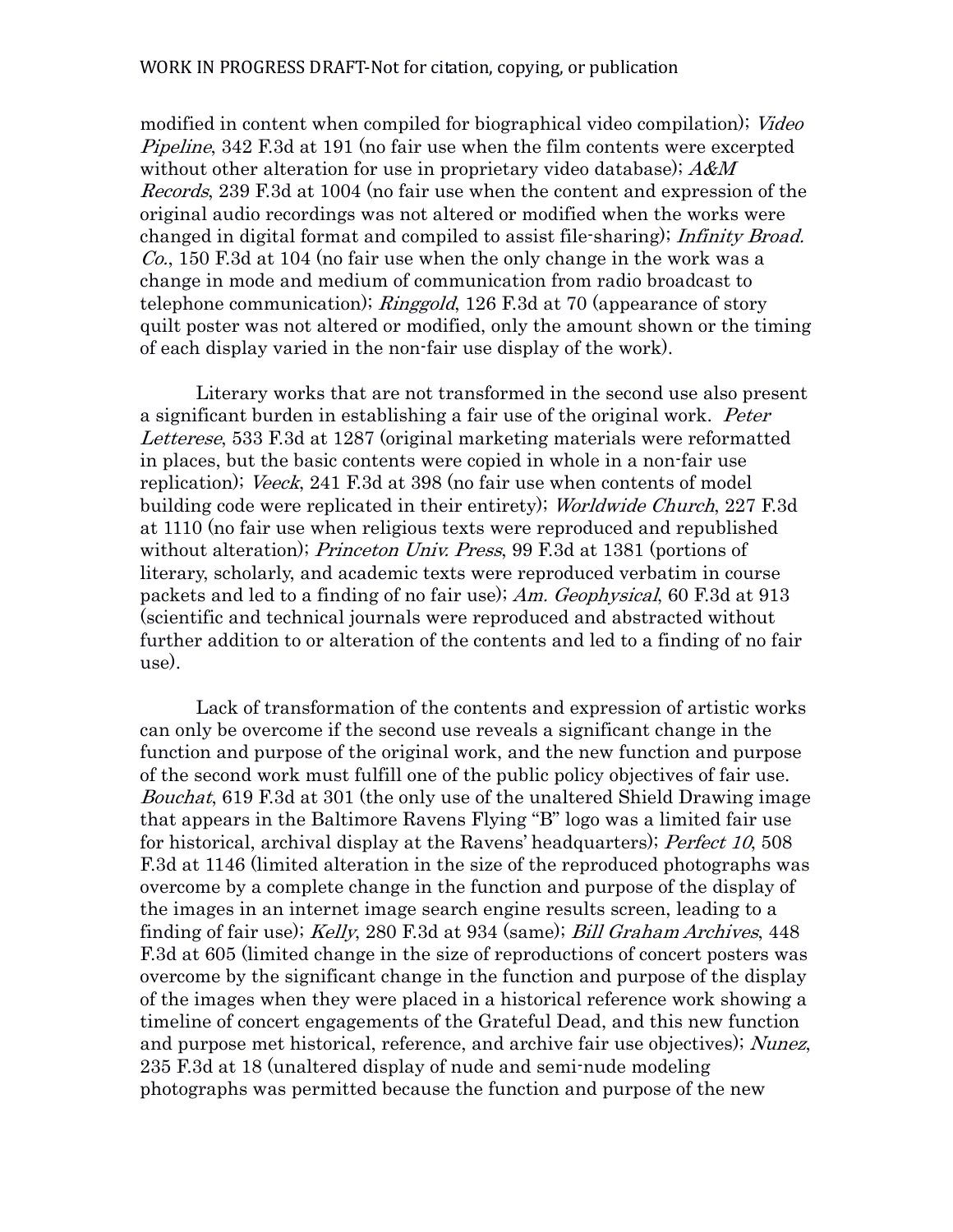display was to prove the existence of these photographs in the context of news reporting).

 Literary works may also be copied fairly without alteration of the contents if there is a significant change in the function and purpose of the original work, and the new function and purpose of the second work fulfill a proper objective of the fair use doctrine. A.V. ex rel. Vanderhye, 562 F.3d at 630 (verbatim replication of students' papers was undertaken for brand new academic, educational, archival, and reference purposes and copying the works for this new function and purpose was fair); NXIVM, 364 F.3d at 471 (portions of NXIVM texts were copied verbatim, but the works were reproduced to criticize the cult-like approach of the materials and reproduction was held to be fair); Sundeman, 142 F.3d at 194 (portions of unpublished novel of famous author were reproduced verbatim, but the reason and purpose for the reproduction was to allow scholarly, education, and critical examination of the merits of the author's early writings, and this effort was deemed fair); *Allen*, 89 F.3d at 614 (plaintiff's games were played openly without alteration or modification, but the educational, academic contest setting permitted this fair use).

### IV. Conclusions about the Functioning of the Transformative Test

 The data set of cases applying the transformative test to concrete legal situations producing final judgments in the cases highlights the importance of certain interpretive rules and gives guidance to authors, artists, and all secondary users of original works about the character and nature of proper uses of the works. Campbell established that "transformation" requires a change in the purpose and character of the work.79 It is evident from the record of cases above that the courts take the "purpose" part of that interpretive rule very seriously, for all of the approved fair uses in the courts of appeals cases involved a change in purpose for the use of the work. Even if the works were not changed in function or genre, the fair use works were transformed in purpose either through alteration of the contents, or recontextualization of the copied material, or by the addition of significant creative expression so that the purpose of the new work was significantly different from the original work.<sup>80</sup> Non-alteration of the contents and expression of artistic and literary works still can be justified as fair use, but the function and purpose of the original works must be changed in the second

l,

<sup>79 510</sup> U.S. at 579.

<sup>80</sup>*E.g., Campbell*, 510 U.S. at 569; *Perfect 10*, 508 F.3d at 1146; *Bill Graham Archives*, 448 F.3d at 605; *Blanch*, 467 F.3d at 244; *Suntrust Bank*, 268 F.3d at 1257.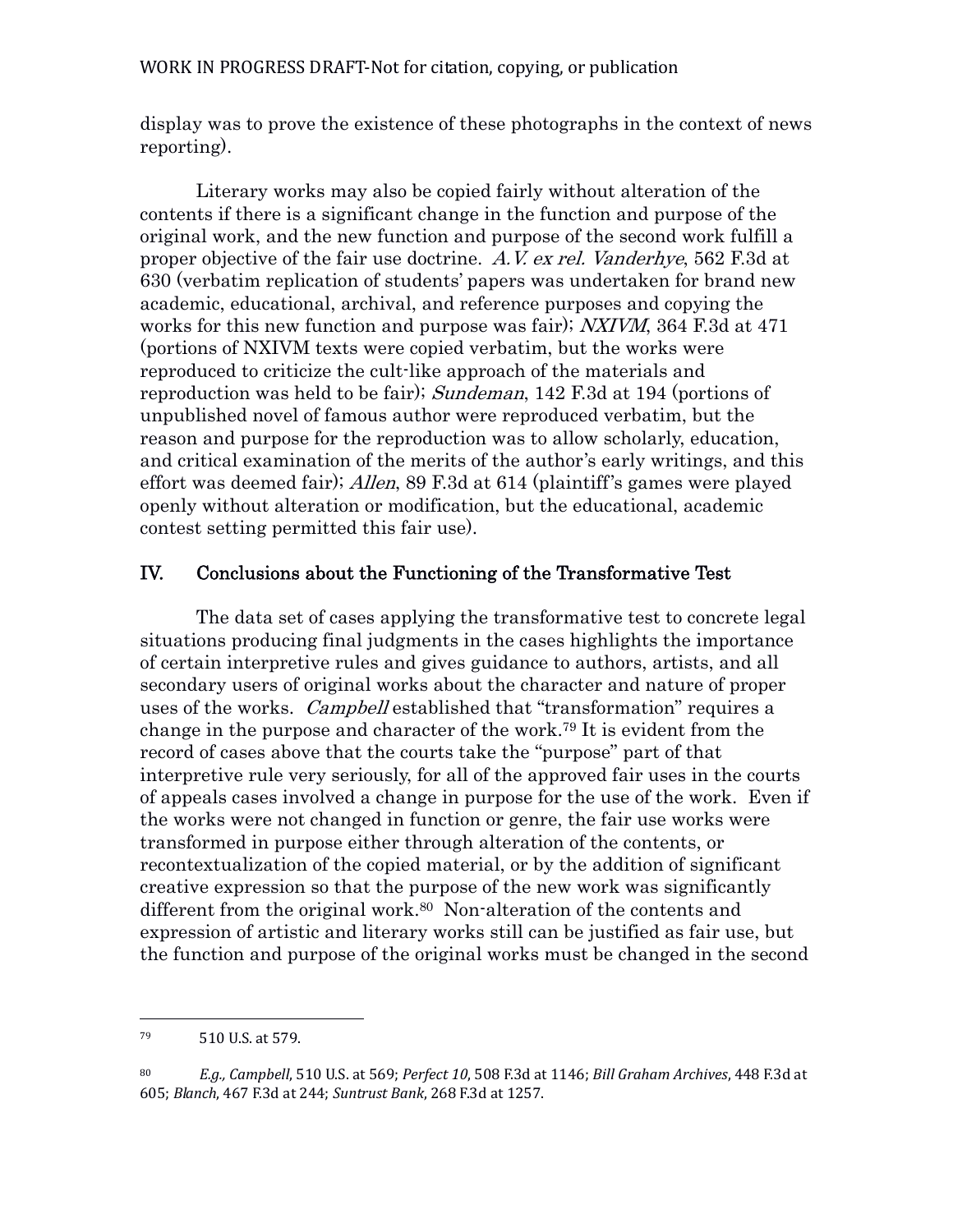works in a manner that fulfills fair use objectives promoting education, research, comment and criticism, or archival, reference, and historical uses.<sup>81</sup>

The strongest transformative fair uses are those that modify the contents, function, and purpose in a significant and obvious manner, turning the meaning of the original work on its head, or openly criticizing the original work.82 Uses that do not modify the contents, function, or purpose of the original works in a significant and obvious manner fail the transformative test and are found not to be fair.83

The most troubling fair use cases for secondary users of artistic or literary works are those that appear to have greatly transformed aspects of the original works, but were not found to be fair uses. This seemingly incongruous outcome is addressed by explanatory synthesis when all of these cases are considered together to explain the common underpinning and public policy objectives pursued by the courts in these opinions: even significant transformation in the form, or genre, or theme, or tone, or even the overall meaning of the works will not be found to be fair use if some of the creative, artistic, and expressive virtues of the original works are not replaced or superseded in the second work. If the creative, artistic, and expressive virtues of the original works still are discernable in the second work and still add value to the secondary work, the use of the original work will be deemed unfair.84

The transformative test has changed copyright law, and it has become the defining standard for fair use. Copyright law seeks first to promote new, original expression in the arts and literature, and second to allow other public interest activities such as education, research, news reporting, and comment and criticism of existing works. Transformation requires the copier to fulfill these objectives. The duplication of works just to show off their same creative, artistic, or literary virtues in a new time, a new place, a new mode or medium of communication, or for a new audience does not fulfill the goals

-

<sup>84</sup>*E.g., Salinger*, 607 F.3d at 68; *Gaylord*, 595 F.3d at 1364; *Bridgeport Music v. UMG*, 585 F.3d at 267; *Castle Rock*, 150 F.3d at 132; *Dr. Seuss Enters.*, 109 F.3d at 1394.

<sup>81</sup>*E.g., A.V. ex rel. Vanderhye*, 562 F.3d at 630; *Perfect 10*, 508 F.3d at 1146; *Bill Graham Archives*, 448 F.3d at 605.

<sup>82</sup>*E.g., Campbell*, 510 U.S. at 569;*Blanch*, 467 F.3d at 244; *Mattel*, 353 F.3d at 792; *Suntrust Bank*, 268 F.3d at 1257; *Leibovitz*, 137 F.3d at 109.

<sup>83</sup>*E.g.*, *Leadsinger, Inc.*, 512 F.3d at 522; *Zomba Enterprises*, 491 F.3d at 574; *Elvis Presley Enters.*, 349 F.3d at 622; *Video Pipeline*, 342 F.3d at 191; *A&M Records*, 239 F.3d at 1004; *Infinity Broad. Co.*, 150 F.3d at 104; *L.A. News Service v. CBS Brdcst.*, 305 F.3d at 924; *LA News Service v. Reuters Television Int'l Ltd.*, 149 F.3d at 987; *Ringgold*, 126 F.3d at 70.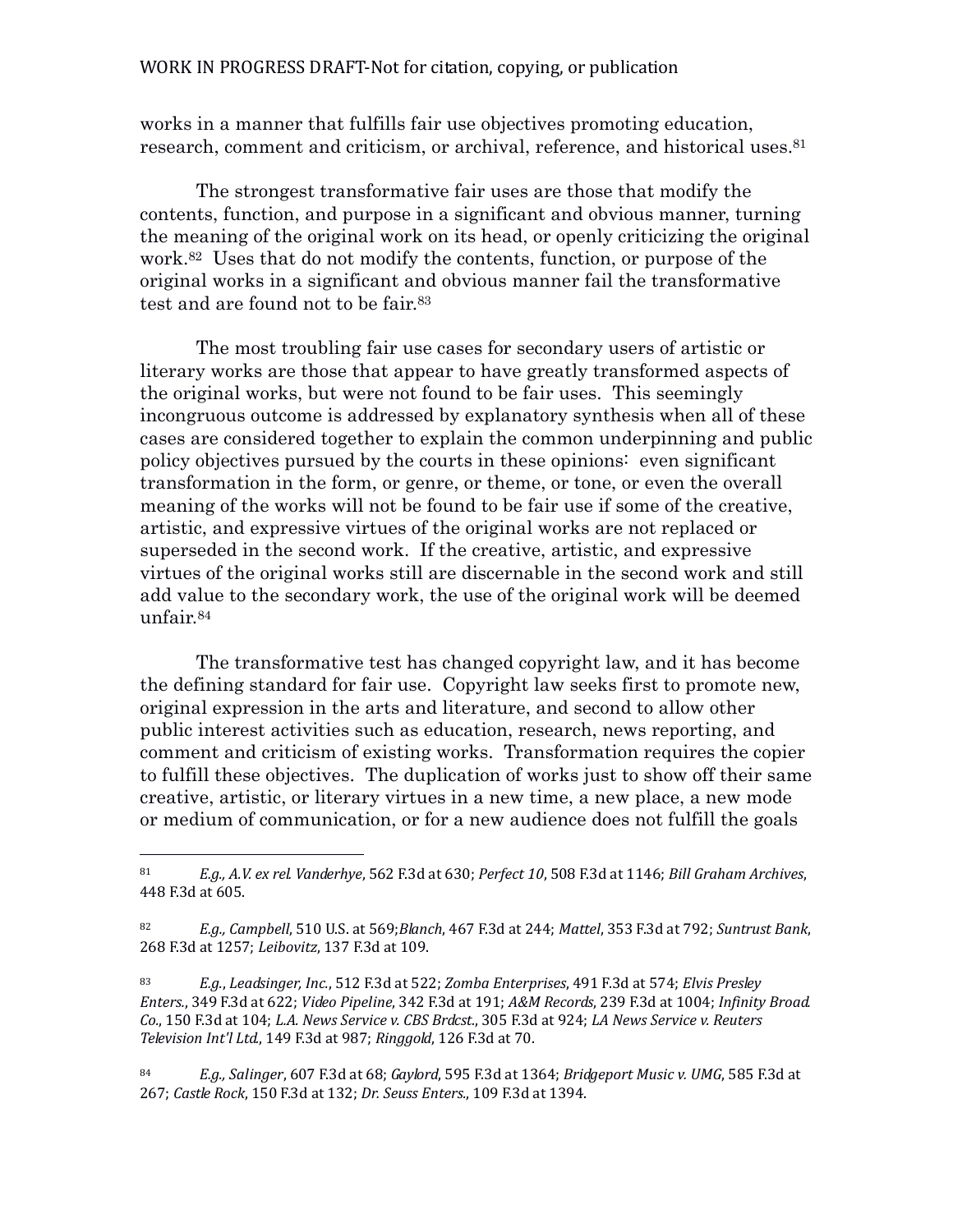of copyright. No new and original expression results from simple replication of the same communication and expression found in the original. The derivative works doctrine gives those rights to the original author or artist, not to the public at large.

The lessons of the transformative test for those engaged in creative, artistic, or literary pursuits may be summed up in the following: if you copy an original work, use it for a different purpose than the purpose for which the original work was created. Modify the contents, function, and meaning of the original work through alteration of the original expression or the addition of significant new expression. Otherwise, you are making an unauthorized exploitation of the creative expression of the work for exactly the same reasons and purposes that the original author or artist created the work, and you are depriving them of the derivative works right guaranteed by copyright.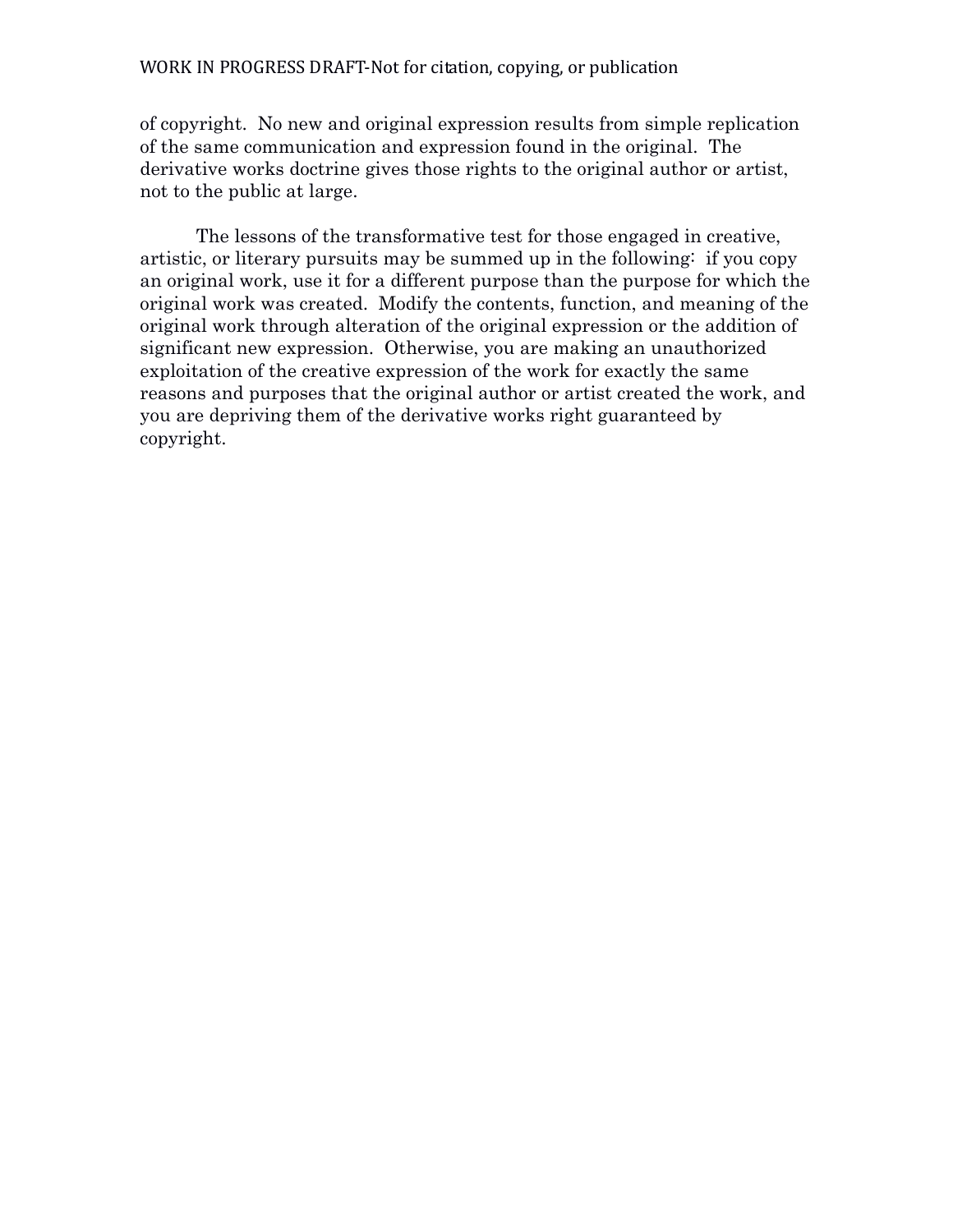# Appendix

Chart A – Complete Listing of Supreme Court and Court of Appeals Cases

| Style and                                                          | <b>Fair Use</b>                  | Outcome        | Facts                                                                                                                                                                                                                                                                                                                                                                                                                                                                                                                                            | Discussion                                                                                                                                                                                                                                                                                                                                                                                                                                                                                                                                                                                                                                                    |
|--------------------------------------------------------------------|----------------------------------|----------------|--------------------------------------------------------------------------------------------------------------------------------------------------------------------------------------------------------------------------------------------------------------------------------------------------------------------------------------------------------------------------------------------------------------------------------------------------------------------------------------------------------------------------------------------------|---------------------------------------------------------------------------------------------------------------------------------------------------------------------------------------------------------------------------------------------------------------------------------------------------------------------------------------------------------------------------------------------------------------------------------------------------------------------------------------------------------------------------------------------------------------------------------------------------------------------------------------------------------------|
| Citation                                                           |                                  |                |                                                                                                                                                                                                                                                                                                                                                                                                                                                                                                                                                  |                                                                                                                                                                                                                                                                                                                                                                                                                                                                                                                                                                                                                                                               |
| Campbell v. Acuff-<br>Rose, 510 U.S. 569<br>(1994)                 | Parody                           | Fair Use       | 2LiveCrew HipHop group<br>used old Roy Orbison rock<br>ballad associated with motion<br>picture fairy tale concerning<br>prostitute (Pretty Woman) to<br>make criticism of original.<br>Original title, bass riff, and<br>some lyrics were duplicated<br>in the copy. Naïve<br>sentimental lyrics about<br>woman walking down street<br>were replaced with baudy<br>crude lyrics pertaining to<br>unappealling nature of<br>prostitute streetwalkers.                                                                                            | Campbell changed fair use law in<br>copyright by finding that all 17 USC 107<br>factors were to be weighed together in<br>case by case determination, no one<br>factor predominates, commercial use<br>factor is not dispositive, and a bad score<br>on one factor of fair use can be<br>outweighed by good scores on other<br>factors. With parody, purpose and<br>character of use to comment on and<br>criticize the original is very favorable on<br>the other 107 factors-parodists can use<br>famous creative works, use a great deal<br>of them to "conjure up the original" and<br>will not have a negative impact on the<br>market for the original. |
| Bouchat v.<br>Baltimore Ravens,<br>619 F.3d 301 (4th<br>Cir. 2010) | Historical;<br>Archival          | No Fair<br>Use | Bouchat's shield logo<br>infringed by Ravens' Flying B<br>Logo. No transformation<br>found when Ravens display<br>the logo in commercial films<br>and promos, in spite of the<br>editing and glitzy production<br>values of the films and<br>promos. No transformation<br>meant no fair use in the<br>court's ruling.                                                                                                                                                                                                                            | No transformation of the actual Bouchat<br>logo. Logo was displayed as is, without<br>alteration, in merchandise and<br>advertising - NFL highlight films,<br>promos, stadium entertainment.                                                                                                                                                                                                                                                                                                                                                                                                                                                                  |
| Bouchat v.<br>Baltimore Ravens,<br>619 F.3d 301 (4th<br>Cir. 2010  | Historical;<br>Archival          | Fair Use       | Historical and archival<br>display of logos in corp.<br>headquarters is fair use.                                                                                                                                                                                                                                                                                                                                                                                                                                                                | Different context of display-to show<br>history of Ravens franchise - was also a<br>change in function and purpose of use.<br>It was transformative in purpose.<br>Education and historical use emphasized<br>Bouchat's work for its factual content,<br>not creative content.                                                                                                                                                                                                                                                                                                                                                                                |
| Salinger v. Colting,<br>607 F.3d 68 (2d Cir.<br>2010)              | Comment;<br>Criticism;<br>Parody | No Fair<br>Use | Colting wrote "60 Years<br>Later: Coming Through the<br>Rye" under the pen name<br>"John David California" as an<br>unauthorized sequel to the<br>landmark work of fiction, J.D.<br>Salinger's "Catcher in the<br>Rye." 60 Years Later<br>replicated the character of<br>Holden Caulfield, albeit as a<br>70 year old, and other<br>characters, and replicated<br>many sequences of the plot<br>and the story arc of the<br>original work. Although,<br>Catcher was held by the court<br>to be semi-autobiographical,<br>and Colting alleged his | The 60 Years Later book was not<br>transformative and was not a fair use of<br>Salinger's characters, plot events, story<br>arc, and scenes of the story. The addition<br>of Salinger, the original author, into the<br>story was held not to be a significant<br>transformation. The court rejected the<br>testimony of experts that held that the<br>two works were significantly different in<br>style and purpose-Catcher being a work<br>of fiction, and 60 Years Later being an<br>inventive, scholarly work of literary<br>criticism taking the form of a novel.                                                                                       |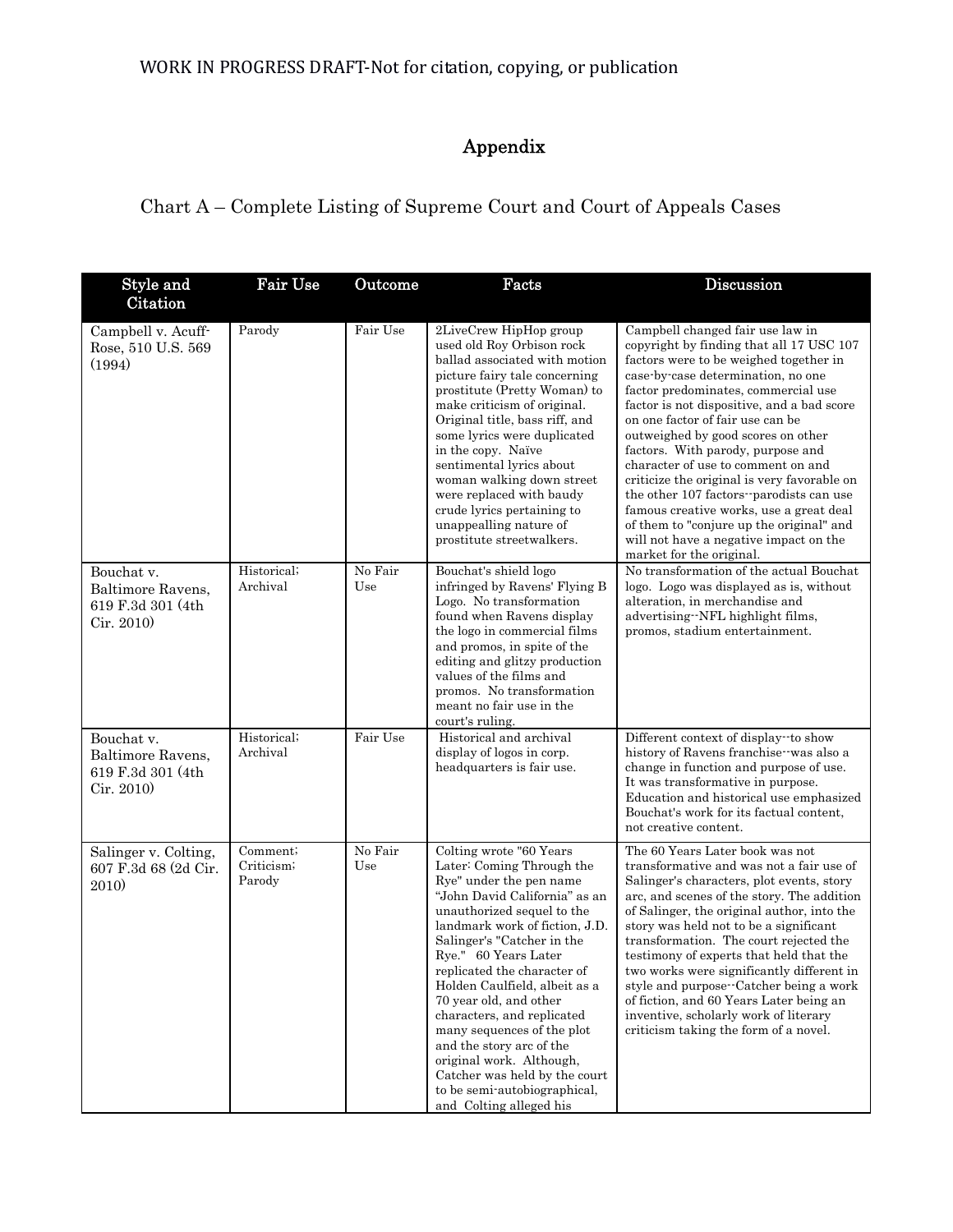|                                                                                     |                |                | intention to comment on and<br>criticize and to parody the<br>author, Salinger, and the<br>original work, Catcher, the<br>Court of Appeals affirmed the<br>District Court's finding that<br>Colting would not succeed on<br>his fair use defense.                                                                                                                                                                                                                                                                                                                                                                                                              |                                                                                                                                                                                                                                                                                                                                                                                                                                                                                                                                                                                                                                                                                                                                                                                                                                                                                          |
|-------------------------------------------------------------------------------------|----------------|----------------|----------------------------------------------------------------------------------------------------------------------------------------------------------------------------------------------------------------------------------------------------------------------------------------------------------------------------------------------------------------------------------------------------------------------------------------------------------------------------------------------------------------------------------------------------------------------------------------------------------------------------------------------------------------|------------------------------------------------------------------------------------------------------------------------------------------------------------------------------------------------------------------------------------------------------------------------------------------------------------------------------------------------------------------------------------------------------------------------------------------------------------------------------------------------------------------------------------------------------------------------------------------------------------------------------------------------------------------------------------------------------------------------------------------------------------------------------------------------------------------------------------------------------------------------------------------|
| Gaylord v. U.S.,<br>595 F.3d 1364<br>(Fed. Cir. 2010)                               | Transformation | No Fair<br>Use | US Postal Service issued<br>stamp depicting photograph<br>of "The Column" soldier<br>sculptures in Korean War<br>memorial in Wash. DC.<br>Sculptor brought copyright<br>infringement action. Photo of<br>The Column sculpture<br>showed original work covered<br>in snow and muted the<br>coloration of the work<br>allegedly creating a new<br>narrative (patrol lost in the<br>snow) and altering the<br>content of the original work<br>(cold weary soldiers). The<br>Stamp further altered the<br>coloration making the scene<br>monochromatic and "colder."<br>Court of Appeals found that<br>the government's use of the<br>sculptures was not fair use. | Court of Appeals focused on the "further<br>purpose or different character" of the use<br>standards as defined in Campbell, and<br>ignored the physical transformations in<br>the appearance of the actual Korean<br>War Memorial compared to the<br>photograph and the stamp, and focused<br>exclusively on the purpose of the works,<br>finding the purpose of the sculpture, the<br>photo, and the stamp to be the same: to<br>depict the memorial and honor Korean<br>War Veterans. Because the purpose of<br>the three was the same, the court found<br>there was no transformation. The Court<br>of App. also found the coloration and<br>"mood" changes did not make enough<br>change in the character of the work<br>which was "dreamlike" to begin with.<br>The court found the alternations did not<br>change the character, meaning, or<br>message of the original sculpture. |
| <b>Bridgeport Music</b><br>v. UMG<br>Recordings, 585<br>F.3d 267 (6th Cir.<br>2009) | Transformation | No Fair<br>Use | Famous George Clinton funk<br>anthem, "Atomic Dog," was<br>sampled by hip-hop group,<br>Public Announcement, in the<br>song "D.O.G. in Me" on their<br>All Work, No Play album.<br>Public Announcement<br>sampled the refrain "Bow<br>wow wow, yippie yo, yippie<br>yea," and the repetition of the<br>word "dog" in a low tone of<br>voice at regular intervals,<br>and the sound of rhythmic<br>panting. The two songs<br>differed in theme, tempo, and<br>style, characteristics that are<br>partially attributable to the<br>funk genre vs. hip-hop genre<br>of music. The court reviewed<br>the jury verdict finding of no<br>fair use, and affirmed.     | The Ct. App. affirmed the jury verdict of<br>no fair use on the basis that three of the<br>four fair use factors (all but the first<br>factor, purpose and character of use)<br>weighed against UMG's defense of fair<br>use. The court held, "D.O.G. in Me' is<br>certainly transformative (first factor),<br>having a different theme, mood, and<br>tone from 'Atomic Dog.'" But this<br>transformativeness did not outweigh the<br>other factors to a degree that would<br>overturn the jury verdict on the "against<br>the great weight of the evidence"<br>standard of review.                                                                                                                                                                                                                                                                                                      |
| A.V. ex rel.<br>Vanderhye v.<br>iParadigms, LLC,<br>562 F.3d 630 (4th<br>Cir. 2009) | Transformation | Fair Use       | iParadigms, owner of<br>Turnitin plagiarism-checking<br>computer service, had fair use<br>defense allowing wholesale<br>copying of student essays for<br>purpose of checking for<br>percentage of non-original<br>content (i.e., plagiarism).<br>Essays also were archived for<br>later checking or retrieval.                                                                                                                                                                                                                                                                                                                                                 | iParadigm's use was held to be<br>transformative in purpose, even with no<br>transformation of content. iParadigms'<br>use of the works was completely<br>unrelated to their expressive content.<br>The literary or scholastic purpose of<br>essays was transformed into a<br>functional, instrumental database for<br>plagiarism checking.                                                                                                                                                                                                                                                                                                                                                                                                                                                                                                                                              |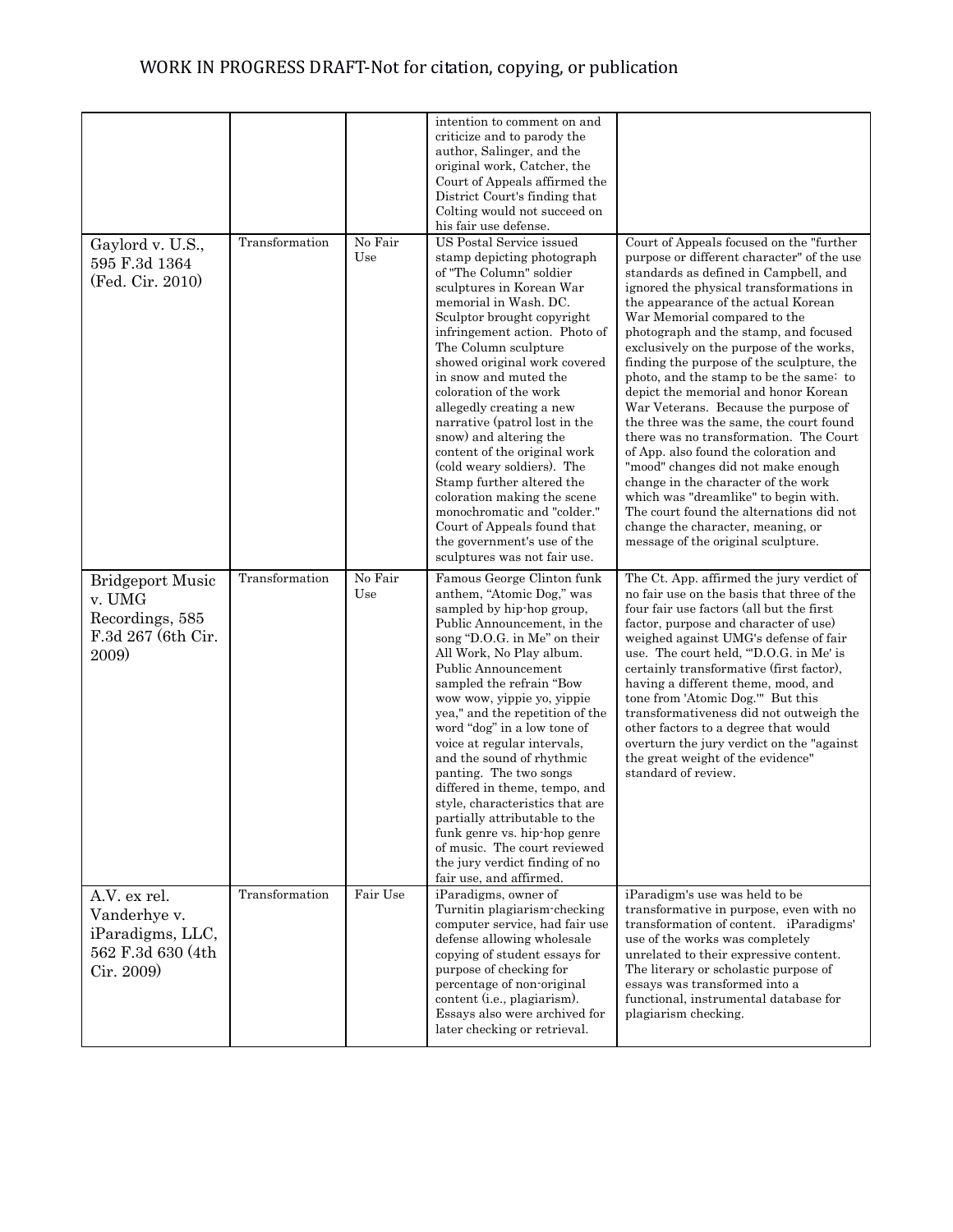| Peter Letterese<br>and Assocs., Inc.<br>v. World Institute<br>of Scientology<br>Enters., 533 F.3d<br>1287 (11th Cir.<br>2008) | Transformation               | No Fair<br>Use | Peter Letterese and Assocs.<br>(PLA) sued Scientology<br>organizations including<br>World Institute of Scientology<br>Enters. (WISE) to end<br>copying of sales training<br>information taken from Big<br>League Sales book owned by<br>PLA. Many defenses were<br>raised permission and<br>consent, implied license, de<br>minimis use-but did not<br>dispose of copyright claims.<br>Fair use defense arose from<br>defendants' allegation that<br>they adapted the course<br>materials into a different<br>format, incorporated<br>pedagogical tools such as<br>sales drills, and condensed<br>the material in the book.<br>Other than these format<br>changes, the content was not<br>altered, and the purpose of<br>the materials remained the<br>same. | Defendants' use of Big League Sales in<br>their course materials falls short of a<br>transformative use. The original book<br>selected, ordered, and described a<br>number of sales techniques with the<br>purpose of educating its readers to<br>become more effective salesmen. The<br>same is true of defendants' course<br>materials. As the district court noted,<br>"Defendants' courses and materials<br>merely attempt to provide a user-<br>friendly method of reading and learning<br>from [ <i>Big League Sales</i> ]." The course<br>materials do not reshape the<br>instructional purpose or character of the<br>book, or cast the book in a different light<br>through a new meaning, message, or<br>expression. Although the course<br>materials adopt a different format,<br>incorporate pedagogical tools such as<br>sales drills, and condense the material in<br>the book, these changes do not alter the<br>educational character of the material<br>taken from the book; they merely<br>emphasize, rather than transform, the<br>overall purpose and function of the book. |
|-------------------------------------------------------------------------------------------------------------------------------|------------------------------|----------------|--------------------------------------------------------------------------------------------------------------------------------------------------------------------------------------------------------------------------------------------------------------------------------------------------------------------------------------------------------------------------------------------------------------------------------------------------------------------------------------------------------------------------------------------------------------------------------------------------------------------------------------------------------------------------------------------------------------------------------------------------------------|-------------------------------------------------------------------------------------------------------------------------------------------------------------------------------------------------------------------------------------------------------------------------------------------------------------------------------------------------------------------------------------------------------------------------------------------------------------------------------------------------------------------------------------------------------------------------------------------------------------------------------------------------------------------------------------------------------------------------------------------------------------------------------------------------------------------------------------------------------------------------------------------------------------------------------------------------------------------------------------------------------------------------------------------------------------------------------------------------|
| Leadsinger, Inc.<br>v. BMG Music<br>Pub., 512 F.3d<br>522 (9th Cir.<br>2008)                                                  | Education; Pubic<br>Interest | No Fair<br>Use | Leadsinger, mfgr of karaoke<br>device, claimed fair use to<br>copy and display lyrics to<br>accompany musical<br>compositions for which it<br>obtained compulsory 17 USC<br>115 licenses.                                                                                                                                                                                                                                                                                                                                                                                                                                                                                                                                                                    | No alteration of lyrics or music; no new<br>purpose, no new context. No fair use.                                                                                                                                                                                                                                                                                                                                                                                                                                                                                                                                                                                                                                                                                                                                                                                                                                                                                                                                                                                                               |
| Zomba<br>Enterprises, Inc.<br>v. Panorama<br>Records, Inc., 491<br>F.3d 574 (6th Cir.<br>2007)                                | Education;<br>Transformation | No Fair<br>Use | Panorama produced karaoke<br>disks of copyrighted music<br>and lyrics without license.<br>Performers played and<br>recorded the compositions,<br>but no lyrics, composition, or<br>any other changes to the<br>music were made.                                                                                                                                                                                                                                                                                                                                                                                                                                                                                                                              | No alteration of lyrics or music; no new<br>purpose; no new context. No fair use.                                                                                                                                                                                                                                                                                                                                                                                                                                                                                                                                                                                                                                                                                                                                                                                                                                                                                                                                                                                                               |
| Perfect 10 v.<br>Amazon.com, 508<br>F.3d 1146 (9th<br>Cir. 2007)                                                              | Transformation               | Fair Use       | Google and others were<br>accused by Perfect 10 of<br>copying and infringing on<br>Perfect 10's photos when<br>Google performed in-line<br>linking to images, framing of<br>images (without duplication),<br>and creation and storage of<br>thumbnail size versions of<br>Perfect 10 images as<br>references in search results.<br>Only the thumbnails were<br>actual copies-duplications in<br>reduced size of the original<br>images. Other rights<br>(publication/distribution, and<br>display) were involved in in-<br>line linking and framing.                                                                                                                                                                                                         | Court found Google's use to be highly<br>transformative. Court found a<br>completely different purpose for the<br>images in all three of Google's activities.<br>Most importantly, the creation of<br>thumbnail versions for reference in<br>internet search results was held to be<br>highly transformative in purpose and<br>context even if there was no physical<br>changes (other than reduction in size<br>and resolution) of the original images,<br>and it was held to be highly beneficial to<br>the public and thus supportive of<br>copyright clause and 1st A public policy<br>goals. Transformation was described as<br>"the central purpose" of the purpose and<br>character of use inquiry. Search engine<br>use transforms the function and purpose<br>of the original images completely, and is<br>directly analogous to the way a<br>successful parody transforms the<br>original work. Search engine use also<br>changes the context in a highly<br>transformative way producing an<br>entirely new creation.                                                                |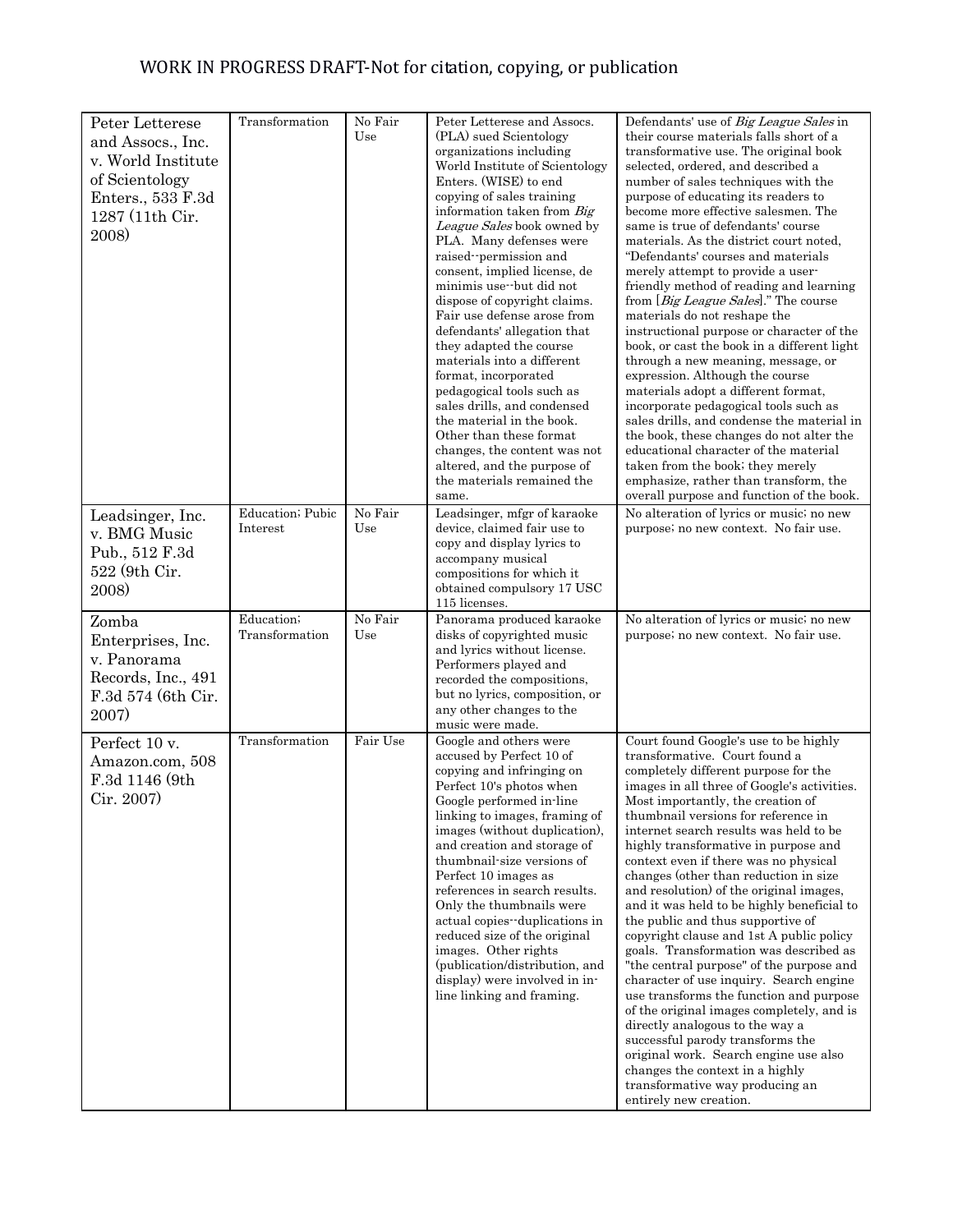| Blanch v. Koons,<br>467 F.3d 244 (2d<br>Cir. 2006)                                          | Satire;<br>Transformation             | Fair Use       | Famous artist, Jeffrey Koons,<br>took Blanch's fashion photo of<br>woman's legs and silk sandals<br>and inverted the image to<br>place it in a new context<br>where it was displayed with<br>other images of dangling<br>women's legs and feet<br>overlaying an image of<br>Niagra Falls and<br>accompanied by large colorful<br>images of junk food.                                                                                                      | The court found the use to be highly<br>transformative and fair. Although the<br>use of the images was held not to be<br>parody, and more likely an example of<br>satire, the court found the use to be fair<br>because of the additional artistic<br>meaning and message created by Koons<br>and the different purpose for the use of<br>the image in the new work. The work<br>was highly transformed, with a<br>completely new meaning, character, and<br>purpose because of Koon's additionals<br>and recontextualization of the original<br>image.                                                                                                                                                                                                                                                                                                                        |
|---------------------------------------------------------------------------------------------|---------------------------------------|----------------|------------------------------------------------------------------------------------------------------------------------------------------------------------------------------------------------------------------------------------------------------------------------------------------------------------------------------------------------------------------------------------------------------------------------------------------------------------|--------------------------------------------------------------------------------------------------------------------------------------------------------------------------------------------------------------------------------------------------------------------------------------------------------------------------------------------------------------------------------------------------------------------------------------------------------------------------------------------------------------------------------------------------------------------------------------------------------------------------------------------------------------------------------------------------------------------------------------------------------------------------------------------------------------------------------------------------------------------------------|
| Wall Data, Inc. v.<br>L.A. Cnty.<br>Sheriff's Dep't,<br>447 F.3d 769 (9th<br>Cir. 2006)     | Public Interest                       | No Fair<br>Use | L.A. County Sheriff's office<br>installed more copies of<br>software than its licenses<br>permitted. Sheriff Dep't<br>programmed network so that<br>only a certain number of<br>people could actually use the<br>software at any given time, as<br>many people as it had actual<br>licenses for. No other<br>changes to the software were<br>made. Sheriff Dep't saved<br>money by not having to buy<br>authorized copies or licenses<br>for each desktop. | There were no physical alterations of the<br>software. It was used in the same<br>location, same context, and for the same<br>purpose as the original. Transformation<br>was held to be the "primary concern" of<br>the first factor, purpose and character of<br>use. Transformation requires changes to<br>the original work or the use of the work<br>in a new context such that the work is<br>transformed into a new creation. Hard<br>drive imaging did not produce any new<br>creation for benefit of public.                                                                                                                                                                                                                                                                                                                                                           |
| Bill Graham<br>Archives v.<br>Dorling<br>Kindersley Ltd.,<br>448 F.3d 605 (2d<br>Cir. 2006) | Historical;<br>Archival;<br>Education | Fair Use       | Artistic concert posters and<br>tickets for Grateful Dead<br>were reproduced in color but<br>in reduced size for heavily<br>pictorial biography of the<br>band, the Grateful Dead,<br>produced by Dorling<br>Kindersley (DK). Bill<br>Graham owned the<br>copyrights to the posters.<br>DK had permission for most<br>of the material from Grateful<br>Dead Productions, its partner<br>in the project, but not the<br>rights to the concert posters.      | Court described transformative analysis<br>to be the "most important" part of the<br>purpose and character of the use<br>analysis. Biographies are often given<br>fair use status when they copy or<br>redisplay copyrighted historical material<br>in a new format for information,<br>education, comment, or simple<br>historical archival uses. The physical<br>changes to the images of the posters and<br>tickets (reduced size) and their<br>placement in a new context (timelines<br>that combined original images in visual-<br>textual collage with other graphics and<br>text) in the biographical publication<br>changed their purpose from<br>advertisement and artistic expression to<br>historical and archival purposes. The<br>use of the images in this heavily<br>pictorial biography was likened to a<br>quotation of text in text oriented<br>biographies. |
| NXIVM Corp. v.<br>Ross Inst., 364<br>F.3d 471 (2d Cir.<br>2004)                             | Comment and<br>Criticism              | Fair Use       | Ross Institute criticized<br>NXIVM materials and<br>methods and copied portions<br>to quote and comment on<br>them.                                                                                                                                                                                                                                                                                                                                        | The copied quotes were used in a highly<br>transformative manner to comment on<br>and criticize the original material.                                                                                                                                                                                                                                                                                                                                                                                                                                                                                                                                                                                                                                                                                                                                                         |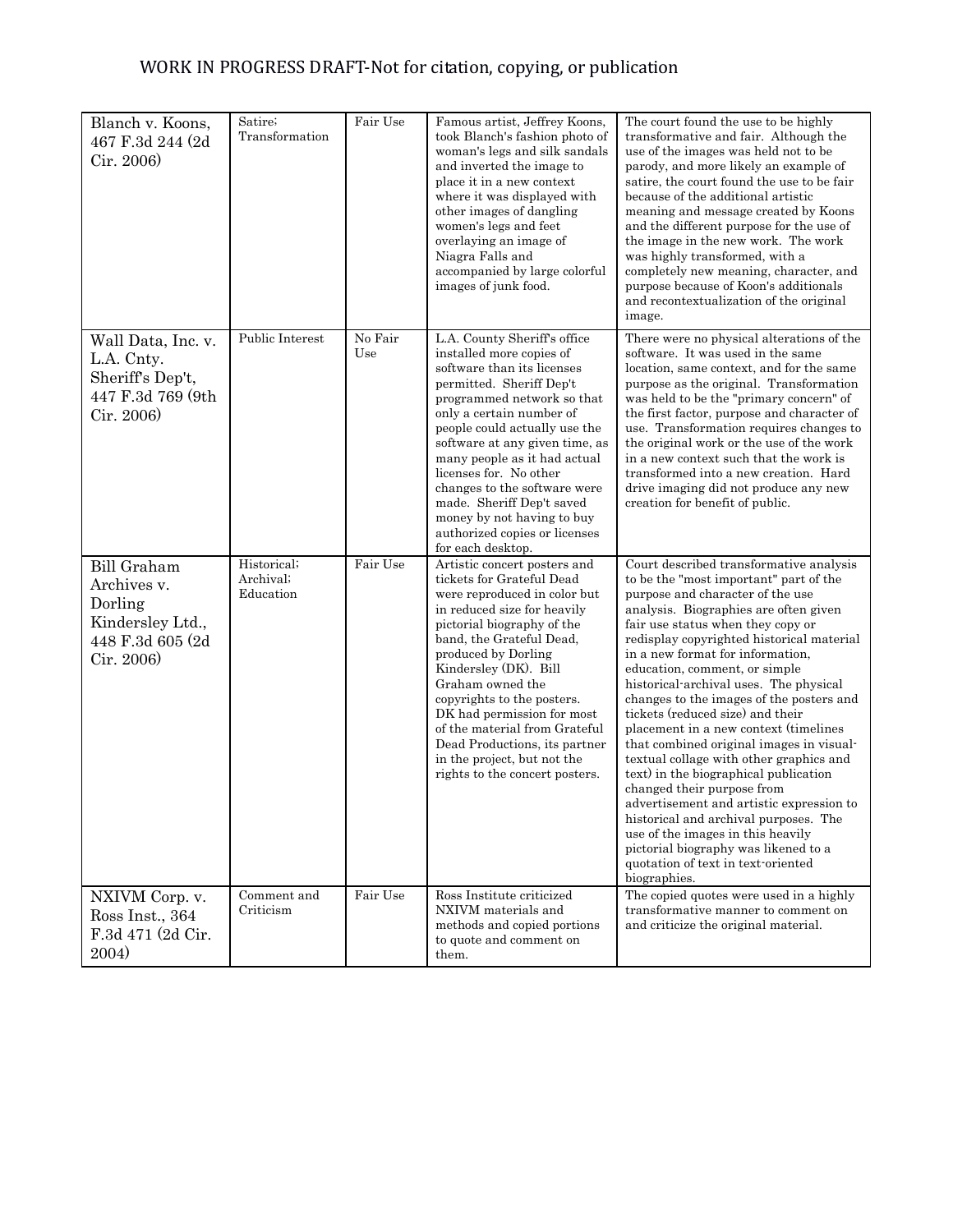| Mattel Inc. v.<br>Walking<br>Mountain Prods.,<br>353 F.3d 792 (9th<br>Cir. 2003)                                                 | Comment and<br>Criticism     | Fair Use       | Forsythe, and artist and<br>owner of Walking Mnt Prods,<br>depicted Barbie dolls<br>unclothed and in unusual<br>settings with kitchen<br>appliances and food<br>preparations. Forsythe<br>claimed he was commenting<br>on objectification of women in<br>society and through iconic<br>figures such as Barbie. | New context and setting and unusual<br>depictions of Barbie nude, frazzled, and<br>in strange juxtaposition with appliances<br>transformed the meaning of the doll's<br>image and communicated a parodic<br>purpose of comment and criticism. As<br>parody, the works scored high on fair<br>use factors in favor of defendant. New<br>works often build on those that came<br>before, and here the reference is made in<br>a critical context. |
|----------------------------------------------------------------------------------------------------------------------------------|------------------------------|----------------|----------------------------------------------------------------------------------------------------------------------------------------------------------------------------------------------------------------------------------------------------------------------------------------------------------------|-------------------------------------------------------------------------------------------------------------------------------------------------------------------------------------------------------------------------------------------------------------------------------------------------------------------------------------------------------------------------------------------------------------------------------------------------|
| Elvis Presley<br>Enters. v.<br>Passport Video,<br>349 F.3d 622 (9th<br>Cir. 2003)                                                | Comment and<br>Criticism     | No Fair<br>Use | Passport created<br>comprehensive biography<br>video set (16 hrs) on Elvis.<br>Used portions of videos,<br>photos, and recordings of<br>Elvis owned by plaintiffs<br>without license or permission.<br>Basically, deft used too much<br>- clips ran too long for<br>intended transformative<br>purpose.        | Biography lacked transformative<br>purpose to justify extent and length of<br>copies. Passport often used the heart of<br>the original in a commercial enterprise.<br>Used clips and portions for same basic<br>purpose as original, thus market<br>substitution possible.                                                                                                                                                                      |
| Video Pipeline v.<br><b>Buena Vista</b><br>Home Enter., 342<br>F.3d 191 (3d Cir.<br>2003)                                        | Archival                     | No Fair<br>Use | Video Pipeline made<br>verbatim copies of 2 minute<br>segments of motion pictures<br>for its own internet database<br>purposes. It did not alter the<br>segments in any way. The<br>clips functioned exactly like<br>authorized trailers from the<br>copyright owners.                                         | Simply copying and compiling in one<br>internet service did not change purpose<br>or evince creativity (new purpose,<br>meaning, expression) in the copies, so<br>failed on transformation, failed on<br>purpose and character of use, and was<br>not a fair use.                                                                                                                                                                               |
| Bond v. Blum,<br>317 F.3d 385 (4th<br>Cir. 2003)                                                                                 | Evidence; Public<br>Interest | Fair Use       | Attorneys copied Bond's<br>unpublished autobiographical<br>manuscript of "Self-Portrait<br>of a Patricide: How I Got<br>Away with Murder" book to<br>use as evidence against Bond<br>in child custody proceeding.                                                                                              | Although the court did not mention or<br>rely on the transformative test it did<br>hold that the book was used for a<br>completely different function and<br>purpose (legal evidence) separate from<br>the literary and expressive purposes of<br>the original, and the use was fair.                                                                                                                                                           |
| L.A. News Service<br>v. CBS Brdcst<br>305 F.d 924 (9th<br>Cir.), amended $&$<br>reh. denied, 313<br>F.3d 1093 (9th<br>Cir. 2002) | News Reporting               | No Fair<br>Use | LA News Service had<br>captured video of events of<br>LA riots, including the<br>beating of Reginald Dempsey.<br>CBS aired footage without<br>license or permission. Other<br>defendants aired in a<br>montage and in conjunction<br>with trial footage.                                                       | Copying and rebroadcasting of the key<br>few seconds of footage from news video<br>was not fair use in spite of news<br>reporting context. Montage use<br>combined with trial footage was slightly<br>transformative, but not enough to<br>outweigh the misuse for same news<br>purposes as original.                                                                                                                                           |
| Ty, Inc. v. Pubs.<br>Int'l Ltd, 292 F.3d<br>512 (7th Cir.<br>2002)                                                               | Reference                    |                | Photographing of Ty Beanie<br>Baby toys for advertising in<br>collectors guides and catalogs<br>was not fair use. Court<br>(Posner, J.) did not apply<br>traditional Campbell fair use<br>analysis, relying instead on<br>economic analysis.                                                                   | Photography of Beanie Babies for<br>collectors guides and catalogs was<br>substitute for original copyright owners'<br>complementary derivative works, and as<br>substitute, was not fair use.                                                                                                                                                                                                                                                  |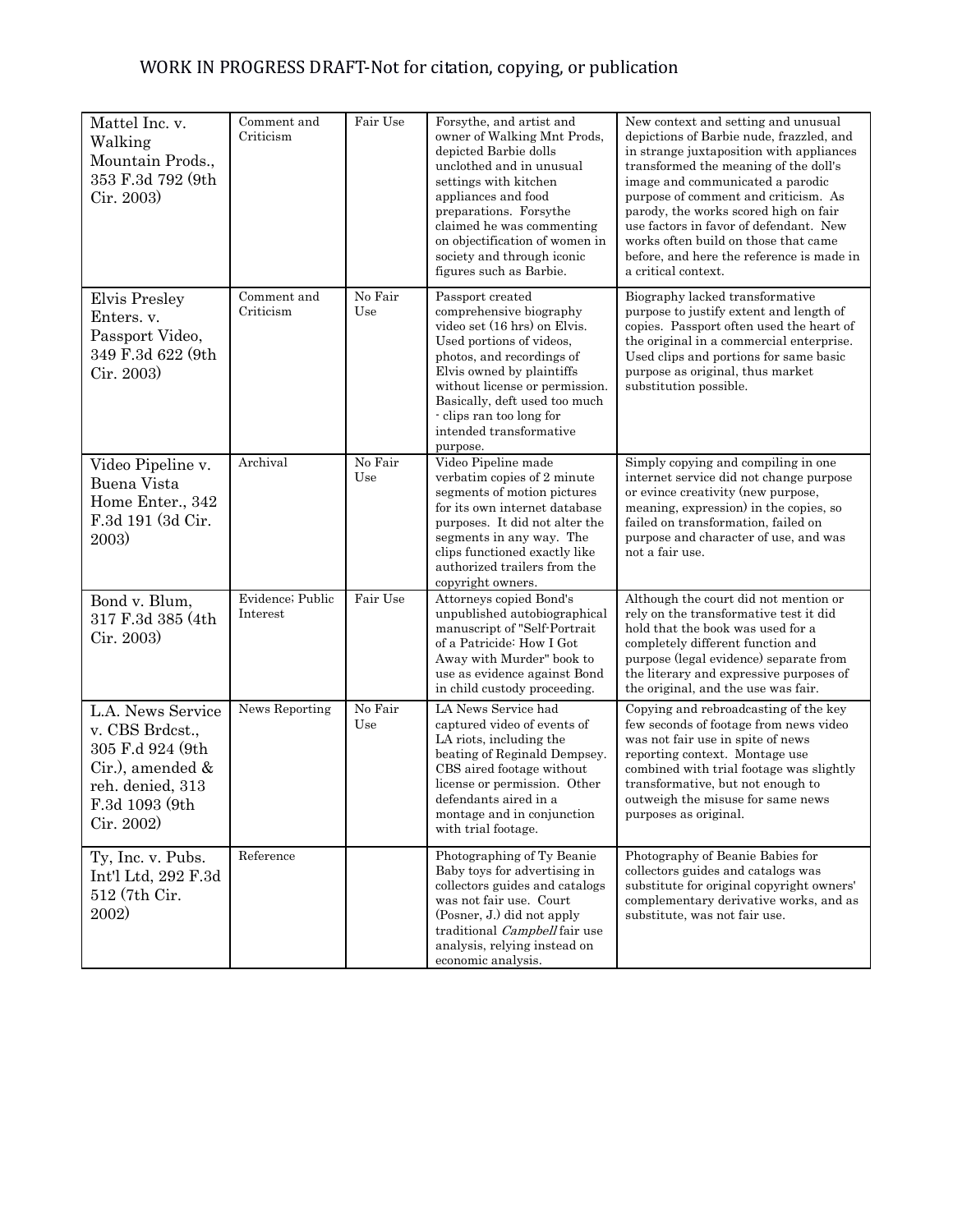| Kelly v. Arriba<br>Soft Corp., 336<br>F.3d 811 (9th Cir.<br>2003)                                                                         | Transformation;<br>Reference;<br>Research    | Fair Use       | Arriba Soft Corp. created<br>thumbnails of copyrighted<br>images found on internet as<br>references in search results<br>as part of functioning of<br>Arriba's internet search<br>engine. Images were not<br>altered except in reduced size<br>and lowered resolution, but<br>were placed in new context<br>for the purpose of directing<br>viewers to the actual location<br>of the original images on the<br>internet. | Thumbnails created and stored for<br>functioning of internet search engine<br>was new purpose and created new<br>meaning for the images copied. Public<br>purpose (search function, education,<br>research) furthered by the limited<br>copying. Images were placed in new<br>context for new purpose which was held<br>to be transformative. The incidental<br>copying that took place to make the<br>thumbnail reference images did not<br>compete in any way with the creative,<br>artistic purposes of the original images.                |
|-------------------------------------------------------------------------------------------------------------------------------------------|----------------------------------------------|----------------|--------------------------------------------------------------------------------------------------------------------------------------------------------------------------------------------------------------------------------------------------------------------------------------------------------------------------------------------------------------------------------------------------------------------------|------------------------------------------------------------------------------------------------------------------------------------------------------------------------------------------------------------------------------------------------------------------------------------------------------------------------------------------------------------------------------------------------------------------------------------------------------------------------------------------------------------------------------------------------|
| Suntrust Bank v.<br>Houghton Mifflin<br>Co., 268 F.3d<br>1257 (11th Cir.<br>2001)                                                         | Parody;<br>Comment and<br>Criticism          | Fair Use       | Author of "The Wind Done<br>Gone" made critical comment<br>on the white-centric racist<br>views of "Gone With the<br>Wind" novel through a parody<br>adaption of the famous novel<br>copying and incorporating<br>several of the major<br>characters (albeit with<br>altered names) and plot lines<br>and copying portions of the<br>original text and character<br>dialogue from the original<br>work.                  | Parody was found in the second work,<br>criticizing the original work. The second<br>work transformed the content and<br>purpose of the original to create an<br>entirely new work with a new meaning<br>and purpose that was critical of the<br>original work and its themes and<br>prejudices.                                                                                                                                                                                                                                               |
| On Davis v. The<br>Gap, Inc., 246<br>F.3d 152 (2d Cir.<br>2001)                                                                           | Reference                                    | No Fair<br>Use | The Gap used Davis's<br>Onoculii work as eye jewelry<br>(eye wear) in a print ad. The<br>jewelry was used without<br>alteration in the commercial<br>ad.                                                                                                                                                                                                                                                                 | Davis's Onoculii work was worn as eye<br>jewelry in the manner it was made to be<br>worn-looking much like an ad Davis<br>himself might have sponsored for his<br>copyrighted design. There was no<br>transformation in form or appearance,<br>nor in purpose or function. The use was<br>not transformative and not fair.                                                                                                                                                                                                                     |
| A&M Records v.<br>Napster, Inc., 239<br>F.3d 1004 (9th<br>Cir. 2001)                                                                      | Single-Copy,<br>Home Use;<br>Public Interest | No Fair<br>Use | Napster facilitated the<br>finding and transfer of<br>unauthorized copies of<br>copyrighted music. Some<br>music was converted from CD<br>or other formats to MP3<br>format, but was otherwise<br>copied by Napster's users<br>verbatim in its entirety.                                                                                                                                                                 | The fair use discussion touched on the<br>lack of transformation of the music. The<br>music was copied and used in the same<br>contexts and for the same purposes as<br>the original music was created.                                                                                                                                                                                                                                                                                                                                        |
| Veeck v. So. Bldg.<br>Code Cong. Int'l,<br>241 F.3d 398 (5th<br>Cir. 2001), rev'd<br>on other grounds,<br>293 F.3d 791 (5th<br>Cir. 2002) | Education;<br>Public Interest                | No Fair<br>Use | Website operator copied the<br>text of two building codes<br>that had been enacted by<br>municipalities for purpose of<br>posting the text on<br>informational website. Text<br>of enacted legislation was the<br>same as allegedly copyrighted<br>model building code and was<br>copied verbatim when posted<br>on site.                                                                                                | First opinion found no fair use. There<br>was no transformation of any kind,<br>although arguably the information and<br>research purposes of the website were<br>different and the context created a<br>different purpose for the laws' text<br>compared to the model code. The first<br>opinion was reversed and the second<br>opinion held that enacted legislation was<br>non-copyrightable, and building codes<br>were 'facts' which merged with the idea<br>and formula of the legislation within the<br>meaning of the merger doctrine. |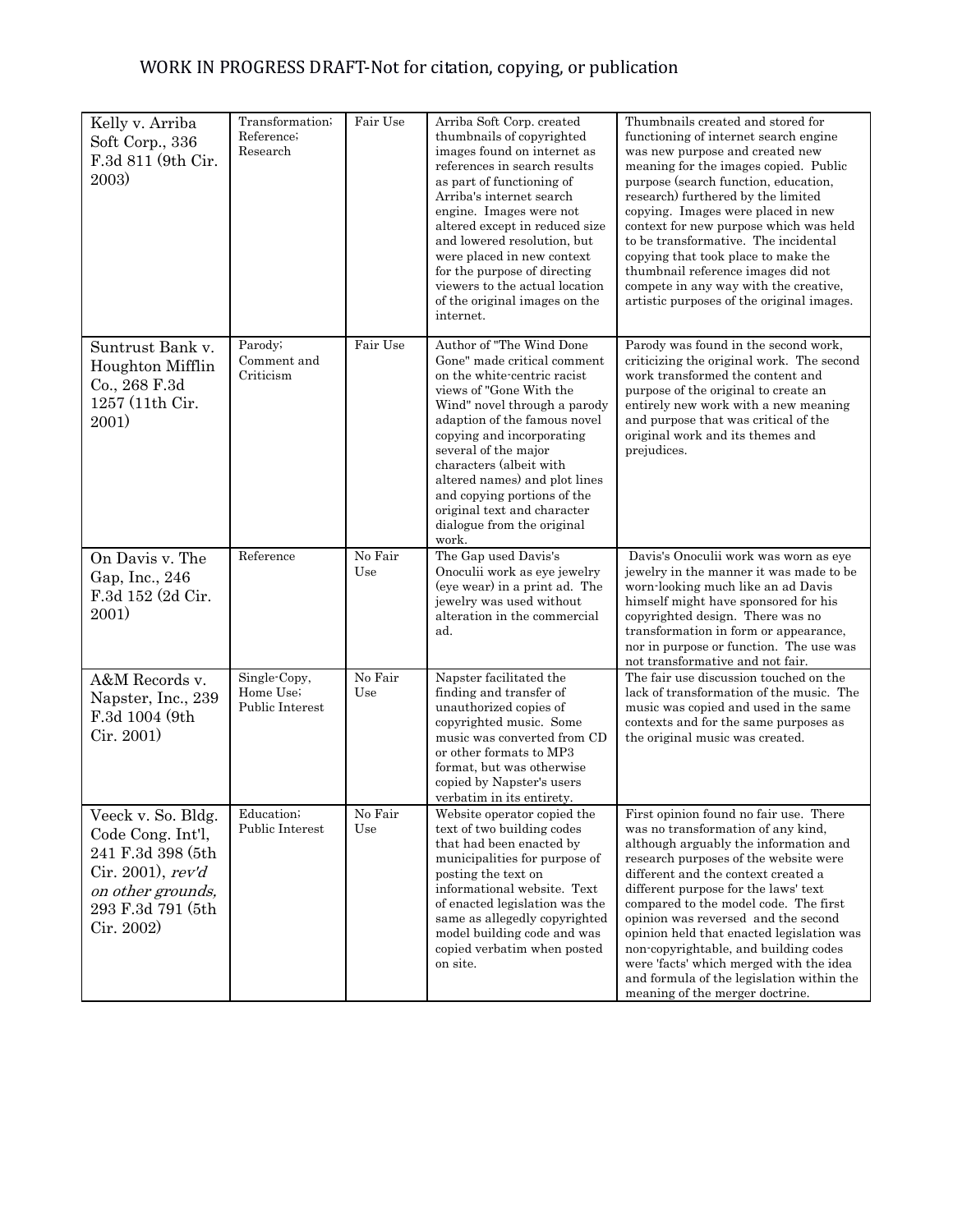| Nunez v.<br>Caribbean Int'l<br>News Corp., 235<br>F.3d 18 (1st Cir.<br>2000)                     | News Reporting                                        | Fair Use       | Private photographer's<br>modeling portfolio<br>photographs of Puerto Rico's<br>Miss Universe candidate<br>were copied and displayed in<br>conjunction with reporting<br>news about the candidate.<br>The photos were not altered<br>and were copied verbatim in<br>their entirety.                                                                                                                                                                                                                                                                                                                                                                                                                                                | The use of the modeling portfolio<br>photographs in a new context and for a<br>new purpose of news reporting was<br>transformative. The photos were "the<br>news story" as opposed to being used to<br>illustrate an unrelated news story. The<br>photos were newsworthy in and of<br>themselves because the candidate<br>appeared nude or partially clothed in the<br>photos.                                                                                                                                                                                                                                        |
|--------------------------------------------------------------------------------------------------|-------------------------------------------------------|----------------|------------------------------------------------------------------------------------------------------------------------------------------------------------------------------------------------------------------------------------------------------------------------------------------------------------------------------------------------------------------------------------------------------------------------------------------------------------------------------------------------------------------------------------------------------------------------------------------------------------------------------------------------------------------------------------------------------------------------------------|-----------------------------------------------------------------------------------------------------------------------------------------------------------------------------------------------------------------------------------------------------------------------------------------------------------------------------------------------------------------------------------------------------------------------------------------------------------------------------------------------------------------------------------------------------------------------------------------------------------------------|
| Worldwide<br>Church of God v.<br>Phila. Church of<br>God, 227 F.3d<br>1110 (9th Cir.<br>2000)    | Education;<br>Public Interest                         | No Fair<br>Use | Religious works of founder of<br>Church of God sect were at<br>first licensed for duplication<br>and distribution, and then<br>withheld from further<br>publication and distribution.<br>New church, Philadelphia<br>Church of God, continued to<br>duplicate, publish, and<br>distribute the texts without<br>license or permission. Works<br>were copied and republished<br>verbatim.                                                                                                                                                                                                                                                                                                                                            | No transformation of any kind. Texts<br>were used in same form for same<br>purposes as original.                                                                                                                                                                                                                                                                                                                                                                                                                                                                                                                      |
| Sony Computer<br>Ent. America, Inc.<br>v. Bleem, LLC,<br>214 F.3d 1022<br>(9th Cir. 2000)        | Comment &<br>Criticism;<br>Comparative<br>Advertising | Fair Use       | Use of screen shot images in<br>comparative advertising.<br>Screen shots were only<br>partially displayed and in<br>small size.                                                                                                                                                                                                                                                                                                                                                                                                                                                                                                                                                                                                    | Use of screen shots in comparative<br>advertising was fair use. No discussion<br>of transformative test, but images were<br>modified and were used for new function<br>and purpose to compare computer<br>emulator's screen shots with original<br>console screen shots.                                                                                                                                                                                                                                                                                                                                              |
| Sony Computer<br>Ent. V. Connectix<br>Corp., 203 F.3d<br>596 (9th Cir.<br>2000)                  | Transformation                                        | Fair Use       | Connectix produced virtual<br>Game Station emulator<br>program to allow personal<br>computers to emulate Sony's<br>PlayStation game console so<br>as to allow the users of<br>Connectix's program to play<br>PlayStation games on their<br>personal computers without<br>purchasing and using a Sony<br>game console. In order to<br>reengineer the Sony BIOS<br>code, Connectix had to make<br>copies of the code without<br>license or permission in order<br>to study how it worked.<br>Copies made were only<br>temporary and only for<br>observation and study of the<br>functioning of the computer<br>program. No part of Sony's<br>code was copied or<br>incorporated into Connectix's<br>end product emulator<br>program. | The court allowed the interim copying<br>for purposes of reverse engineering<br>because it was the only means for<br>Connectix to access the merger doctrine<br>uncopyrightable material (process and<br>functioning) of Sony's BIOS program.<br>The interim copying allowed Connectix<br>to create an entirely new computer<br>program running on an entirely new<br>platform (personal computer OS).<br>Although similar in function to Sony's<br>program (i.e., it played PlayStation<br>games), the program was a transformed<br>creation and the interim copying was a<br>fair use of Sony's BIOS code material. |
| Nihon Keizai<br>Shimbun, Inc. v.<br>Comline Bus.<br>Data, Inc., 166<br>F.3d 65 (2d Cir.<br>1999) | News Reporting                                        | No Fair<br>Use | Comline copied Nihon<br>Keizai's financial data (on<br>Nikkei index and other<br>information) for its own<br>bundling and republishing<br>news reporting services. The<br>data was copied and<br>republished verbatim.<br>Comline prepared abstracts<br>of the material but left much<br>of the text and information                                                                                                                                                                                                                                                                                                                                                                                                               | Lack of creative alteration or<br>transformation of the material, and use<br>in the same contexts and for the same<br>purposes as the original led to a finding<br>of no fair use by the court. Repacking<br>and abstracting of news even for<br>additional news reporting purpose is not<br>recognized as a proper transformation of<br>the material for fair use analysis.                                                                                                                                                                                                                                          |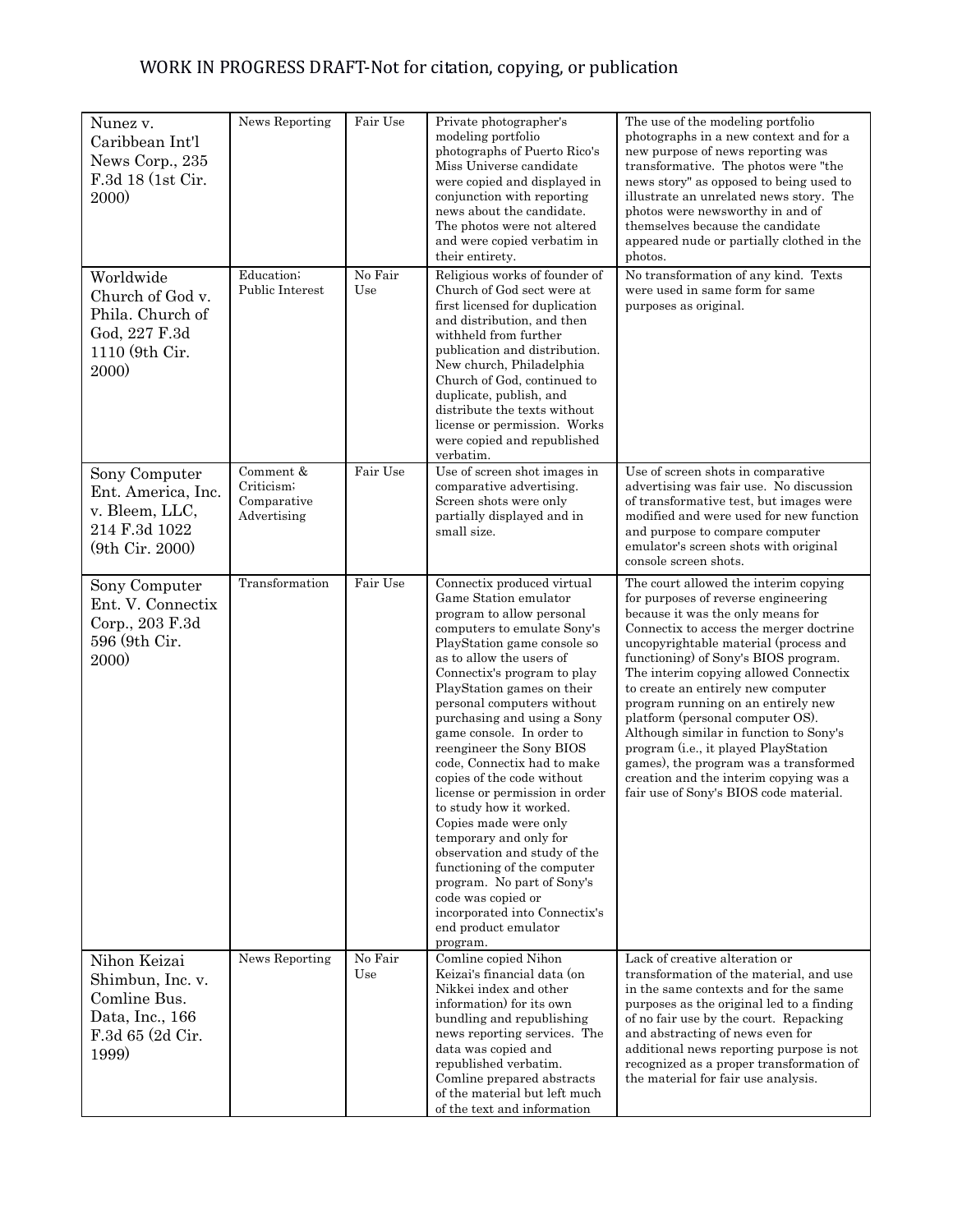|                                                                                            |                                                     |                | intact.                                                                                                                                                                                                                                                                                                                                                                                                                                                                                                                                                                         |                                                                                                                                                                                                                                                                                                                                                                                                                                                                                                                                                                                                                                                                                                                                                    |
|--------------------------------------------------------------------------------------------|-----------------------------------------------------|----------------|---------------------------------------------------------------------------------------------------------------------------------------------------------------------------------------------------------------------------------------------------------------------------------------------------------------------------------------------------------------------------------------------------------------------------------------------------------------------------------------------------------------------------------------------------------------------------------|----------------------------------------------------------------------------------------------------------------------------------------------------------------------------------------------------------------------------------------------------------------------------------------------------------------------------------------------------------------------------------------------------------------------------------------------------------------------------------------------------------------------------------------------------------------------------------------------------------------------------------------------------------------------------------------------------------------------------------------------------|
| Micro Star v.<br>Formgen Inc., 154<br>F.3d 1107 (9th<br>Cir. 1998)                         | Transformation                                      | No Fair<br>Use | Micro Star compiled and sold<br>300 user-generated levels for<br>expansion of the play in<br>Formgen's Duke Nukem 3D<br>video game. Formgen had<br>allowed and encouraged the<br>creation of expansion levels<br>by providing a level-<br>development kit with the<br>Duke Nukem game. Micro<br>Star did not do any creation<br>or alteration of the character<br>and appearance of Duke<br>Nuken and the images and<br>sequences from the original<br>work that was included in the<br>compiled work and the trade<br>dress on the packaging of the<br>Micro Star compilation. | The court first determined the user-<br>generated levels to be unauthorized.<br>unlicensed derivative works of the<br>original Duke Nukem game. Formgen's<br>provision of a level development kit was<br>not construed to also offer a blanket<br>implied license for users to create and<br><i>own</i> the rights to the levels created by<br>using the kit. The subsequent bundling<br>and repackaging of infringing derivative<br>works did not transform the infringing<br>works in any proper way. The levels<br>were created and sold for the same<br>purpose and for use in the same context<br>as the original. The lack of<br>transformation combined with a<br>commercial purpose led to the<br>determination that the use was not fair. |
| LA News Service<br>v. Reuters<br>Television Int'l<br>Ltd., 149 F.3d 987<br>(9th Cir. 1998) | News Reporting                                      | No Fair<br>Use | LA News Service had<br>captured video of events of<br>LA riots, including the<br>beating of Reginald Dempsey.<br>Reuters aired and<br>distributed, and rebroadcast<br>small portions of the footage<br>without license or permission.                                                                                                                                                                                                                                                                                                                                           | In spite of new reporting context,<br>copyrights news video may not be copied<br>by others wishing to rebroadcast the<br>same material for the same purpose of<br>news reporting. Use of a very small<br>portion (a few seconds of footage) is not<br>fair use simply because of the small<br>amount taken if what is taken is<br>significant and more than de minimis.                                                                                                                                                                                                                                                                                                                                                                            |
| Infinity Broad.<br>Corp. v.<br>Kirkwood, 150<br>F.3d 104 (2d Cir.<br>1998)                 | Transformation                                      | No Fair<br>Use | Kirkwood created dial-up<br>telephone service to<br>rebroadcast copyrighted radio<br>transmissions over the<br>telephone. Various purposes<br>were offered for the service--<br>to audition radio talent, check<br>for placement of advertising,<br>and more.                                                                                                                                                                                                                                                                                                                   | Retransmission and rebroadcast in new<br>medium for slightly modified purposes<br>was not a creative, original use of the<br>material, and the original material was<br>not transformed in a proper manner.<br>Simple repackaging or retransmission in<br>a new media is not transformation and<br>is not fair use.                                                                                                                                                                                                                                                                                                                                                                                                                                |
| Castle Rock Ent.<br>v. Carol Pub.<br>Group., 150 F.3d<br>132 (2d Cir. 1998)                | Comment and<br>Criticism                            | No Fair<br>Use | Castle Rock, owner of the<br>rights to the Seinfeld TV<br>program, sued the creators of<br>the Seinfeld Aptitude Test<br>(SAT) trivia book. The book<br>collected and copied multiple<br>items of text, character<br>information, plot, dialogue,<br>and other copyrighted<br>material from the television<br>show in order to compile the<br>questions for the trivia book.                                                                                                                                                                                                    | The SAT book did not comment on or<br>criticize the Seinfeld show, it celebrated<br>the show, and its purpose was to<br>entertain its readers the same purpose<br>for which the original show was created.<br>The different media and format and the<br>massive excerpting and reforming of the<br>material into trivia questions was held<br>not to be transformative. Instead, the<br>court held that the book merely<br>repacked the original material for a new<br>media format but for the same<br>entertainment purpose.                                                                                                                                                                                                                     |
| Sundeman v. The<br>Seajay Soc., 142<br>F.3d 194 (4th Cir.<br>1998)                         | Comment and<br>Criticism;<br>Research;<br>Education | Fair Use       | Posthumous copying of<br>unpublished work for<br>inclusion in lectures and<br>handouts of literature<br>professor who commented on<br>and critiqued the work in her<br>research.                                                                                                                                                                                                                                                                                                                                                                                                | Copying was held to be fair for purposes<br>of comment and criticism, research, and<br>education. Both the original author and<br>her earlier unpublished work were<br>critiqued by the second user of the<br>material. The use of the material was<br>transformative in purpose and context if<br>not in content.                                                                                                                                                                                                                                                                                                                                                                                                                                 |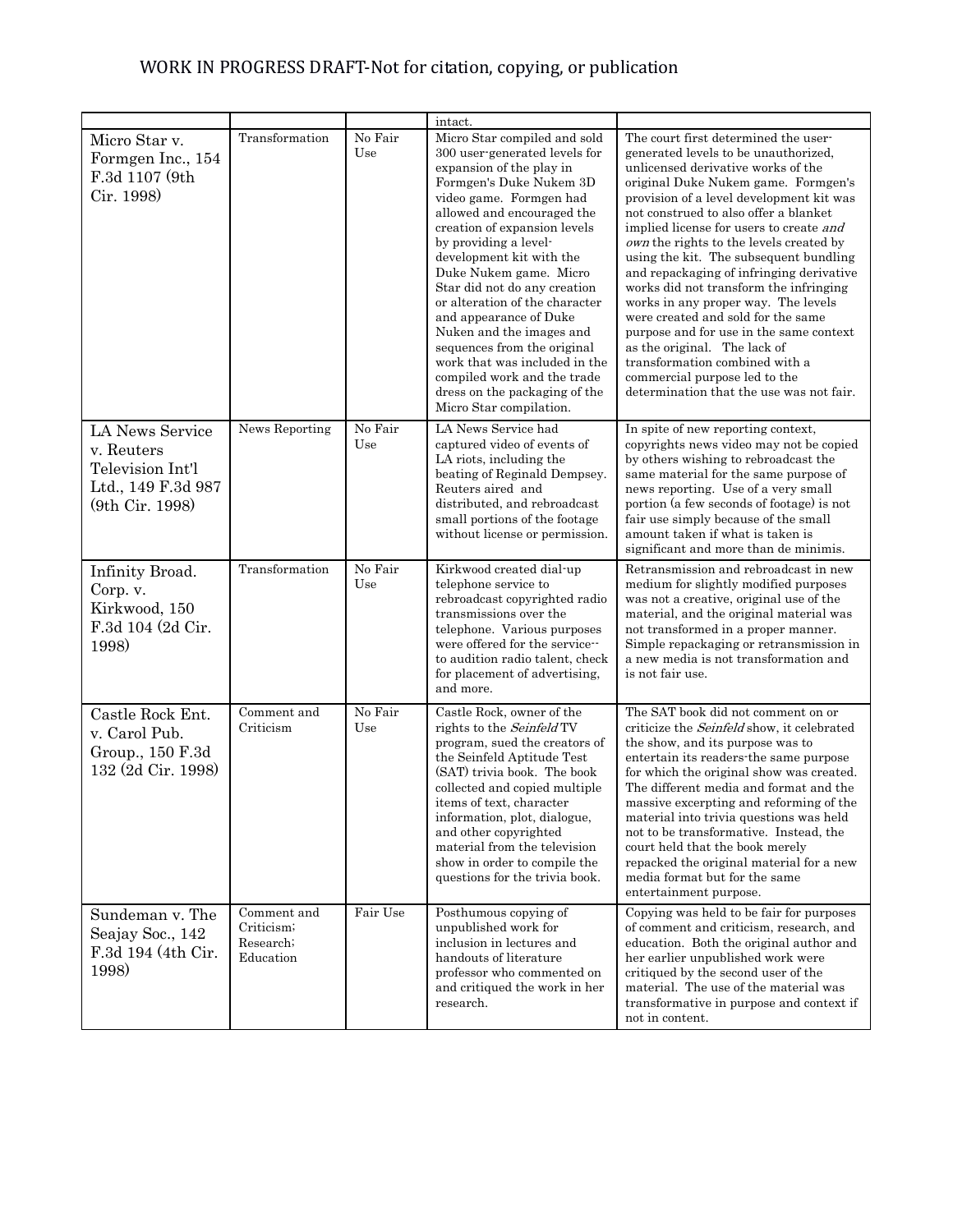| Leibovitz v.<br>Paramount Pics.<br>Corp., 137 F.3d<br>109 (2d Cir. 1998)            | Parody         | Fair Use       | Paramount's movie ad for<br>"Naked Gun 3 1/3" mimicked<br>famous Leibovitz Vanity Fair<br>cover photo of pregnant Demi<br>Moore by replacing Moore's<br>head with that of comic actor<br>Leslie Neilson. Paramount<br>reshot the scene with a<br>different actress but<br>attempted to replicate the<br>photo image except for<br>Neilson's head replacement.                                                                                                                                                                                                                                                  | The movie ad, although commercial<br>speech, was found to target the original<br>photograph for comment and criticism<br>through parody. The court found that<br>the ad spoofed the serious if not<br>pretentious artistic posing of Demi<br>Moore in a "modest Venus" pose and<br>turned the meaning and purpose of the<br>photo on its head by replacing the<br>female head of Moore with a comic male<br>actor's head. The ad was found to be<br>highly transformative in style, subject<br>matter, content, and purpose.                                                                                                                                                                                                                                                                                                 |
|-------------------------------------------------------------------------------------|----------------|----------------|----------------------------------------------------------------------------------------------------------------------------------------------------------------------------------------------------------------------------------------------------------------------------------------------------------------------------------------------------------------------------------------------------------------------------------------------------------------------------------------------------------------------------------------------------------------------------------------------------------------|------------------------------------------------------------------------------------------------------------------------------------------------------------------------------------------------------------------------------------------------------------------------------------------------------------------------------------------------------------------------------------------------------------------------------------------------------------------------------------------------------------------------------------------------------------------------------------------------------------------------------------------------------------------------------------------------------------------------------------------------------------------------------------------------------------------------------|
| Ringgold v. Black<br>Ent. Television,<br>126 F.3d 70 (2d<br>Cir. 1997)              | De Minimis Use | No Fair<br>Use | Ringgold's story quilt was the<br>subject of an art poster from<br>the High Museum of Art in<br>Atlanta, and the poster<br>depicting the story quilt was<br>used as set decoration visible<br>in an episode of "Roc" on<br>BET. The poster-quilt image<br>was seen for no more than a<br>few seconds at a time, and<br>never in a full screen shot,<br>but there was no alteration of<br>the image or appearance of<br>the poster-quilt.                                                                                                                                                                       | The court found that the poster-quilt<br>image was used without transformation<br>for the exact same purpose and context<br>as the original work. Thus, no fair use.<br>De minimis use exception argument also<br>failed.                                                                                                                                                                                                                                                                                                                                                                                                                                                                                                                                                                                                    |
| Dr. Seuss Ents.,<br>LP v. Penguin<br>Books USA, 109<br>F.3d 1394 (9th<br>Cir. 1997) | Parody; Satire | No Fair<br>Use | Penguin produced self-<br>described "parody" work<br>discussing the OJ Simpson<br>trial and its many characters<br>(OJ and his attorneys and<br>adversaries) using the same<br>style and similar graphic<br>images of characters and<br>settings as in Dr. Seuss's<br>"The Cat in the Hat" work.<br>The OJ book, "The Cat Not in<br>the Hat," did not appear to<br>comment on or criticize<br>Theodore Geisel (Dr. Seuss)<br>or "The Cat in the Hat" work<br>in any way, but the work told<br>an entirely new story for an<br>entirely new purpose of<br>critiquing the OJ trial and<br>the U.S. court system. | In spite of "The Cat Not in the Hat"'s<br>telling an entirely new story with an<br>entirely new purpose of spoofing and<br>criticizing the OJ trial and the court<br>system, the court made its decision on<br>the basis that the work could be a fair<br>use of Dr. Seuss material because it did<br>not target the original work or its author<br>for criticism or comment. Thus, the<br>purpose and character of the work could<br>not be categorized as a true parody, but<br>instead was a satire. The work was<br>largely transformative, but not for a<br>properly accepted purpose. The<br>discussion of the transformative test was<br>slight and not in depth. The court<br>preferred to dwell on the distinction<br>between satire and parody, the latter<br>being fair use and the former being not<br>fair use. |
| L.A. New Service<br>v. KCAL-TV<br>Channel 9, 108<br>F.3d 1119 (9th<br>Cir. 1997)    | News Reporting | No Fair<br>Use | LA News Service had<br>captured video of events of<br>LA riots, including the<br>beating of Reginald Dempsey.<br>KCAL-TV copied and<br>rebroadcast small portions of<br>the footage without license or<br>permission.                                                                                                                                                                                                                                                                                                                                                                                          | In spite of new reporting context,<br>copyrights news video may not be copied<br>by others wishing to rebroadcast the<br>same material for the same purpose of<br>news reporting. Use of a very small<br>portion (a few seconds of footage) is not<br>fair use simply because of the small<br>amount taken if what is taken is<br>significant and more than de minimis.                                                                                                                                                                                                                                                                                                                                                                                                                                                      |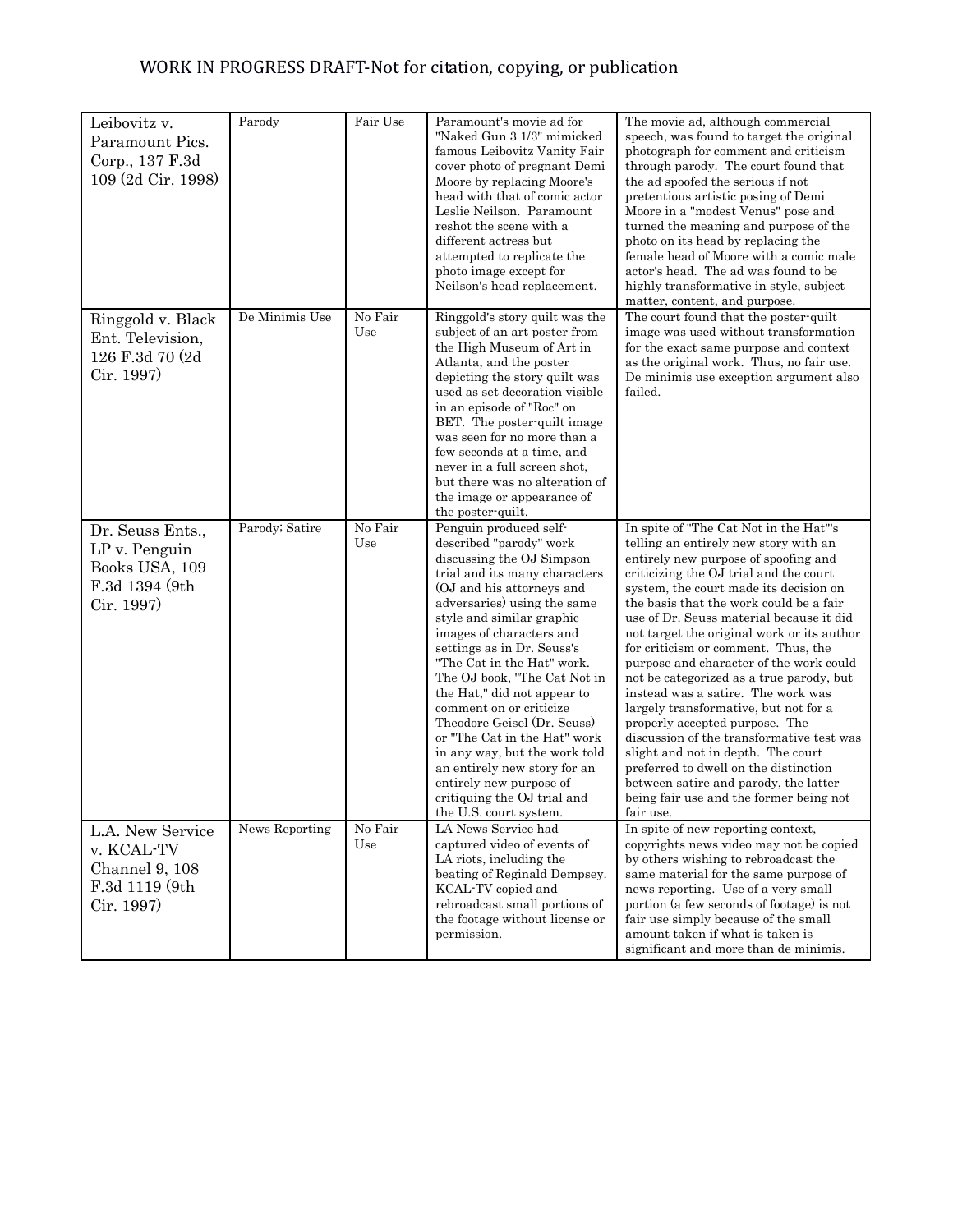| Princeton Univ.<br>Press v. Mi. Doc.<br>Servs., Inc., 99<br>F.3d 1381 (6th<br>Cir. 1996) | Education;<br>Research               | No Fair<br>Use | Copying of scholarly and<br>literary works for educational<br>course packets sold for profit<br>at book stores. Most works<br>were excerpted, and all were<br>combined with other<br>materials to make up a<br>course packet. | The educational context of university-<br>course packet university bookstore did<br>not insulate the commercial sale of<br>excerpted and repackaged copyrighted<br>materials. The works were not<br>transformed other than by cutting and<br>recombining the work into packets with<br>other materials. This "transformation"<br>did not change the fact that the works<br>were created and sold for use in the<br>exact same contexts and for the exact<br>same purposes as the original works. |
|------------------------------------------------------------------------------------------|--------------------------------------|----------------|-------------------------------------------------------------------------------------------------------------------------------------------------------------------------------------------------------------------------------|--------------------------------------------------------------------------------------------------------------------------------------------------------------------------------------------------------------------------------------------------------------------------------------------------------------------------------------------------------------------------------------------------------------------------------------------------------------------------------------------------|
| Allen v. Academic<br>Games League of<br>Am., 89 F.3d 614<br>(9th Cir. 1996)              | Education                            | Fair Use       | Defendant's performance of<br>Plaintiff's games in public for<br>not-for-profit educational,<br>academic purposes.                                                                                                            | The playing of the games in public<br>contests in a not for profit educational<br>setting was a fair use for a new purpose<br>of education.                                                                                                                                                                                                                                                                                                                                                      |
| Am. Geophysical<br>Union v. Texaco,<br>Inc., 60 F.3d 913<br>(2d Cir. 1995)               | Research;<br>Education;<br>Reference | No Fair<br>Use | Texaco copied, excerpted, and<br>abstracted material from<br>copyrighted scientific journals<br>for internal distribution<br>within the corporation.                                                                          | Copying of material from scientific<br>articles, albeit for research, education, or<br>reference uses but within a for-profit<br>business setting, was not fair use.<br>Cutting, rearranging, or repackaging the<br>material was not recognized as proper<br>transformation to support fair use.                                                                                                                                                                                                 |

### Chart B – Coding of Cases

| <b>Style and Citation</b>                                    | Content or<br><b>Context Changes</b><br>to Original <sup>85</sup> | <b>Changes in Function</b><br>or Purpose <sup>86</sup> |
|--------------------------------------------------------------|-------------------------------------------------------------------|--------------------------------------------------------|
| Campbell v. Acuff-Rose, 510 U.S. 569<br>(1994)               | 3                                                                 | 3                                                      |
| Bouchat v. Baltimore Ravens, 619 F.3d<br>301 (4th Cir. 2010) | 0                                                                 | 0                                                      |
| Bouchat v. Baltimore Ravens, 619 F.3d<br>301 (4th Cir. 2010) | $\mathcal{D}_{\cdot}$                                             | $\mathcal{D}_{\mathcal{L}}$                            |
| Salinger v. Colting, 607 F.3d 68 (2d Cir.<br><b>2010</b>     | З                                                                 | 2                                                      |
| Gaylord v. U.S., 595 F.3d 1364 (Fed.<br>Cir. 2010            | 3                                                                 | $\mathcal{D}_{\mathcal{L}}$                            |
| Bridgeport Music v. UMG Recordings,                          | $\mathcal{D}_{\mathcal{L}}$                                       |                                                        |

<sup>85</sup> **Content or Context Changes from Original Use to Second Use:** 0 = No change in content or context; 1 = Change in size or amount, e.g., creation of reduced size image, but not simply selecting portions of original without other alteration; 2 = Change in context, recontextualization; 3 = Significant changes in content and context.

<sup>86</sup> **Changes in Function or Purpose from Original Use to Second Use:** 0 = No change in function or purpose; 1 = Minimal change in function or purpose but still exploits creative original expression of the original work;  $2 =$  Adds additional function and purpose to original;  $3 =$  Significant, superseding change in function and purpose.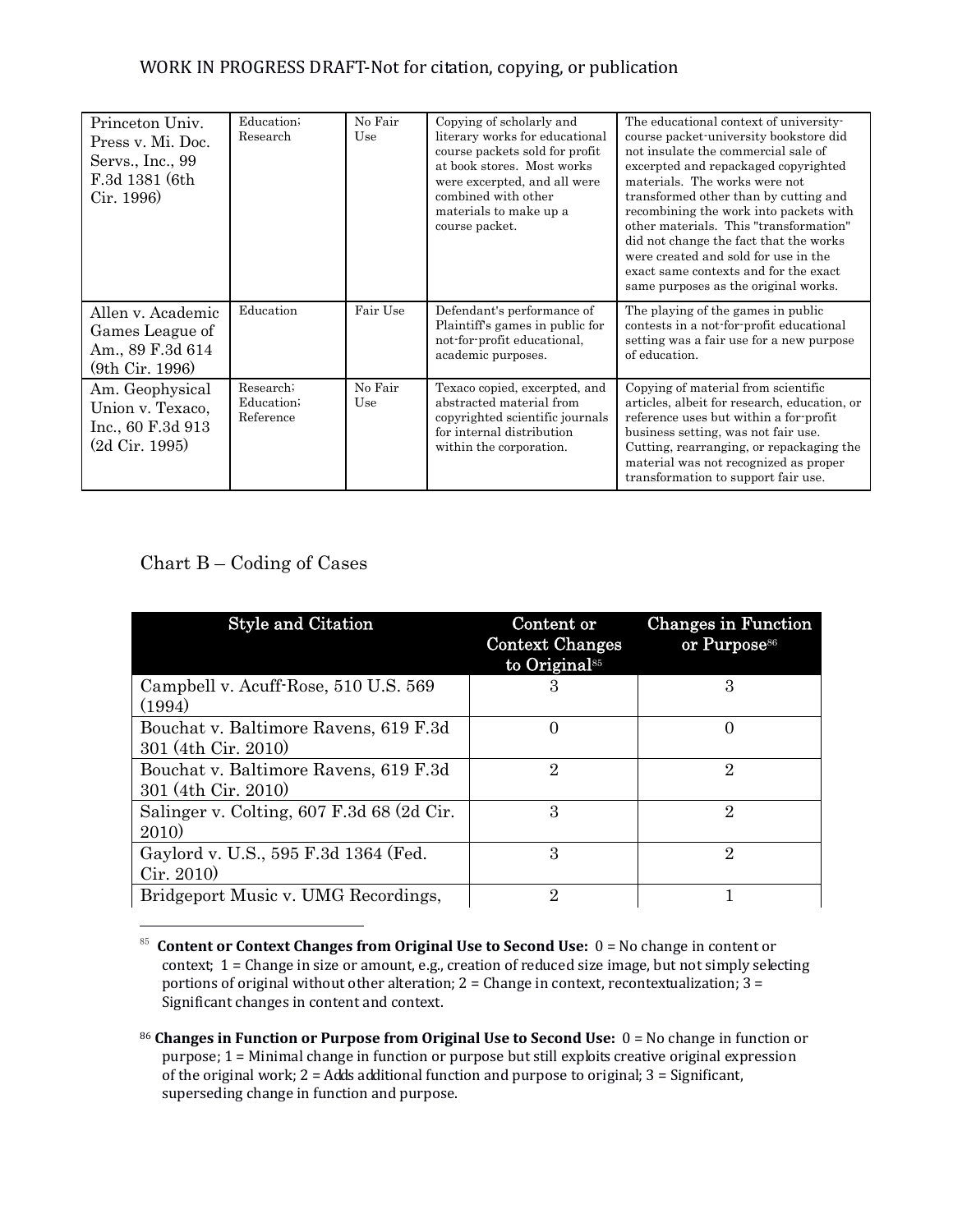| 585 F.3d 267 (6th Cir. 2009)              |                  |                  |
|-------------------------------------------|------------------|------------------|
| A.V. ex rel. Vanderhye v. iParadigms,     | $\boldsymbol{0}$ | 3                |
| LLC, 562 F.3d 630 (4th Cir. 2009)         |                  |                  |
| Peter Letterese and Assocs., Inc. v.      | $\boldsymbol{0}$ | $\overline{0}$   |
|                                           |                  |                  |
| World Institute of Scientology Enters.,   |                  |                  |
| 533 F.3d 1287 (11th Cir. 2008)            |                  |                  |
| Leadsinger, Inc. v. BMG Music Pub.,       | $\overline{0}$   | $\theta$         |
| 512 F.3d 522 (9th Cir. 2008)              |                  |                  |
| Zomba Enterprises, Inc. v. Panorama       | $\boldsymbol{0}$ | $\overline{0}$   |
| Records, Inc., 491 F.3d 574 (6th Cir.     |                  |                  |
| 2007)                                     |                  |                  |
| Perfect 10 v. Amazon.com, 508 F.3d        | $\mathbf{1}$     | $\overline{2}$   |
| 1146 (9th Cir. 2007)                      |                  |                  |
| Blanch v. Koons, 467 F.3d 244 (2d Cir.    | $\overline{2}$   | 3                |
| <b>2006</b>                               |                  |                  |
| Wall Data, Inc. v. L.A. Cnty. Sheriff's   | $\Omega$         | $\theta$         |
| Dep't, 447 F.3d 769 (9th Cir. 2006)       |                  |                  |
| Bill Graham Archives v. Dorling           | $\mathbf{1}$     | $\overline{2}$   |
| Kindersley Ltd., 448 F.3d 605 (2d Cir.    |                  |                  |
| 2006)                                     |                  |                  |
| NXIVM Corp. v. Ross Inst., 364 F.3d       | $\overline{0}$   | 3                |
| 471 (2d Cir. 2004)                        |                  |                  |
|                                           | $\overline{2}$   | 3                |
| Mattel Inc. v. Walking Mountain Prods.,   |                  |                  |
| 353 F.3d 792 (9th Cir. 2003)              |                  |                  |
| Elvis Presley Enters. v. Passport Video,  | $\boldsymbol{0}$ | $\mathbf{1}$     |
| 349 F.3d 622 (9th Cir. 2003)              |                  |                  |
| Video Pipeline v. Buena Vista Home        | 1                | 1                |
| Enter., 342 F.3d 191 (3d Cir. 2003)       |                  |                  |
| Bond v. Blum, 317 F.3d 385 (4th Cir.      | $\boldsymbol{0}$ | 3                |
| 2003)                                     |                  |                  |
| L.A. News Service v. CBS Brdcst., 305     | $\boldsymbol{0}$ | $\overline{0}$   |
| F.d $924$ (9th Cir.), amended & reh.      |                  |                  |
| denied, 313 F.3d 1093 (9th Cir. 2002)     |                  |                  |
| Ty, Inc. v. Pubs. Int'l Ltd, 292 F.3d 512 | $\overline{0}$   | $\boldsymbol{0}$ |
| $(7th$ Cir. 2002)                         |                  |                  |
| Kelly v. Arriba Soft Corp., 336 F.3d 811  | 1                | $\overline{2}$   |
| (9th Cir. 2003)                           |                  |                  |
| Suntrust Bank v. Houghton Mifflin Co.,    | 3                | 3                |
| 268 F.3d 1257 (11th Cir. 2001)            |                  |                  |
| On Davis v. The Gap, Inc., 246 F.3d 152   | $\overline{0}$   | $\overline{0}$   |
| $(2d$ Cir. 2001)                          |                  |                  |
|                                           | $\boldsymbol{0}$ | $\theta$         |
| A&M Records v. Napster, Inc., 239 F.3d    |                  |                  |
| 1004 (9th Cir. 2001)                      |                  |                  |
| Veeck v. So. Bldg. Code Cong. Int'l, 241  | $\boldsymbol{0}$ | 1                |
| F.3d 398 (5th Cir. 2001), rev'd on other  |                  |                  |
| grounds, 293 F.3d 791 (5th Cir. 2002)     |                  |                  |
| Nunez v. Caribbean Int'l News Corp.,      | $\boldsymbol{0}$ | $\overline{2}$   |
| 235 F.3d 18 (1st Cir. 2000)               |                  |                  |